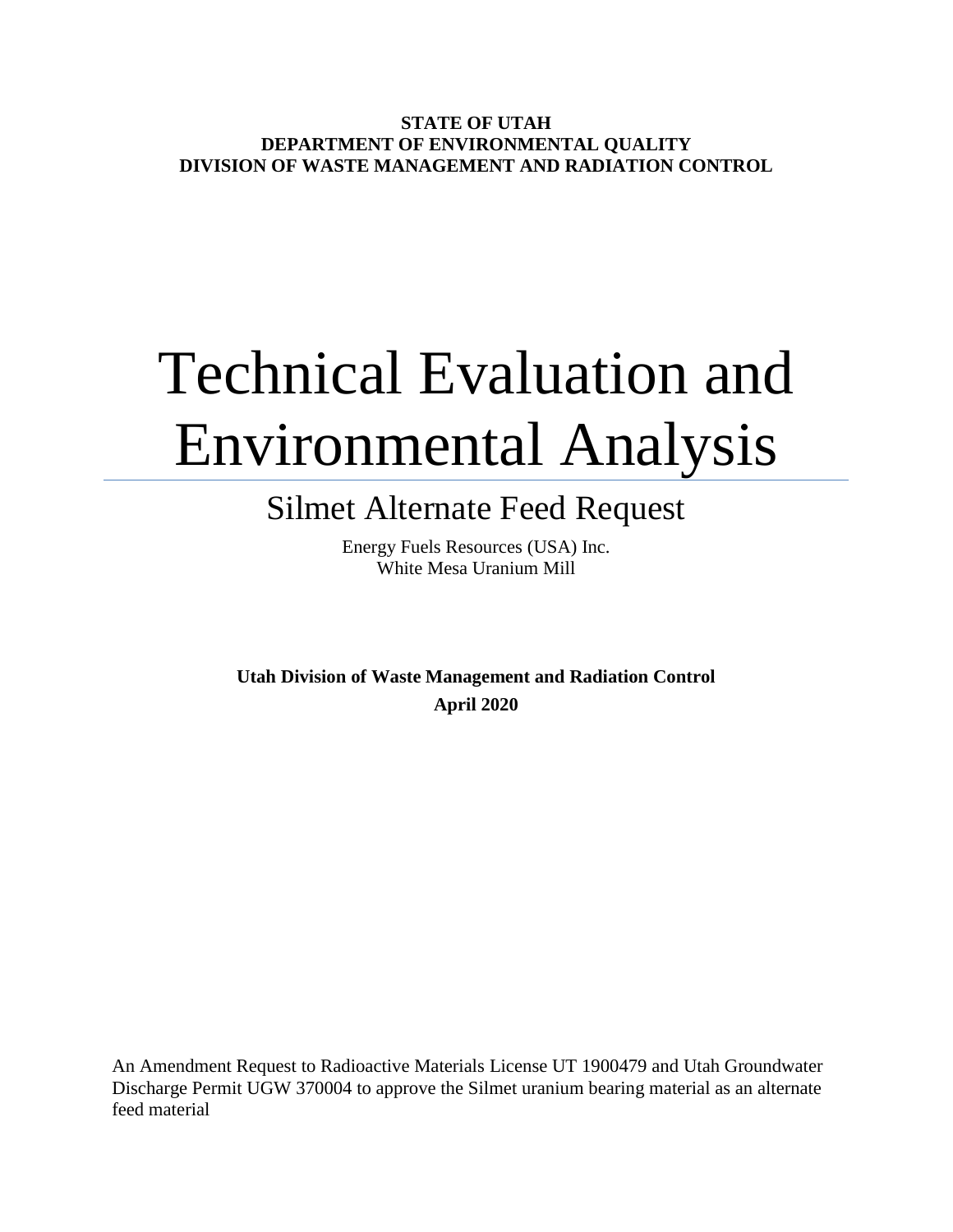#### Contents

| 1.                                                                                           |                                                                                       |  |
|----------------------------------------------------------------------------------------------|---------------------------------------------------------------------------------------|--|
| 1.1                                                                                          |                                                                                       |  |
| 1.1.1                                                                                        |                                                                                       |  |
| 1.1.2                                                                                        | Determination of Whether the Feed Material Contains Hazardous Waste 15                |  |
| 1.1.3<br>Content. 16                                                                         | Determination of Whether the Ore is Being Processed Primarily for its Source-Material |  |
| 1.2                                                                                          |                                                                                       |  |
| 1.3                                                                                          |                                                                                       |  |
| 1.4                                                                                          |                                                                                       |  |
| 1.5                                                                                          |                                                                                       |  |
| 2.                                                                                           |                                                                                       |  |
| 2.1                                                                                          |                                                                                       |  |
| 2.2                                                                                          |                                                                                       |  |
| 2.3                                                                                          |                                                                                       |  |
| 2.3.1                                                                                        |                                                                                       |  |
| 2.3.1.1                                                                                      |                                                                                       |  |
| 2.3.1.2                                                                                      |                                                                                       |  |
| 2.3.1.3                                                                                      |                                                                                       |  |
| 2.3.1.4                                                                                      | Accidents at the Mill while processing the Silmet Uranium Bearing Material 33         |  |
| 2.3.2                                                                                        |                                                                                       |  |
| 2.3.2.1                                                                                      |                                                                                       |  |
| 2.3.3                                                                                        |                                                                                       |  |
| 2.3.4                                                                                        |                                                                                       |  |
| 2.4                                                                                          |                                                                                       |  |
| 3.                                                                                           |                                                                                       |  |
| 4.                                                                                           |                                                                                       |  |
| Explanation for the Proposed Language for the New Alternate Feed License Conditions 38<br>5. |                                                                                       |  |
| 6.                                                                                           |                                                                                       |  |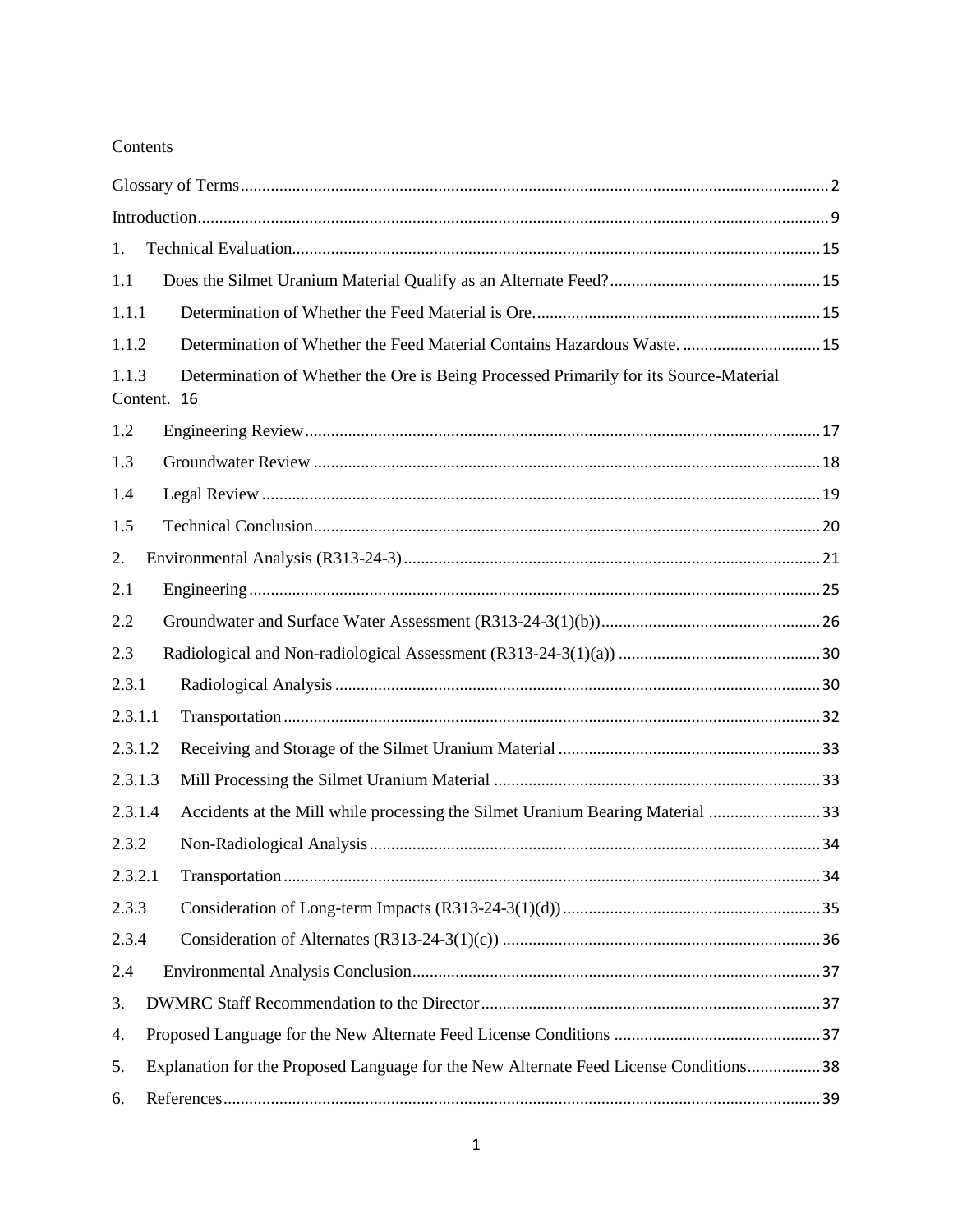#### <span id="page-2-0"></span>**Glossary of Terms**

Below is a list of words, terms, and acronyms used for this licensing action. These words, terms and acronyms are based on regulatory, technical and industry definitions and are not always the same definition found in dictionaries and other common reference sources. The definitions that come from regulatory sources are the required definitions the Utah Division of Waste Management and Radiation Control Staff (the Division, or Staff) use.

**11e.(2) -** Refers to the paragraph in the Atomic Energy Act (AEA) of 1954, as amended which defines source material and byproduct material.

**11e.(2) Byproduct Material -** As stated in the AEA "The term "byproduct material" means…(2) the tailings or wastes produced by the extraction or concentration of uranium or thorium from any ore processed primarily for its source material content." 11e.(2) byproduct material generated at in-situ leach recovery (ISL or ISR) uranium recovery facilities is sometimes referred to as ISL byproduct material, ISL decommissioning debris or ISR decommissioning debris. NRC does not refer to 11e.(2) material as waste. Therefore, this document will *not* refer to 11e.(2) byproduct material as waste. Such a reference would be inappropriate since 40 CFR (EPA regulations) contains a specific definitions of various classes of waste (e.g., solid waste, hazardous waste, non-hazardous waste) that differ substantially from this definition, and 11e.(2) byproduct material cannot be disposed as any of these classes of waste. Furthermore, the definition of radioactive waste reported below specifically excludes 11e.(2) byproduct material.

**ALARA -** An acronym that stands for As Low As Reasonably Achievable. In the Utah Administrative Code (UAC) R313-12-3 ALARA is defined as "making every reasonable effort to maintain exposures to radiation as far below the dose limits as is practical, consistent with the purpose for which the licensed or registered activity is undertaken, taking into account the state of technology, the economics of improvements in relation to state of technology, the economics of improvements in relation to benefits to the public health and safety, and other societal and socioeconomic considerations, and in relation to utilization of nuclear energy and licensed or registered sources of radiation in the public interest."

**Agreement State -** As defined in UAC R313-12-3 "Any State with which the Nuclear Regulatory Commission has entered into an effective agreement under subsection 274b. of the Atomic Energy Act of 1954, as amended." (Also found in 10 CFR 40.4)

**Atomic Energy Act of 1954 -** Also known by the acronym AEA. The Act requires that civilian uses of nuclear materials and facilities be licensed, and it empowers the NRC to establish by rule or order, and to enforce, such standards to govern these uses as "the Commission may deem necessary or desirable in order to protect health and safety and minimize danger to life or property." Under section 274 of the Act, the NRC may enter into an agreement with a State for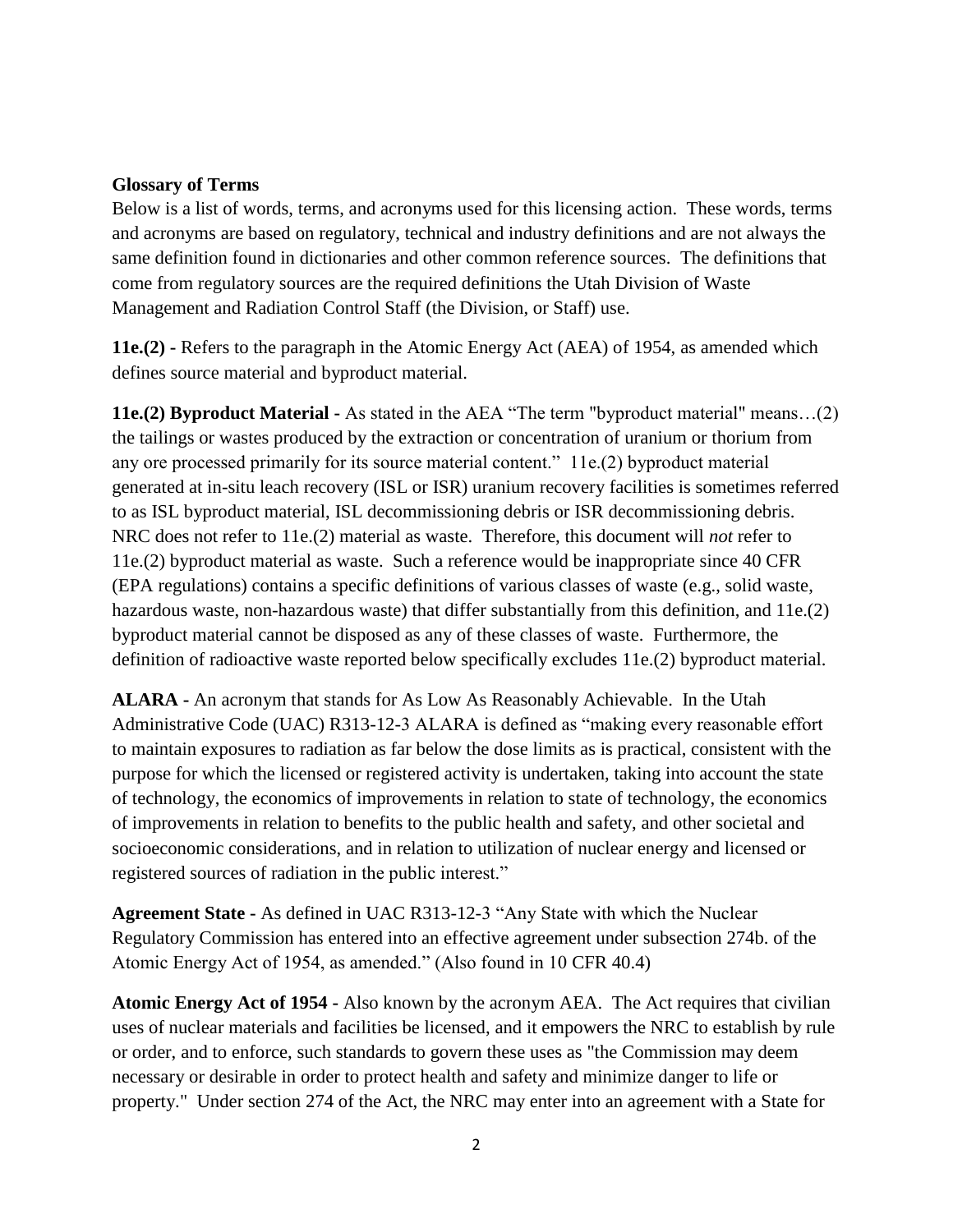discontinuance of the NRC's regulatory authority over some materials Licensees within the State. The State must first show that its regulatory program is compatible with the NRC's and adequate to protect public health and safety. The NRC retains authority over, among other things, nuclear power plants within the State and exports from the State. (NRC.gov)

**Conventional Impoundment -** 40 CFR 61.125 defines a conventional impoundment as a permanent structure located at any uranium recovery facility which contains mostly solid uranium byproduct material or tailings from the extraction of uranium from uranium ore. This feature is distinguished from a non-conventional impoundment, which is defined below.

**Director -** As defined in UAC R313-12-3 "means the Director of the Division of Waste Management and Radiation Control."

**Dose -** As defined in UAC R313-12-3 "is a generic term that means absorbed dose, dose equivalent, effective dose equivalent, committed dose equivalent, committed effective dose equivalent, or total effective dose equivalent." For purposes of this document, "radiation dose" is an equivalent term.

**DOT -** As defined in 49 CFR 171.8, as incorporated by reference in UAC R313-19-100, "means U.S. Department of Transportation"

**ER -** Acronym for the Environmental Report for the White Mesa Uranium Project written by Dames and Moore for Energy Fuels Nuclear, Inc. in January 1978.

**FES -** Acronym for the Final Environmental Statement for the White Mesa Uranium project written by the NRC in May 1979. (NUREG-0556)

**License -** Also known by the acronym RML (Radioactive Materials License). As defined in UAC R313-12-3 "means a license issued by the Director in accordance with the rules adopted by the Board."

**Licensee -** As defined in UAC R313-12-3 "means a person who is licensed by the Department in accordance with these rules and the Act."

**Licensed Material -** As defined in UAC R313-12-3 "means radioactive material, received, possessed, used or transferred or disposed of under a general or specific license issued by the Director."

**Mill -** Means the White Mesa Uranium Mill.

**Monitoring -** As defined in UAC R313-12-3 "means the measurement of radiation, radioactive material concentrations, surface area activities or quantities of radioactive material, and the use of the results of these measurements to evaluate potential exposures and doses. For purposes of these rules, radiation monitoring and radiation protection monitoring are equivalent terms."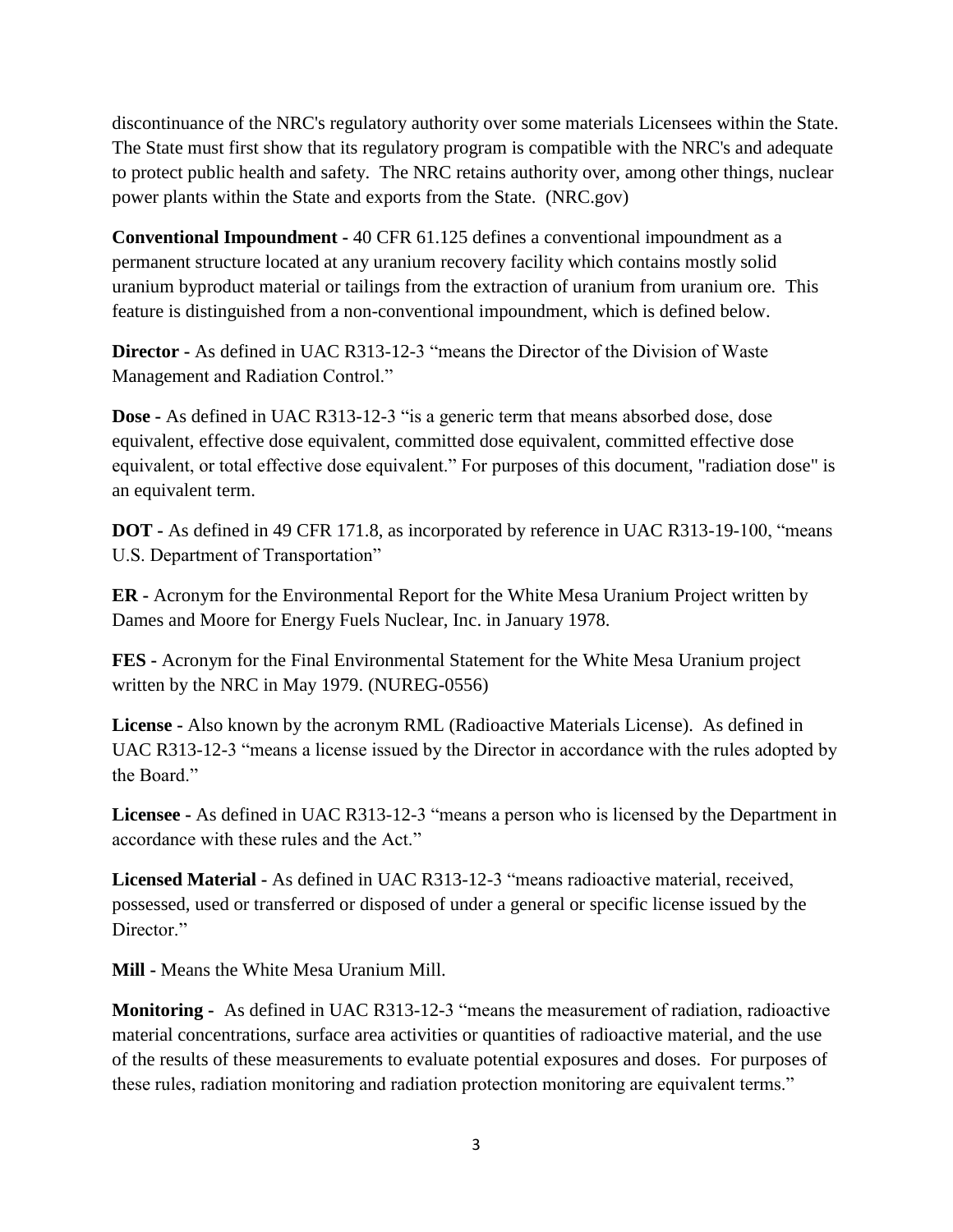**Natural Uranium -** As defined in 49 CFR 173.403, as incorporated by reference in UAC R313- 19-100, "means uranium (which may be chemically separated) containing the naturally occurring distribution of uranium isotopes (approximately 99.28% uranium-238 and 0.72% uranium-235 by mass)." From the glossary at nrc.gov: "Uranium containing the relative concentrations of isotopes found in nature (0.7 percent uranium-235, 99.3 percent uranium-238, and a trace amount of uranium-234 by mass). In terms of radioactivity, however, the radiation emitted by natural uranium comes approximately 2.2 percent from uranium-235, 48.6 percent from uranium-238, and 49.2 percent from uranium-234. Natural uranium can be used as fuel in nuclear reactors."

**NESHAP -** An acronym that stands for National Standards for Hazardous Air Pollutants (40 CFR Part 61). Subpart W sets out the National Emission Standards for Radon Emissions from Operating Mill Tailings. These standards are part of the Mill's Air Approval Order issued by the Utah Division of Air Quality.

**Non-conventional impoundment -** 40 CFR 61.125 defines a non-conventional impoundment as an impoundment used for managing liquids from uranium recovery operations and contains uranium byproduct material or tailings suspended in and/or covered by liquids. These structures are commonly known as holding ponds or evaporation ponds and can be located at any uranium recovery facility. They are typically not permanent structures unless they transition to become used as conventional impoundments. Impoundments constructed for the purpose of managing liquids from closure or remediation activities (e.g., contaminated groundwater), and which are used solely for that purpose, are not subject to the requirements of 40 CFR Part 61 Subpart W. Note that the function of non-conventional impoundments is fluid management, and any tailings introduced therein, if any, will be of a negligible quantity.

**Nuclear Regulatory Commission -** Also known by the acronym NRC. The NRC was established by the Energy Reorganization Act of 1974. The NRC is assigned the regulatory and licensing responsibilities for the civilian uses of nuclear materials and facilities. (NRC.gov)

**Occupational Dose -** As defined in UAC R313-12-3 "means the dose received by an individual in the course of employment in which the individual's assigned duties for the Licensee or registrant involve exposure to sources of radiation, whether or not the sources of radiation are in the possession of the Licensee."

**Operation -** There are two definitions of operation:

1. As defined by 10 CFR 40 Appendix A as is incorporated by reference in UAC R313-24-4 "means that a uranium or thorium mill tailings pile or impoundment is being used for the continued placement of byproduct material or is in standby status for such placement. A pile or impoundment is in operation from the day that byproduct material is first placed in the pile or impoundment until the day final closure begins."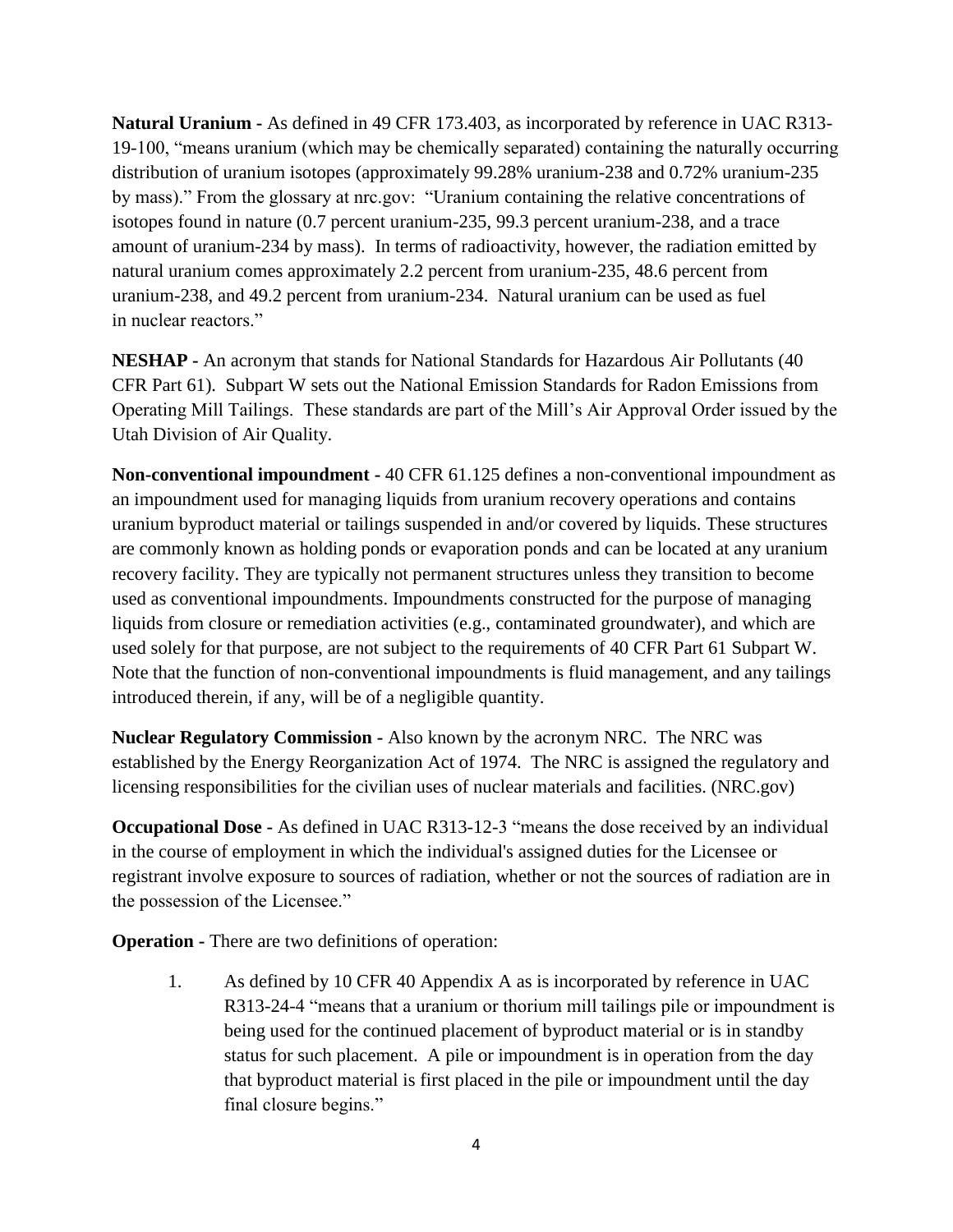2. As defined by 40 CFR 61 subpart W (NESHAP) "means that an impoundment is being used for the continued placement of uranium byproduct material or tailings or is in standby status for such placement. An impoundment is in operation from the day that uranium byproduct material or tailings are first placed in the impoundment until the day that final closure begins.

**Ore -** In the September 22, 1995, Federal Register Vol. 60 No. 184 pg. 49296 the NRC defined ore as: **"**Ore is a natural or native matter that may be mined and treated for the extraction of any of its constituents or any other matter from which source material is extracted in a licensed uranium or thorium mill."

**OSL Badges** -OSL is an acronym for optically stimulated luminescence. These dosimetry badges are made by Landauer. The Mill uses these badges to measure exposure to gamma radiation for occupational dose and environmental/public dose calculations.

**Pico -** From the glossary at nrc.gov. "A prefix that divides a basic unit by one trillion (10<sup>-12</sup>). For example picocurie (pCi). 1.00E-12 = 0.000000000001.

**Public Dose -** As defined by UAC R313-12-3 "means the dose received by a member of the public from exposure to radiation or to radioactive materials released by a Licensee, or to any other source of radiation under the control of a Licensee or registrant. Public dose does not include occupational dose or doses received from background radiation, from any medical administration the individual has received, from exposure to individuals administered radioactive material and released in accordance with Rule R313-32, or from voluntary participation in medical research programs." As per R313-15-301 a member of the public may not receive more than 0.1 rem or 100 mrem per year from a licensed facility.

**Rad -** As defined in UAC R313-12-3 "means the special unit of absorbed dose. One rad is equal to an absorbed dose of 100 erg per gram or 0.01 joule per kilogram."

**Radiation -** As defined in UAC R313-12-3 "means alpha particles, beta particles, gamma rays, x-rays, neutrons, high speed electrons, high speed protons, and other particles capable of producing ions. For purposes of these rules, ionizing radiation is an equivalent term. Radiation, as used in these rules, does not include non-ionizing radiation, like radiowaves or microwaves, visible, infrared, or ultraviolet light."

**Radiation Area -** As defined in UAC R313-12-3 "means an area, accessible to individuals, in which radiation levels could result in an individual receiving a dose equivalent in excess of 0.005 rem (5 mrem), in one hour at 30 centimeters from the source of radiation or from a surface that the radiation penetrates.'

**Radiation Level -** As defined in 49 CFR 173.403, as incorporated by reference in UAC R313- 19-100, "means the radiation dose-equivalent rate expressed in millisieverts per hour or mSv/h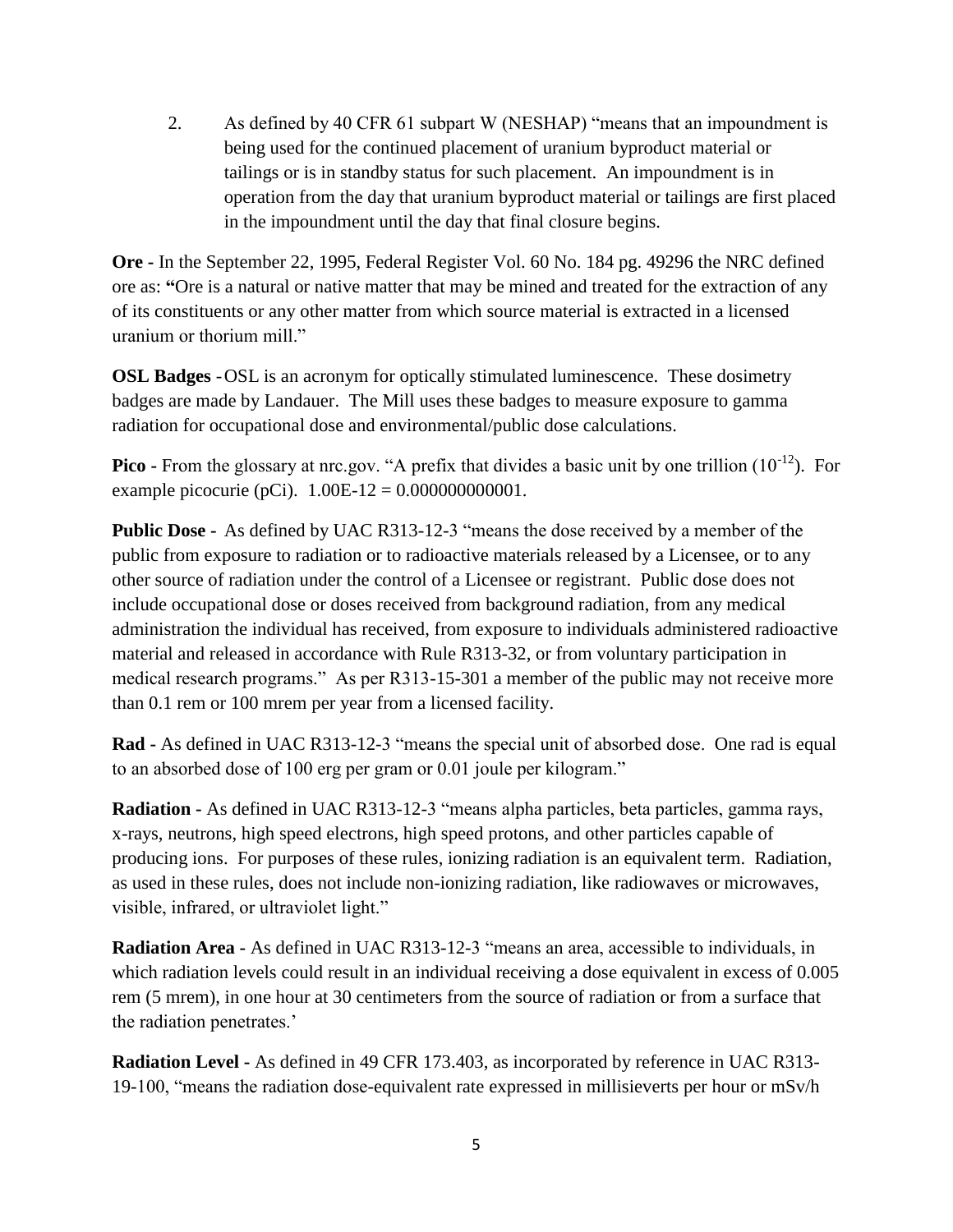(millirems per hour or mrem/h). It consists of the sum of the dose-equivalent rates from all types of ionizing radiation present including alpha, beta, gamma, and neutron radiation."

**Radiation Safety Officer -** As defined in UAC R313-12-3 "means an individual who has the knowledge and responsibility to apply appropriate radiation protection rules and has been assigned such responsibility by the Licensee."

**Radioactive Material -** As defined in UAC R313-12-3 "means a solid, liquid, or gas which emits radiation spontaneously." In addition, as defined in 49 CFR 173.403, as incorporated by reference in UAC R313-19-100, "means any material containing radionuclides where both the activity concentration and the total activity in the consignment exceed the values specified in the table in§ 173.436 or values derived according to the instructions in § 173.433."

**Radioactivity -** As defined in UAC R313-12-3 "means the transformation of unstable atomic nuclei by the emission of radiation."

**Rem -** As defined in UAC R313-12-3 "means the special unit of any of the quantities expressed as dose equivalent. The dose equivalent in rem is equal to the absorbed dose in rad multiplied by the quality factor."

**Restricted Area -** As defined in UAC R313-12-3 "means an area, access to which is limited by the Licensee for the purpose of protecting individuals against undue risks from exposure to sources of radiation."

**SERP Committee -** SERP is an Acronym for Safety and Environmental Review Panel. This committee is required by License Condition 9.4. At a minimum the committee is comprised by someone from Mill management, someone from Operations and the Radiation Safety Officer. This committee is to evaluate any changes to the facility or its processes, changes to procedure and/or conduct tests or experiments to determine if these changes meet applicable regulations, do not degrade environmental and safety commitments and are consistent with approved Mill operations.

**Site Boundary -** As defined in UAC R313-12-3 "means that line beyond which the land or property is not owned, leased, or otherwise controlled by the Licensee or registrant."

**Source Material Milling -** For this Licensing action this is known as Uranium Milling. As defined in UAC R313-12-3 "means any activity that results in the production of byproduct material as defined by (b) of "byproduct material"."

**Source Material -** (1)Uranium or thorium, or any combination thereof, in any physical or chemical form or (2) ores which contain by weight one-twentieth of one percent (0.05%) or more of: (i) Uranium, (ii) thorium or (iii) any combination thereof. (10 CFR 40.4)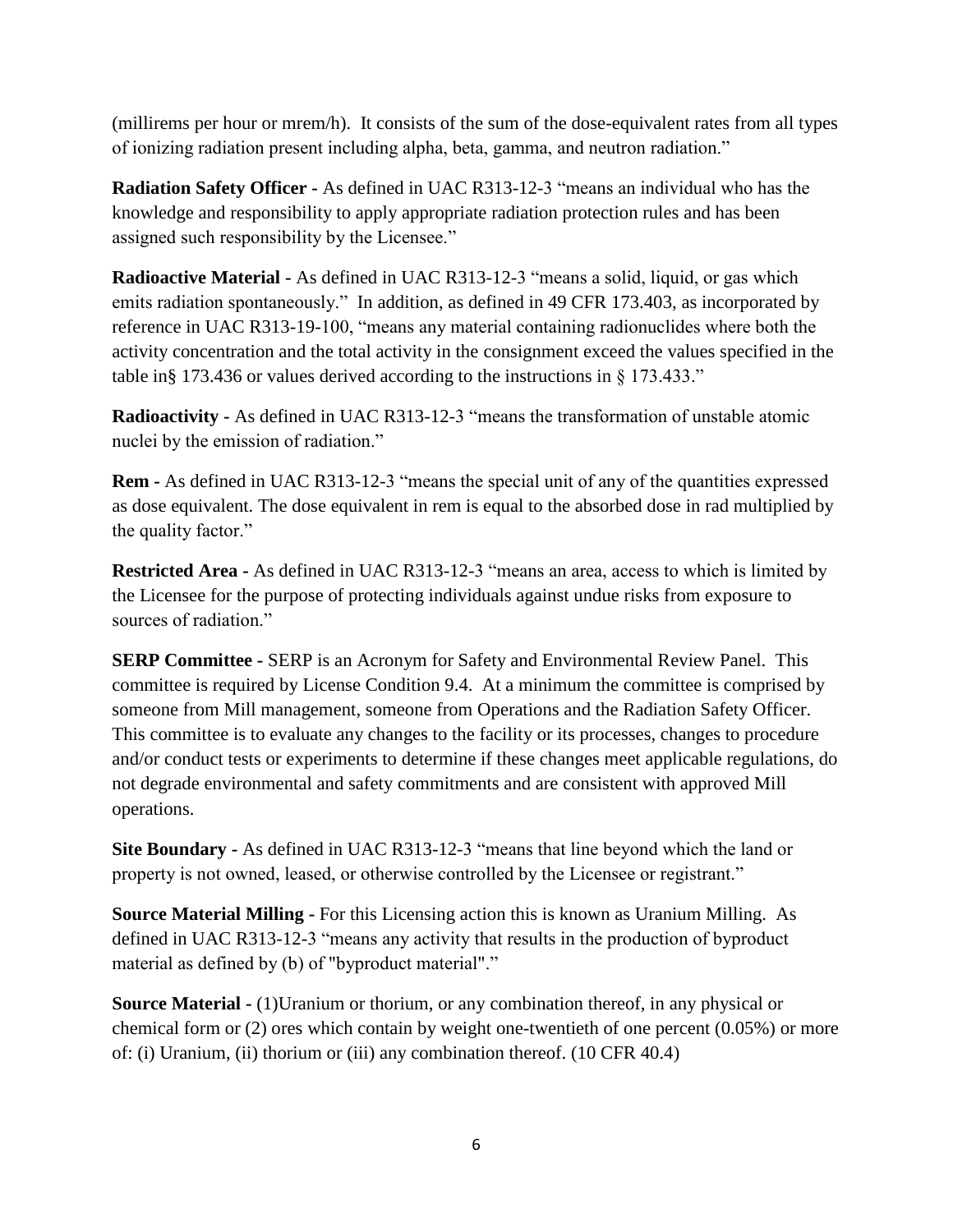**Source of Radiation -** As Defined in UAC R313-12-3 "means any radioactive material, or a device or equipment emitting or capable of producing ionizing radiation."

**Surety -** The term used in this licensing action to describe the decommissioning funding plan that is required by UAC R313-22-35 for facilities that possess radioactive materials with halflives greater than 120 days such as Uranium Mill facilities. R313-22-35(3)(h) requires Licensee's surety to meet the applicable criteria found in the NRC document NUREG-1757, Volume 3, "*Consolidated NMSS Decommissioning Guidance: Financial Assurance, Recordkeeping, and Timeliness*" (9/2003). The Licensee is also required to follow the requirements found in the RML in License Condition 9.5.

**Survey -** Also known as Radiological Survey. As defined in UAC R313-12-3 "means an evaluation of the radiological conditions and potential hazards incident to the production, use, transfer, release, disposal, or presence of sources of radiation. When appropriate, such evaluation includes, but is not limited to, tests, physical examinations and measurements of levels of radiation or concentrations of radioactive material present."

**Total Effective Dose Equivalent-** Also known by the acronym TEDE. As defined in UAC R313-12-3 "the sum of the effective dose equivalent for external exposures and the committed effective dose equivalent for internal exposures." (TEDE=EDE+CEDE)

**UAC -** An acronym that stands for Utah Administrative Code. The Utah Administrative Code is the body of all effective administrative rules as compiled and organized by the State of Utah's Office of Administrative Rules. The State of Utah's Radiation Control Rules are found in Title R313 and the Ground Water Protection Rules are found in Title R317.

**Units of Exposure and Dose -** As defined by UAC R313-12-20(2)(b) $\&$ (c)(2) As used in these rules, the units of dose are:

(b) Rad is the special unit of absorbed dose. One rad is equal to an absorbed dose of 100 erg per gram or 0.01 joule per kilogram. One rad equals 0.01 Gy.

(c) Rem is the special unit of any of the quantities expressed as dose equivalent. The dose equivalent in rem is equal to the absorbed dose in rad multiplied by the quality factor. One rem equals 0.01 Sv.

**Units of Radioactivity -** As defined by UAC R313-12-40. For purposes of these rules, activity is expressed in the SI unit of becquerel (Bq), or in the special unit of curie (Ci), or their multiples, or disintegrations or transformations per unit of time.

**Unrestricted Area -** As defined by UAC R313-12-3 "means an area, to which access is neither limited nor controlled by the Licensee or registrant. For purposes of these rules, "uncontrolled area" is an equivalent term."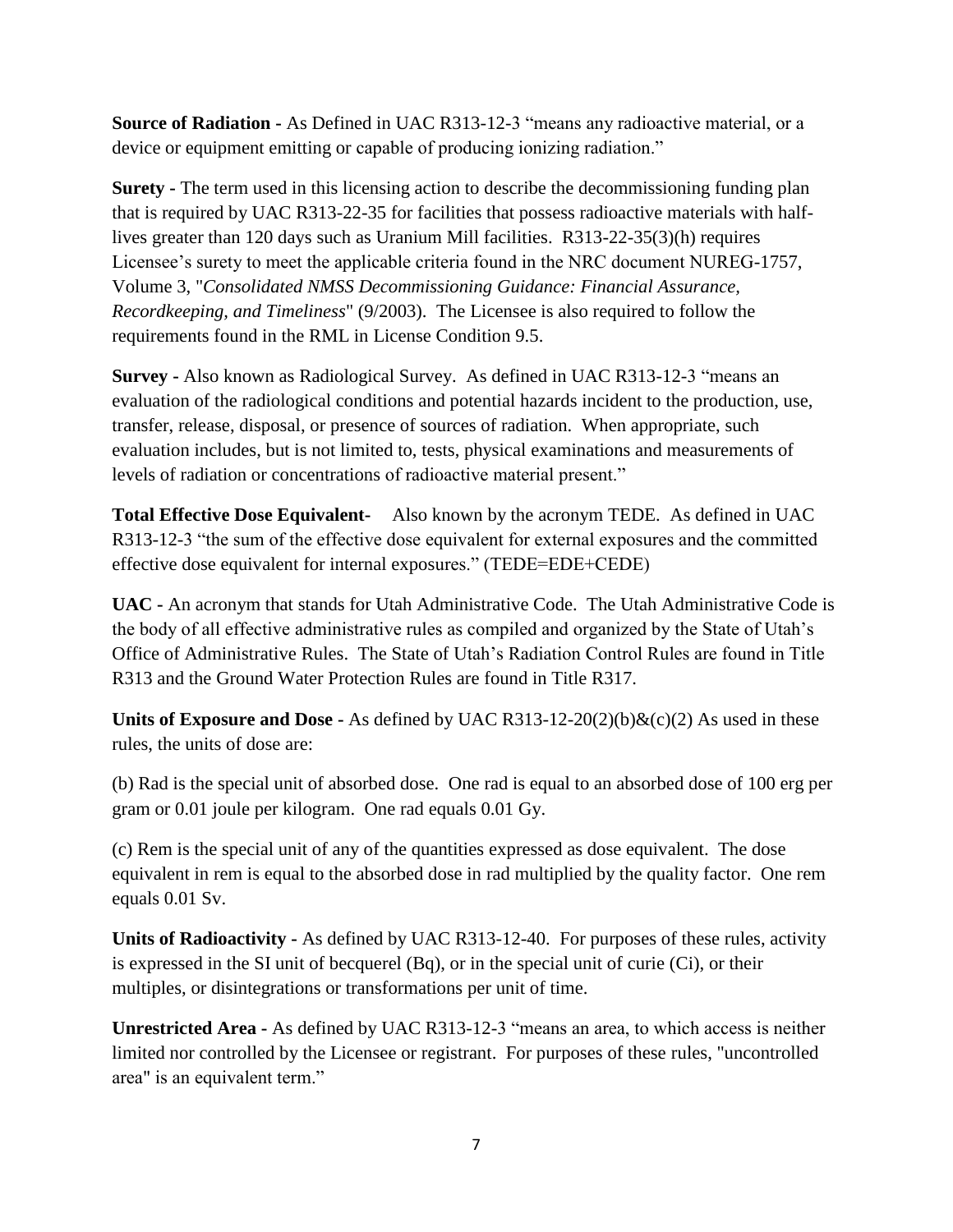**Waste -** As defined in UAC R313-12-3 "means those low-level radioactive wastes containing radioactive material that are acceptable for disposal in a land disposal facility. For the purposes of this definition, low-level radioactive waste means radioactive waste not classified as highlevel radioactive waste, transuranic waste, spent nuclear fuel, or byproduct material as defined in paragraphs (b), (c), and (d) of the definition of byproduct material found in Section R313-12-3."

In addition in the glossary section of nrc.gov, waste, radioactive is defined as "Radioactive materials at the end of their useful life or in a product that is no longer useful and requires proper disposal."

**Week -** As defined in UAC R313-12-3 "means seven consecutive days starting on Sunday."

**Whole Body -** As defined in UAC R313-12-3 "means, for purposes of external exposure, head, trunk including male gonads, arms above the elbow, or legs above the knees."

**Worker -** As defined in UAC R313-12-3 "means an individual engaged in work under a license issued by the Director and controlled by a Licensee or registrant, but does not include the Licensee or registrant."

**Year -** As defined in UAC R313-12-3 "means the period of time beginning in January used to determine compliance with the provisions of these rules."

**Yellowcake -** From the glossary at nrc.gov. "The solid form of mixed uranium oxide, which is produced from uranium ore in the uranium recovery (milling) process. The material is a mixture of uranium oxides, which can vary in proportion and color from yellow to orange to dark green (blackish) depending on the temperature at which the material is dried (which affects the level of hydration and impurities), with higher drying temperatures producing a darker and less soluble material. Yellowcake was commonly referred to as  $U_3O_8$ , because that chemical compound historically comprised the majority of the yellowcake produced by uranium recovery facilities utilizing conventional milling methods. Most modern uranium recovery facilities utilize in situ recovery methods and produce a yellowish compound comprised mostly of uranyl peroxide dihydrate. This material is then transported to a uranium conversion facility, where it is transformed into uranium hexafluoride  $(UF<sub>6</sub>)$ , in preparation for fabricating fuel for nuclear reactors."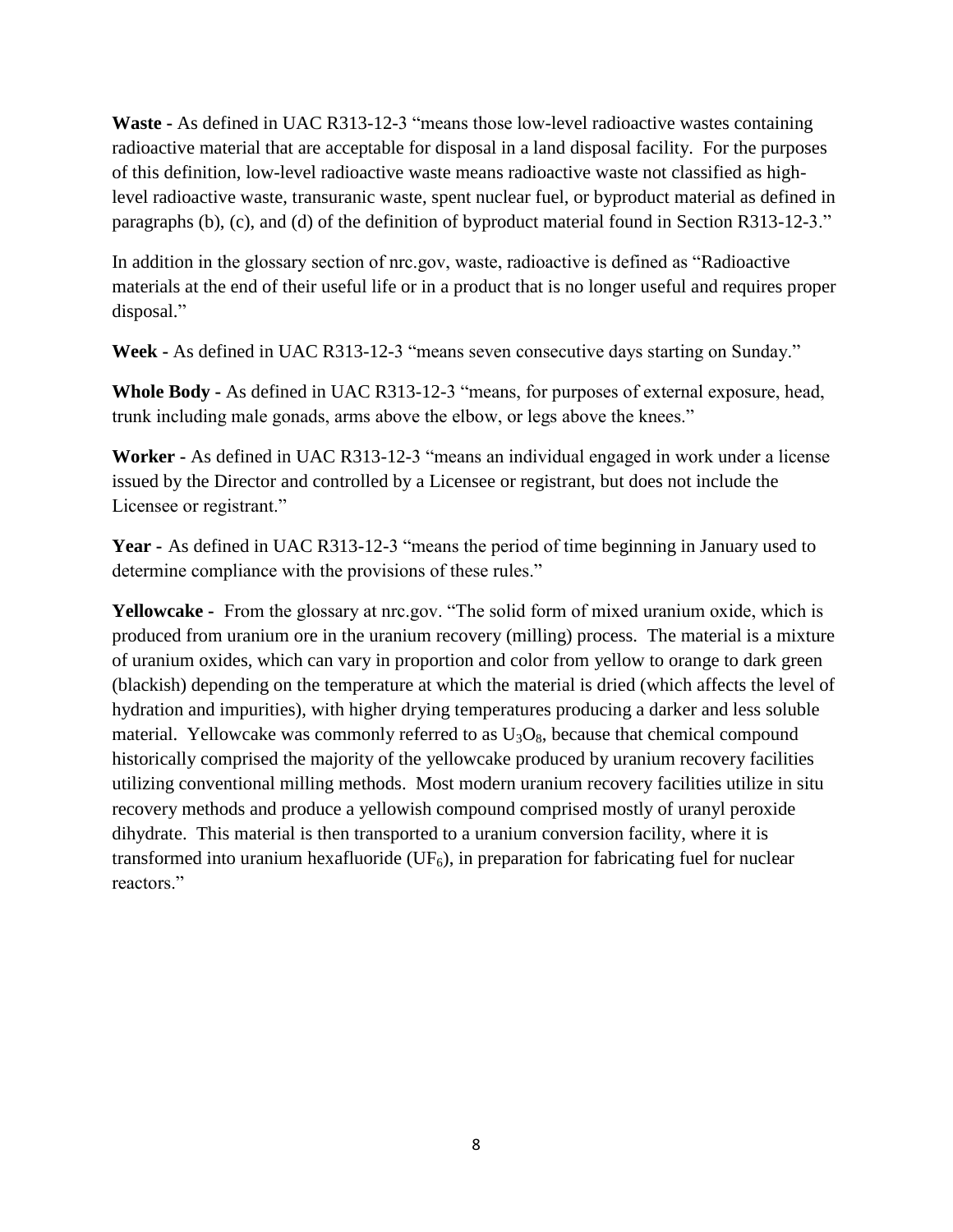# <span id="page-9-0"></span>**Introduction**

| Year | Description                                                                                                                                                                                                                                                                                                                                                                                                                                                                                                                                                                                                                                                                                                                                                                                                                                                                                                                                   |
|------|-----------------------------------------------------------------------------------------------------------------------------------------------------------------------------------------------------------------------------------------------------------------------------------------------------------------------------------------------------------------------------------------------------------------------------------------------------------------------------------------------------------------------------------------------------------------------------------------------------------------------------------------------------------------------------------------------------------------------------------------------------------------------------------------------------------------------------------------------------------------------------------------------------------------------------------------------|
| 1990 | In the Kerr-McGee vs. NRC court decision, which was argued before the United<br>States Court of Appeals, District of Columbia Circuit in 1989, Kerr-Mcgee<br>challenged the NRC's definition of byproduct material. In the Background section<br>the court describes the regulatory framework of this decision and how the AEA and<br>UMTRCA apply to the decision.                                                                                                                                                                                                                                                                                                                                                                                                                                                                                                                                                                           |
|      | In the Factual Background section the court describes how Kerr-Mcgee owned a<br>Thorium Mill near West Chicago, Illinois. It also discusses that a portion of the<br>material processed for its thorium content was first processed for its rare earth<br>minerals content. At that time, the NRC determined that this material was not<br>considered byproduct material because it had been previously processed before it<br>was reprocessed for its thorium content and it would be classified as source material.<br>The court also discussed that the material that was processed for the rare earth<br>content as well as the thorium content were identical to the material that was<br>processed for its thorium content in physical composition and in potential health<br>hazards.                                                                                                                                                  |
|      | In the Discussion section the court discusses the definition of ore. It states "The<br>word "ore" is also subject to more than one meaning. In fact, there is ample basis<br>within the AEA for applying the term to the stockpiled material remaining after the<br>rare earth had been extracted from the feedstock ore and before that material had<br>been processed for its thorium content. For example, section 101 of the UMTRCA<br>states that "[a] license for the production of any uranium product from residual<br>radioactive materials shall not be treated as a license for production from ores  if<br>such production is in accordance with section 7918(b) of this title." 42 U.S.C. Sec.<br>7911(6) (1982) (emphasis added). The clear implication is that if such production is<br>not in accordance with section 7918(b), then production from residual radioactive<br>materials may be treated as production from ores. |
|      | Moreover, the NRC's designation of the offsite tailings as "source material" implies<br>that they may be properly categorized as "ore" because the NRC defines source<br>material as "ores which contain by weight  (0.05%) or more of  thorium." 10<br>C.F.R. Sec. 40.4(h) (emphasis added); see also 42 U.S.C. Sec. 2014(z) (statutory<br>definition of source material). The NRC cannot have it both ways. If the offsite<br>tailings may be characterized as ore, so must the stockpiled material from which<br>they were derived.                                                                                                                                                                                                                                                                                                                                                                                                        |
|      | The NRC's construction is not saved by the happenstance that the tailings in this<br>case have a sufficiently high thorium content (0.05% or more by weight) to enable<br>the agency to classify the offsite wastes as "source material" and therefore subject to<br>its licensing authority under another part of the AEA. In the first place, statutory<br>definitions are intended to have general applicability. A construction of section                                                                                                                                                                                                                                                                                                                                                                                                                                                                                                |

# **Table 1- A Brief History of Alternate Feed**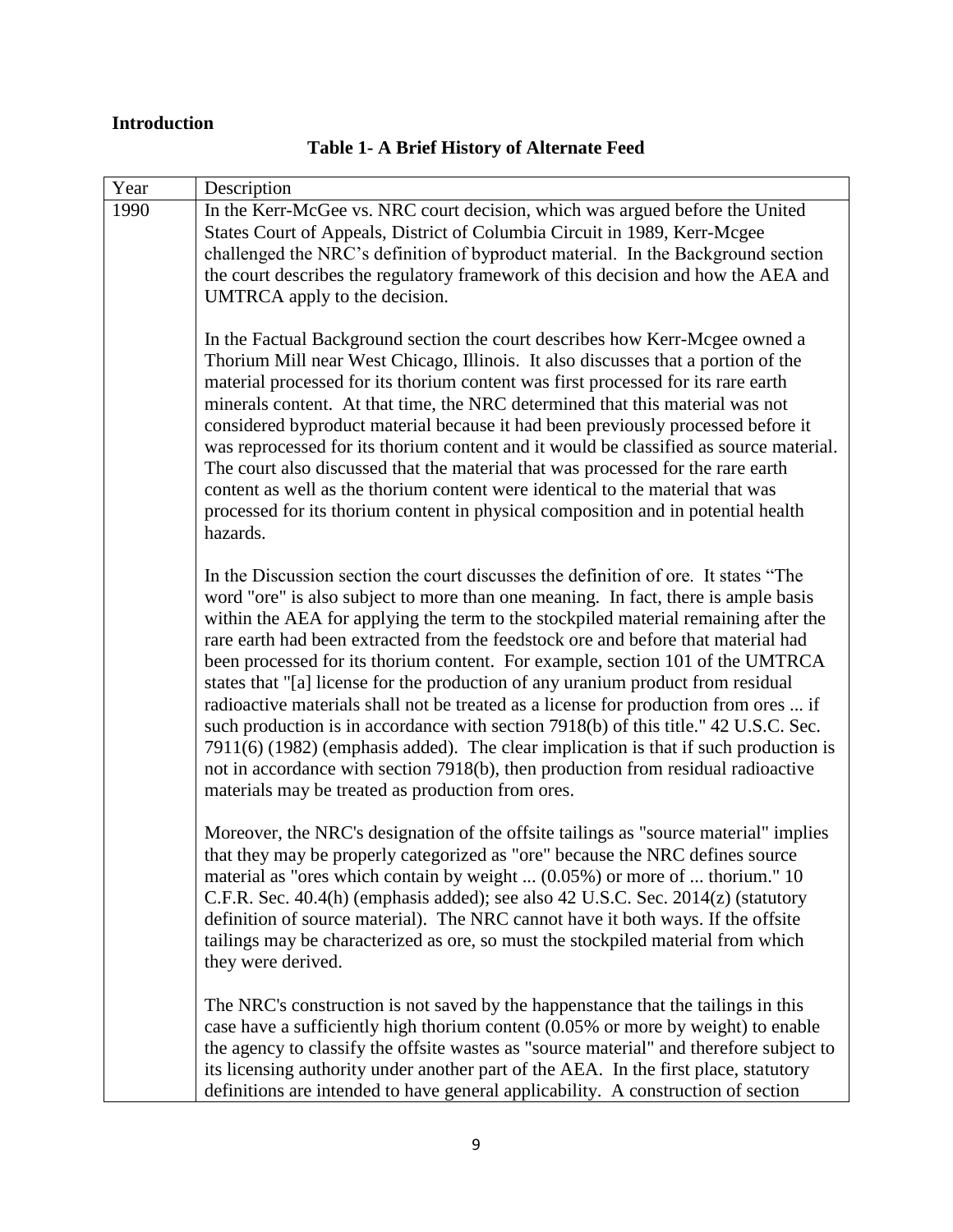|      | $11(e)(2)$ is not acceptable if it will orphan mill tailings having a source material<br>content of less than the 0.05% threshold, as is usually the case. Second, the NRC's<br>interpretation would exclude the offsite wastes from coverage by the regulations<br>promulgated pursuant to Title II that are designed to protect the public health against<br>the hazards created by mill tailings produced in the course of the nuclear fuel cycle."<br>In the Conclusion section the court states "The UMTRCA was intended to bring<br>previously unregulated radioactive end products of the source material extraction<br>process within the scope of NRC regulation and to provide a comprehensive<br>remedial program for the safe stabilization and disposal of uranium and thorium mill<br>tailings. The NRC's interpretation of section $11(e)(2)$ , however, places a portion of<br>the thorium tailings from Kerr-McGee's West Chicago facility outside of the<br>UMTRCA's regulatory regime even though they are in all relevant ways identical to<br>tailings found by the NRC to be byproduct material and thus subject to the<br>UMTRCA's remedial program. The NRC's construction thus frustrates the purposes<br>of the UMTRCA by rendering it inapplicable to waste material that it was clearly<br>intended to reach and recreating a jurisdictional gap it was intended to close. As we<br>find that interpretation impermissible, and as we have considered the other<br>arguments put forth by Illinois and Kerr-McGee and found them without merit, we<br>grant the petitions for review in Nos. 88-1636 and 88-1726, and deny the petition for<br>review in No. 87-1254." |
|------|----------------------------------------------------------------------------------------------------------------------------------------------------------------------------------------------------------------------------------------------------------------------------------------------------------------------------------------------------------------------------------------------------------------------------------------------------------------------------------------------------------------------------------------------------------------------------------------------------------------------------------------------------------------------------------------------------------------------------------------------------------------------------------------------------------------------------------------------------------------------------------------------------------------------------------------------------------------------------------------------------------------------------------------------------------------------------------------------------------------------------------------------------------------------------------------------------------------------------------------------------------------------------------------------------------------------------------------------------------------------------------------------------------------------------------------------------------------------------------------------------------------------------------------------------------------------------------------------------------------------------------------------------------------------------------------------------|
| 1992 | In the May 13, 1992 publication of the Federal Register pgs. 20530 -20533 the NRC<br>published its first discussion of alternate feeds being used as "ores" for the<br>extraction of source material such as uranium. This included a discussion the 11e<br>section of the AEA and examples of NRC licensing actions which allowed the<br>processing of alternate feed materials. The NRC recognizes that the AEA and<br>UMTRCA do not have a definition of "ore" and refers to the court decision of Kerr-<br>McGee vs. NRC and its definition of ore as it applies to the AEA and UMTRCA.<br>The NRC also discusses the definition of 11e.(2) byproduct material and the<br>importance of the word "any" in that definition. The NRC then proposed its own<br>definition as "Ore is a natural or native matter that may be mined and treated for the<br>extraction of any of its constituents or any other matter from which source material<br>is extracted in a licensed uranium or thorium mill." This definition took into<br>account two major considerations:<br>1. It is broad enough to include a wide variety of feed materials.<br>2. The definition continues to be tied into the nuclear fuel cycle.<br>The remainder of the discussion revolves around the issues with RCRA, low-level<br>radioactive waste and alternate feeds.                                                                                                                                                                                                                                                                                                                                                    |
| 1995 | On August 15, 1995 the NRC publishes SECY-95-211 titled FINAL "REVISED"<br>GUIDANCE ON DISPOSAL OF NON-ATOMIC ENERGY ACT OF 1954, SECTION<br>11e.(2) BYPRODUCT MATERIAL IN TAILINGS IMPOUNDMENTS," AND FINAL                                                                                                                                                                                                                                                                                                                                                                                                                                                                                                                                                                                                                                                                                                                                                                                                                                                                                                                                                                                                                                                                                                                                                                                                                                                                                                                                                                                                                                                                                       |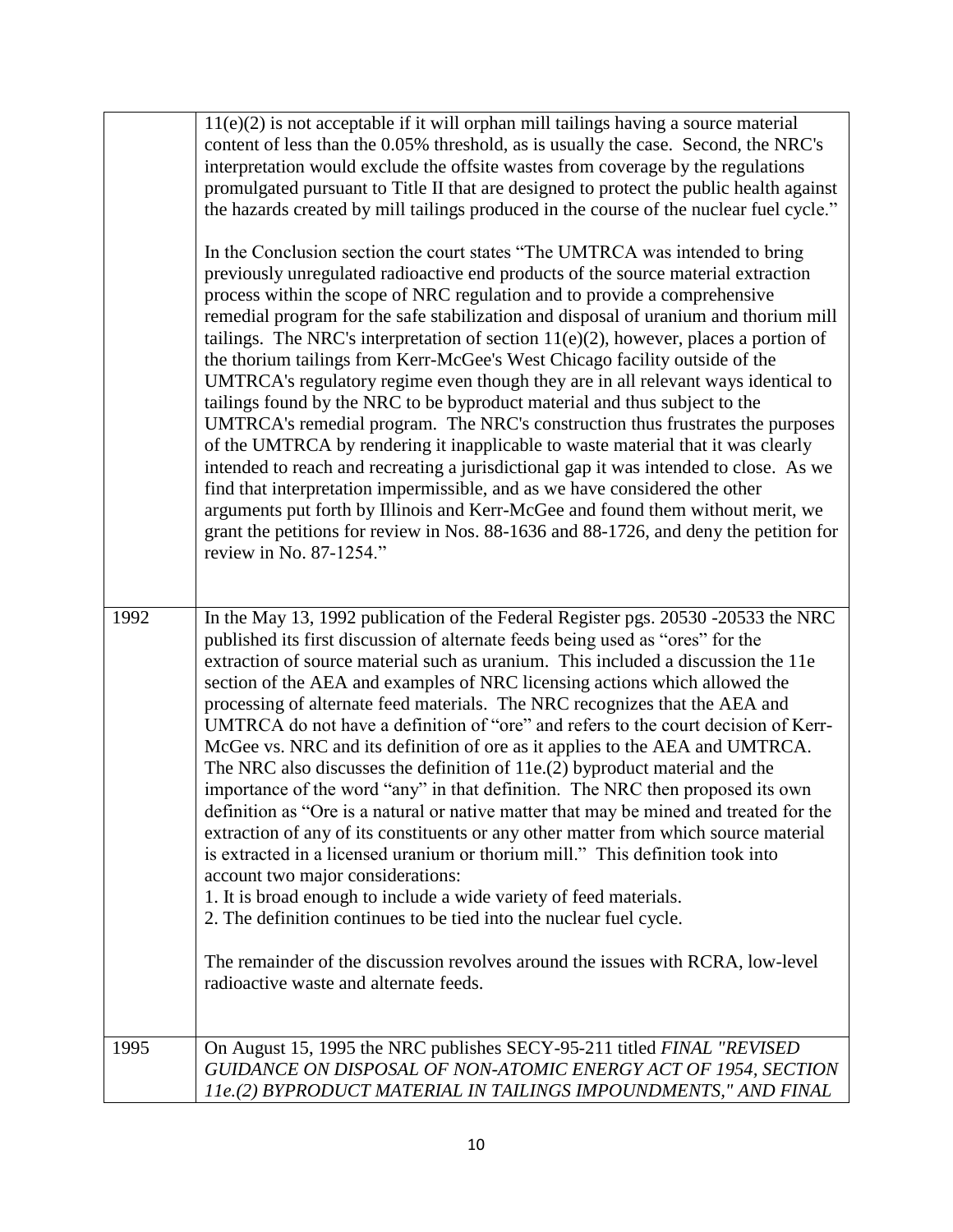|      | "POSITION AND GUIDANCE ON THE USE OF URANIUM MILL FEED<br>MATERIALS OTHER THAN NATURAL ORES". In the Background section of this<br>document the NRC discusses the history of the development of this guidance<br>document. The document discusses what needs to be reviewed and determined to<br>approve an alternate feed to be used as an "ore" for the recovery of source material.                                                                                                                                                                                                                                                                                                                                                                                                                                                                                                                                                                                 |
|------|------------------------------------------------------------------------------------------------------------------------------------------------------------------------------------------------------------------------------------------------------------------------------------------------------------------------------------------------------------------------------------------------------------------------------------------------------------------------------------------------------------------------------------------------------------------------------------------------------------------------------------------------------------------------------------------------------------------------------------------------------------------------------------------------------------------------------------------------------------------------------------------------------------------------------------------------------------------------|
|      |                                                                                                                                                                                                                                                                                                                                                                                                                                                                                                                                                                                                                                                                                                                                                                                                                                                                                                                                                                        |
| 1995 | In the September 22, 1995 publication of the Federal Register pgs. 49296 and 49297,<br>The NRC finalizes the Uranium Mill guidance document for the use of Uranium<br>Mill Feed Material Other than Natural Ores. In the discussion three criteria are<br>identified to assist Staff for determining if an alternate feed can be processed as an<br>ore.<br>1. Determination of whether the feed material is ore. To do this the following<br>definition is to be used "Ore is a natural or native matter that may be mined<br>and treated for the extraction of any of its constituents or any other matter<br>from which source material is extracted in a licensed uranium or thorium<br>mill."                                                                                                                                                                                                                                                                     |
|      | 2. Determination of whether the feed material contains hazardous waste. So if<br>the material contains listed waste under subpart D of RCRA, then the<br>material would not be accepted to avoid dual regulation of the material by<br>the NRC/EPA.<br>3. Determination of whether the ore is being processed primarily for its source<br>material content. This is to be done by the Co-disposal test and the Licensee<br>certification and justification test.                                                                                                                                                                                                                                                                                                                                                                                                                                                                                                       |
| 1998 | The State of Utah filed a Request for Hearing and Petition for Leave to Intervene in<br>the Ashland 2 alternate feed license amendment request. The State of Utah argued<br>that the NRC staff improperly granted the license amendment because the Mill was<br>not processing the Ashland 2 material "primarily" to recover its relatively minimal<br>uranium content, but rather to obtain the generous handling and disposal fee. The<br>State of Utah also emphasized that the Mill's license amendment application failed<br>to adequately substantiate that the material was to be "processed primarily" for its<br>uranium content. The State of Utah insisted upon "some objective documentation"<br>to show that recovery of the uranium, not payment for disposal, was the Mill's<br>primary interest behind the license amendment.                                                                                                                          |
| 2000 | The NRC issues its decision on the State of Utah's Petition to Intervene in the<br>Ashland 2 alternate feed license amendment request. According to this document<br>the issue in this proceeding is the Atomic Energy Act's definition of 11e.(2) material,<br>defined by the statute as "the tailings or wastes produced by the extraction or<br>concentration of uranium or thorium from any ore processed primarily for its source<br>material content." The NRC's Presiding Officer explained, "[i]f  the material were<br>processed primarily to remove some other substances (vanadium, titanium, coal,<br>etc.) and the extraction of uranium was incidental, then the processing would not fall<br>within the statutory test and it would not be byproduct material within the meaning<br>of the Atomic Energy Act. That is, the adverb 'primarily,' applies to what is<br>removed from the material by the process and not to the motivation for undertaking |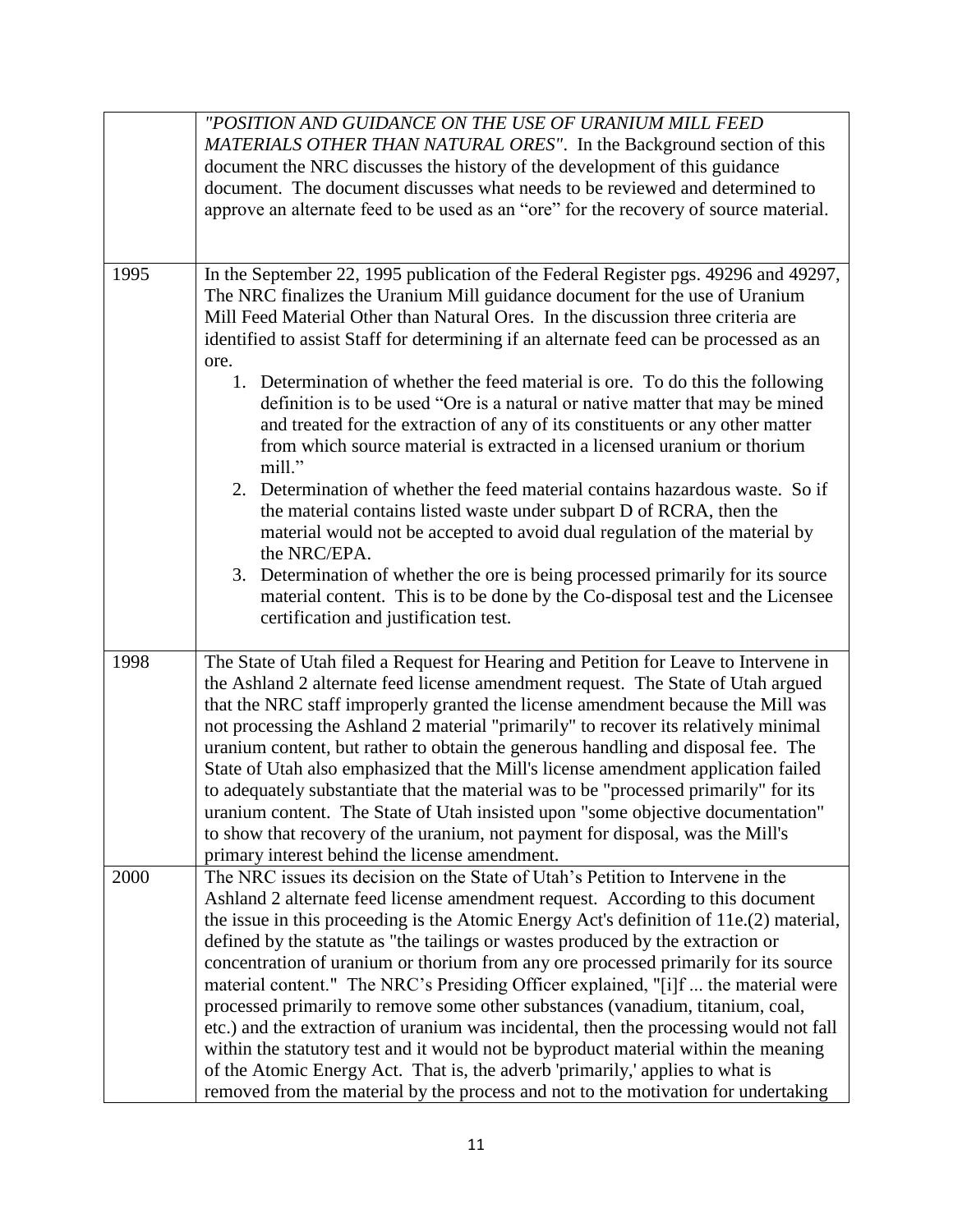|      | the process."                                                                                                                                                                                                                                                                                                                                                                                                                                                                                                                                                                                                                                                                                                                                                                                                                                                                                                                                                                                                                             |
|------|-------------------------------------------------------------------------------------------------------------------------------------------------------------------------------------------------------------------------------------------------------------------------------------------------------------------------------------------------------------------------------------------------------------------------------------------------------------------------------------------------------------------------------------------------------------------------------------------------------------------------------------------------------------------------------------------------------------------------------------------------------------------------------------------------------------------------------------------------------------------------------------------------------------------------------------------------------------------------------------------------------------------------------------------|
|      | The Presiding Officer went on to conclude that the NRC staff appropriately granted<br>the license amendment because IUSA "is milling ore" to extract uranium and<br>therefore is "not involved in a sham." The Presiding Officer also rejected Utah's<br>claim that the Guidance was intended to prevent material from being categorized as<br>11e.(2) byproduct material if the Licensee's primary economic motive was to receive<br>a fee for waste disposal instead of to recover the uranium. "The Alternate Feed<br>Guidance," the Presiding Officer stated, "is not supportive of the position, taken by<br>the State of Utah, that material is to be considered byproduct only if the primary<br>economic motivation is to remove uranium rather than to dispose of waste."                                                                                                                                                                                                                                                        |
|      | The NRC further described the purposes behind the wording of $\S 11e.(2)$ 's definition<br>served: (1) to expand the types of materials that properly could be classified as<br>byproduct material; (2) to make clear that even feedstock containing less than 0.05%<br>source material could qualify as byproduct material; and (3) to assure that the NRC's<br>jurisdiction did not cross over into activities unrelated to the nuclear fuel cycle. The<br>Mill's license amendment was consistent with these statutory intentions, regardless<br>of whether the Mill's bigger interest was payment for taking the material or payment<br>for the recovered uranium. Indeed, even accepting the State of Utah's claim that the<br>four million dollar payment the Mill contracted to receive for processing and<br>disposing of the Ashland 2 FUSRAP site material was the primary motivator for this<br>transaction, the tailings generated from the processing can still properly be classified<br>as $§$ 11e.(2) byproduct material. |
| 2004 | State of Utah becomes an Agreement State for Uranium Recovery. In the State of<br>Utah's application to become an Agreement State for Uranium Recovery Facilities,                                                                                                                                                                                                                                                                                                                                                                                                                                                                                                                                                                                                                                                                                                                                                                                                                                                                        |
|      | the State of Utah agreed to acknowledge alternate feed as an "ore" and that alternate<br>feeds could be processed within the State.                                                                                                                                                                                                                                                                                                                                                                                                                                                                                                                                                                                                                                                                                                                                                                                                                                                                                                       |

Since August 2004 the State of Utah has approved of three alternate feeds to be processed at the White Mesa Mill:

- Fansteel approved June 13, 2006;
- Dawn Mining approved July 10, 2014; and
- Sequoyah Fuels approved January 19, 2018.

The table above describes relevant history and judicial and administrative determinations pertaining to alternate feed, which the Division considers to be binding or persuasive legal authority. Based on these authorities and analysis, the Division previously approved these three alternate feeds since Utah was granted Agreement State status for uranium recovery. The case files for the Kerr-McGee case forms the basis of the alternate feed doctrine employed by the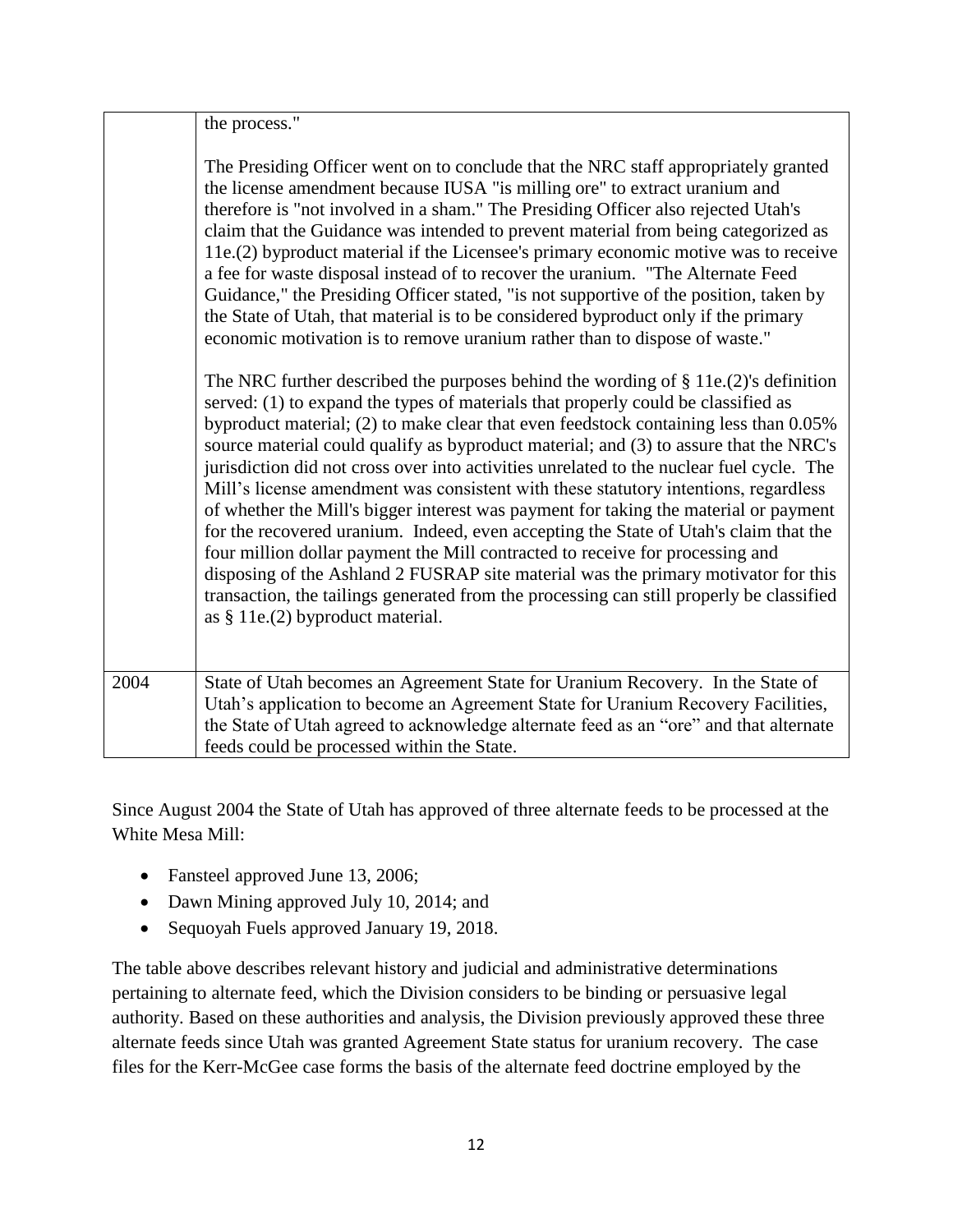NRC and the subsequent work presented in the table provides the reader a clear idea of what the NRC deems to be ore for the purposes of uranium recovery operations.

A review of the files for the three alternate feed requests the Division has processed since becoming an Agreement State revealed that there were no issues not already resolved in the NRC proceedings and the Kerr-McGee court case. Rather, the challenges made by interested parties have been efforts to re-litigate the NRC's decision to accept the Kerr-McGee material as feed stock for milling. The review criteria imposed in the Kerr-McGee case and the tests prescribed in the Ashland 2 decision discussed in the table provide a robust framework for determining what constitutes acceptable alternate feed material.

Under the Agreement the State of Utah made with the NRC, the Division has a responsibility to use its "best efforts" to maintain compatibility with the federal program. The Division concludes that using its "best efforts" includes following established judicial and administrative precedents, as well as NRC guidance and regulations. Thus, the decision to accept the three alternate feeds listed above had effectively already been made with the Kerr-McGee and Ashland 2 decisions. The technical and legal issues presented in all cases were analogous. The current alternate feed application is also analogous.

# **Current Alternate Feed Application**

.

With a cover letter dated April 18, 2019, Energy Fuels Resources (USA) Inc. (EFRI) submitted to the Utah Division of Wasted Management and Radiation Control (DWMRC) an application to amend the White Mesa Uranium Mill's Radioactive Materials License (RML) UT 1900479 to receive and process the Silmet uranium bearing material as an "alternate feed". This amendment request is considered a major amendment according to State of Utah Administrative Code (UAC)  $R313-17-2(1)(a)(i)(J)$  and this document serves as the Environmental Analysis required by UAC R313-24-3.

EFRI compares the process that created the Silmet uranium bearing material to the process that created previously approved Fansteel and Cabot alternate feeds. The uranium bearing materials being considered in this review are residuals resulting from the purification of columbite and tantalite mineral ores processed via an acid leach process to recover columbium ("niobium") and tantalum at the NPM Silmet OU's (Silmet) tantalum and niobium production plant in Sillamae, Estonia. According to Section 2.2 of the application:

*The Uranium Material consists of the residuals from niobium and tantalum recovery from columbite and tantalite ore concentrates. It does not include residuals from oil shale production, from uranium production or enrichment, rare earth recovery, or from other previous operations at the Facility. It does not include materials from the former radioactive materials pond at the Facility.*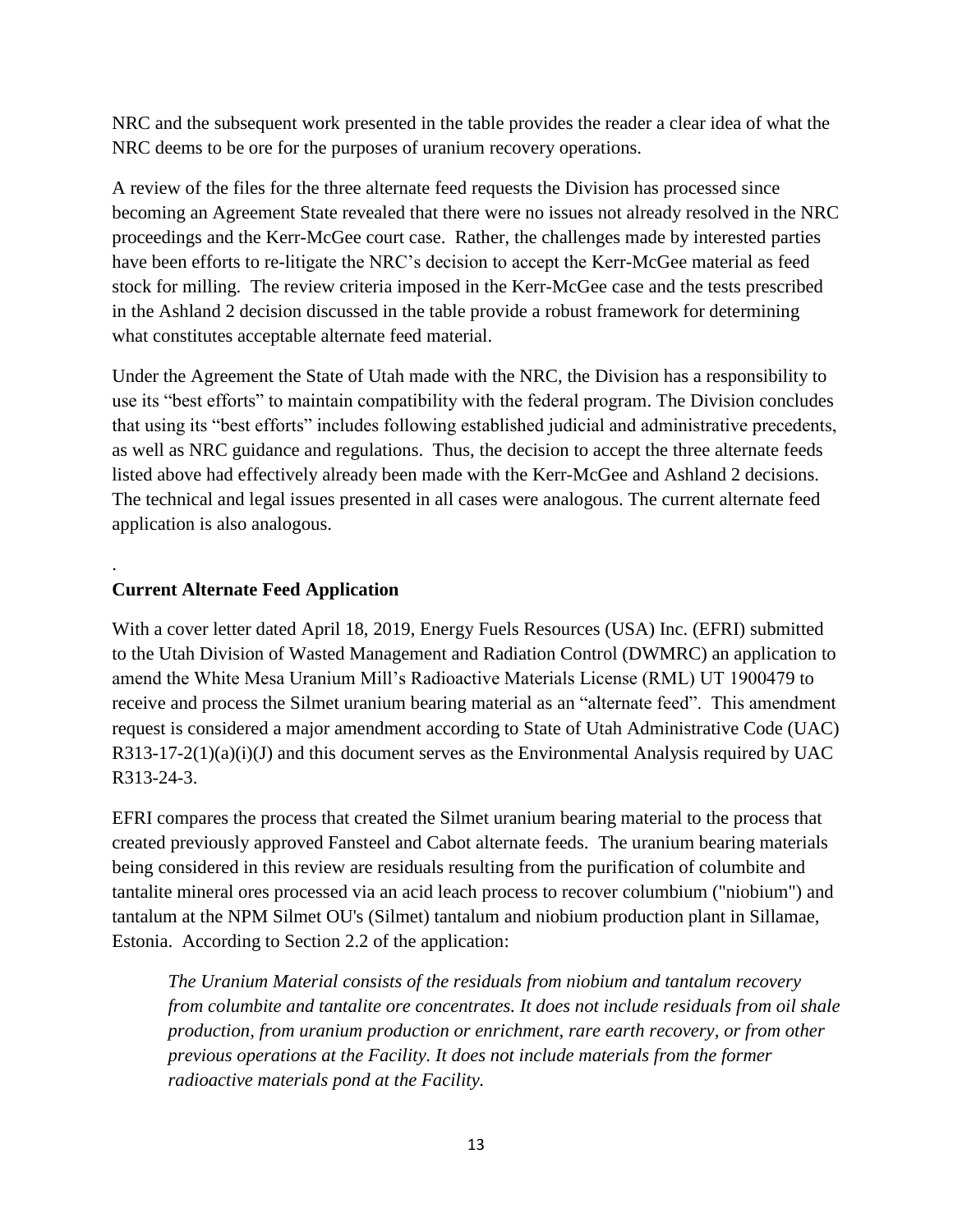*Columbite and tantalite-containing mineral ore concentrates were processed via acidleaching to separate the insoluble impurities, including uranium and some thorium, from niobium and tantalum. The ores were crushed and milled, then dissolved in hydrofluoric and sulfuric acid, and removed in solution phase. The insolubles, containing uranium and thorium, were removed from solution. The precipitate was filtered, and the filter cake*  was transferred to the calcining unit, in the same building. The filter cake was calcined *and dried in electric rotary kilns, cooled in rotary coolers and placed into metal drums lined with triple-walled polyethylene bags.*

*The process which generated the Uranium Material is isolated from the remainder of site operations. Columbite and tantalite ores are processed in a separate milling area, for which the feed, grinding and discharge steps are controlled by hermetically sealed equipment, primarily for the management of radioactive dusts. Acid leaching, washing, filtration, electric rotary calcining, rotary cooling and packaging are all conducted in automated closed systems. Hence, the Uranium Material is isolated from other materials on site from feed source through drum packaging.*

UAC 22-32(5) states: "In the application, the applicant may incorporate by reference information contained in previous applications, statements, or reports filed with the Director, provided the references are clear and specific." EFRI referenced several documents in this application. The DWMRC will acknowledge these references.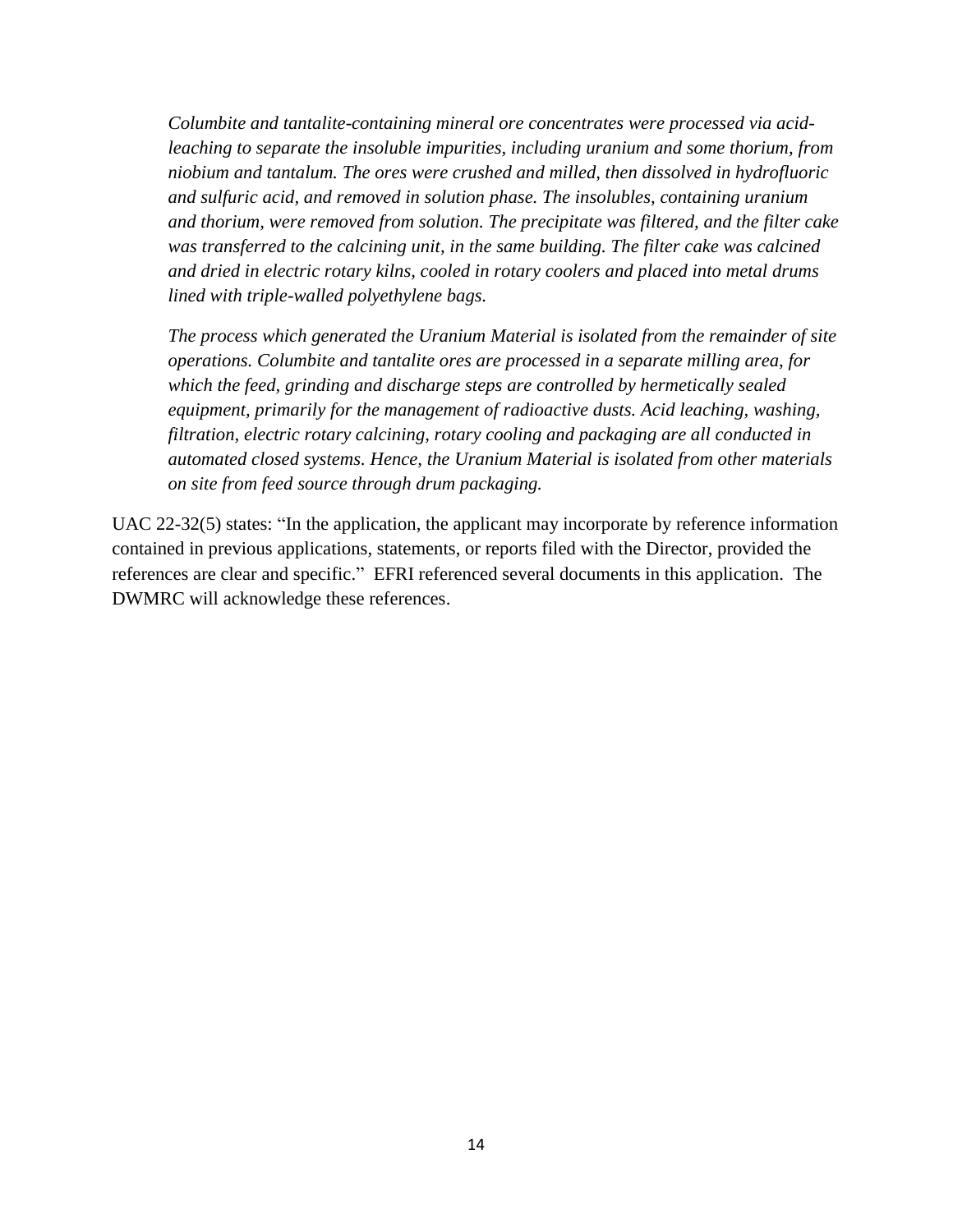#### <span id="page-15-1"></span><span id="page-15-0"></span>**1. Technical Evaluation**

# **1.1 Does the Silmet Uranium Material Qualify as an Alternate Feed?**

In its application to become an Agreement State for Uranium Recovery [i.e. 11e.(2)] facilities, the State of Utah committed to using RIS 2000-23 *Interim Position and Guidance on the Use of Uranium Mill Feed Material other than Natural Ores* as the guidance document for alternate feed amendment requests. To be considered an alternate feed and meet the objectives of the Technical Evaluation, this NRC Guidance document states that the following items must be determined:

# <span id="page-15-2"></span>**1.1.1 Determination of Whether the Feed Material is Ore.**

Federal Register, Volume 60, Page 49296, dated September 22, 1995 and later in the *Interim Position and Guidance on the Use of Uranium Mill Feed Material other than Natural Ores* **found in RIS 2000-23**, these documents state the following: "For the tailings and wastes from the proposed processing to qualify as 11e.(2) byproduct material, the feed material must qualify as 'ore.' In determining whether the feed material is ore, the following definition of ore must be used:

*"Ore" is a natural or native matter that may be mined and treated for the extraction of any of its constituents or any other matter from which source material is extracted in a licensed uranium or thorium mill.*

According to EFRI's application dated April 18, 2019, Section 2.6.1, the Silmet uranium bearing material has a range of 0.17 to 0.41 percent  $U_3O_8$ . This percentage of uranium is comparable to the native Colorado Plateau ores that the White Mesa Uranium Mill processes. For this reason, and because the material will be processed for the recovery of uranium, DWMRC Staff has concluded that the Silmet uranium bearing material meets the NRC definition of "ore".

# <span id="page-15-3"></span>**1.1.2 Determination of Whether the Feed Material Contains Hazardous Waste.**

#### **In the** *Interim Position and Guidance on the Use of Uranium Mill Feed Material other than Natural Ores* **found in RIS 2000-23 the NRC states:**

"*If the proposed feed material contains hazardous waste, listed under subpart D Sections 261.30-33 of 40 CFR (or comparable Resource Conservation and Recovery Act (RCRA) authorized State regulations), it would be subject to the U.S. Environmental Protection Agency (EPA) or State regulation under RCRA. If the licensee can show that the proposed feed material does not contain a listed hazardous waste, this issue is resolved*."

According to EFRI's application Section 3.3.3 and the laboratory results found in the appendices of the alternate feed application, the Silment uranium bearing material does not have: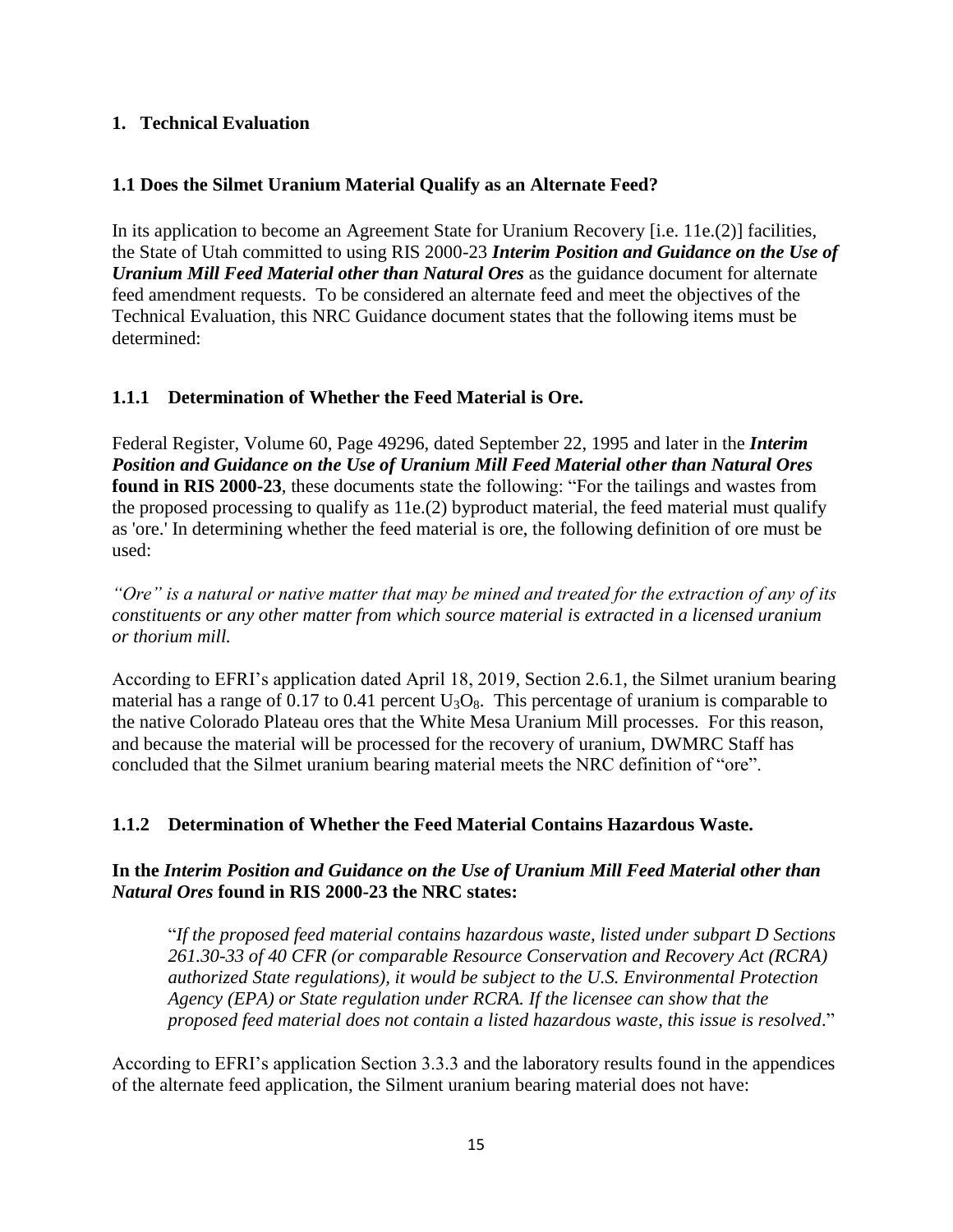- Volatile or Semi-Volatile Compounds;
- Does not exhibit RCRA Characteristics of ignitability, corrosivity, reactivity or toxicity for any constituents; and
- The generator of the material has provided an affidavit declaring the Uranium Material does not contain RCRA listed hazardous waste.

Public commenters in the past for similar licensing actions have called alternate feed material as "waste". However, the NRC in the 1995 Policy (SECY-95-211) (pgs. 24 and 25 of the *Final Guidance Document*) on alternate feed addressed this issue with the following statement;

"Use of the term "waste": We agree that the term "waste" should not be used to describe alternate feed materials. If material can be used in accordance with the proposed guidance to recover source material, it is not waste. However, some material, from which source material could be recovered, would nevertheless meet the definition of hazardous or mixed waste, under EPA regulations. The proposed guidance would not allow such material to be processed in a licensed mill."

Therefore, the term "waste" is not applicable to the Silmet uranium bearing material because the material does not contain material that could be regulated under EPA regulation and is in accordance with the NRC alternate feed guidance.

DWMRC Staff has concluded that the Silmet uranium bearing material does not contain hazardous waste.

# <span id="page-16-0"></span>**1.1.3 Determination of Whether the Ore is Being Processed Primarily for its Source-Material Content.**

# **In the** *Interim Position and Guidance on the Use of Uranium Mill Feed Material other than Natural Ores* **found in RIS 2000-23 the NRC states:**

"*For the tailings and waste from the proposed processing to qualify as 11e.(2) byproduct material, the ore must be processed primarily for its source-material content. If the only product produced in the processing of the alternate feed is uranium product, this determination is satisfied*."

In addition, In its Memorandum and Order, February 14, 2000, In the Matter of International Uranium (USA) Corp. (Request for Materials License Amendment), Docket No. 40-8681-MLA-4, the NRC concluded that an alternate feed material will be considered to be processed primarily for its source material content if it is reasonable to conclude that uranium can be recovered from the Uranium Material and that the processing will indeed occur.

According to EFRI's application Section 3.4 the Silmet uranium bearing material will be processed for its source material. Also in Section 2.2, the Silmet uranium bearing material is similar to the Cabot and Fansteel alternate feed materials that the Mill has processed and recovered uranium. As discussed above, the Silmet uranium bearing material meets the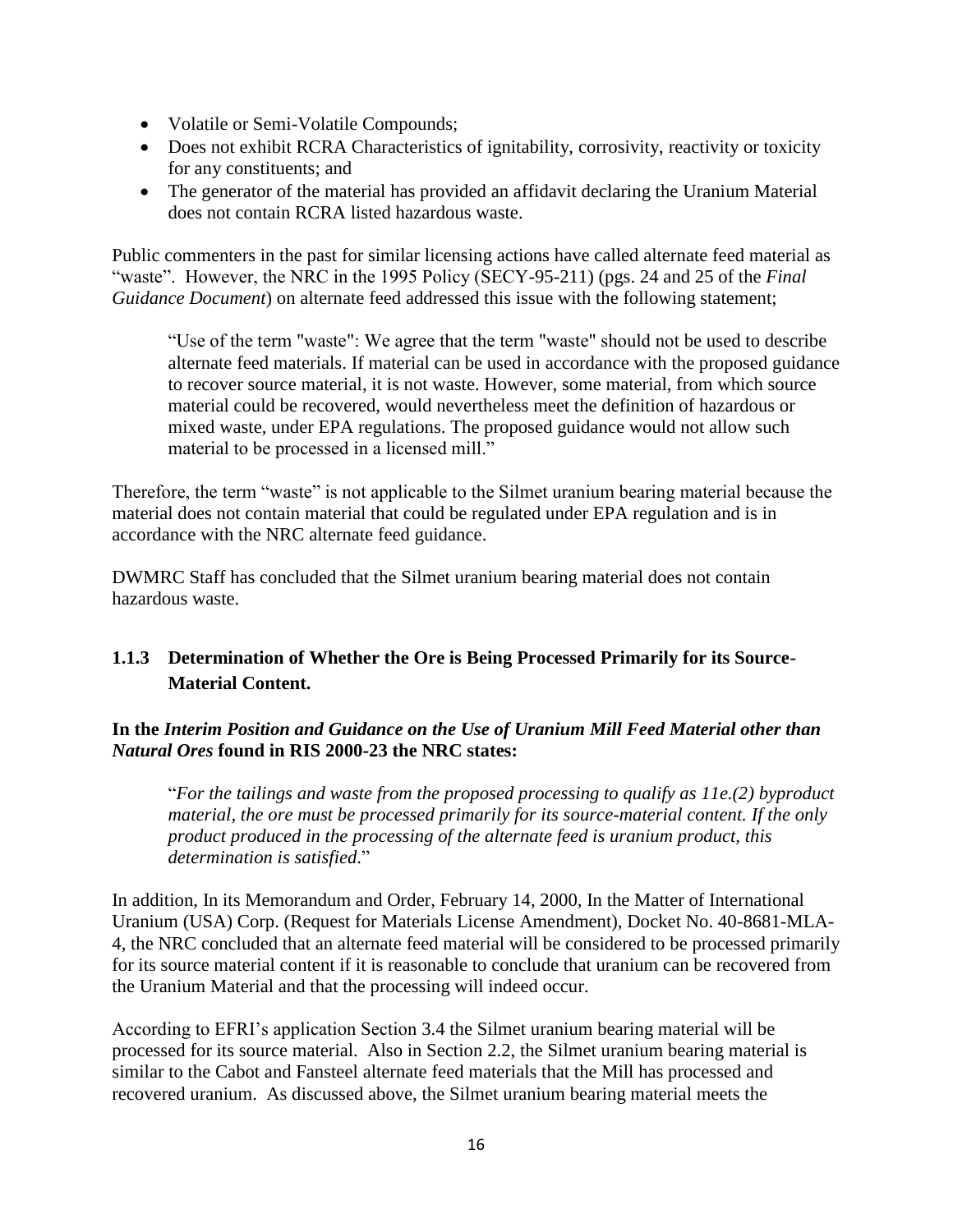definition of ore. Therefore, it is reasonable to conclude that uranium (source material) can be recovered from the Silmet uranium bearing material.

# <span id="page-17-0"></span>**1.2 Engineering Review**

10 CFR 40 Appendix A (as incorporated by reference in UAC R313-24-4) requires a reclamation and decommissioning plan for uranium recovery facilities. The White Mesa Mill currently operates under Amendment 8 to its Radioactive Material License Number UT 1900479, which recognizes Reclamation Plan Revision 5.1B. The current surety is based upon that reclamation plan, and includes provisions for handling and disposal of all feed material currently on site and anticipated to be brought to the site during the year. The surety is adjusted annually to account for changes in many quantities, including the amount of feedstock to be stockpiled onsite during the year. The proposed licensing action would affect the Mill's reclamation plan by limiting the quantity of material the Mill may possess in stockpile prior to processing. Inasmuch as the material is similar to the Fansteel Alternate Feed, all provisions specific to the type and chemical makeup of the material have already been implemented, and only the quantity would be affected. The adjustment to the surety would occur following approval of the product as an alternate feed for the site, and prior to receiving the first shipment.

UAC R313-22-35 requires financial assurance (Surety) for certain types of facilities. The Mill is one of these facilities. The proposed licensing action would affect the Surety by placing a requirement on EFRI to provide sufficient surety funding to transport and dispose of the maximum quantity of unprocessed Silmet alternate feed material that may be present onsite awaiting processing at any time. This requirement will also set the maximum quantity of material the Mill may stockpile prior to processing mentioned above (e.g. available volume in the tailings impoundments). As stated above, the adjustment to the surety would occur following approval of the product as an alternate feed for the site, and prior to receiving the first shipment.

RML License Condition 10.1 paragraph D requires provision of surety funding for the maximum amount of feed material stored onsite. This requirement is addressed in the preceding two paragraphs.

RML License Condition 10.1 paragraph E requires EFRI to provide sufficient tailings capacity for all materials to be processed and for decommissioning of the mill. This licensing action affects this requirement by requiring that provision for the tailings to be produced from the Silmet material be included in the tailings capacity analysis, and that no more material be transported to the site than can be processed and the tailings therefrom disposed in the provided disposal volume.

The material is calcined, so it will arrive at the site dry and will be stored on site in sealed containers. No danger of dust or fluid leaks from the transport containers is possible. Being in a dry state, dust production is a possibility as the material is introduced into process. Dry materials have been processed in the Alternate Feed Circuit in the past, so no change in written procedures will be necessary; however, the provisions in those procedures for dust control as the material is introduced into process will need to be implemented.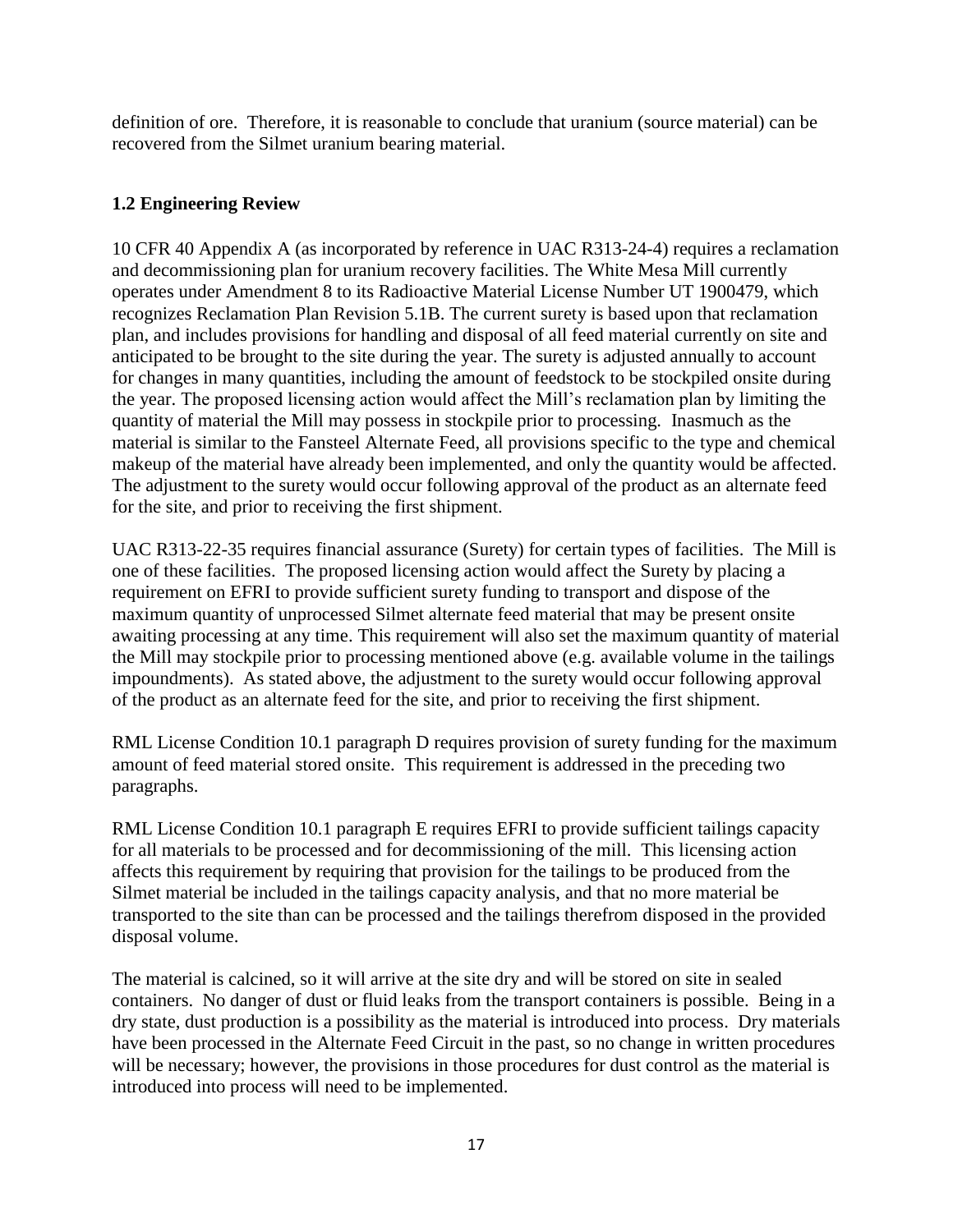#### <span id="page-18-0"></span>**1.3 Groundwater Review**

10 CFR 40 Appendix A Criterion 7A states: "*The licensee shall establish a detection monitoring program needed for the Commission to set the site-specific groundwater protection standards in paragraph 5B(1) of this appendix. For all monitoring under this paragraph the licensee or applicant will propose for Commission approval as license conditions which constituents are to be monitored on a site specific basis. A detection monitoring program has two purposes. The initial purpose of the program is to detect leakage of hazardous constituents from the disposal area so that the need to set groundwater protection standards is monitored. If leakage is detected, the second purpose of the program is to generate data and information needed for the Commission to establish the standards under Criterion 5B…*"

When the State of Utah became an Agreement State for Uranium Recovery Facilities it was agreed that the State would use its groundwater protection rules and issue a State of Utah Groundwater Quality Discharge Permit for the White Mesa Uranium Mill which was determined compatible with the groundwater requirements found in 10 CFR 40 Appendix A. These agreements were formalized and issued for public comment in the Federal Register (See Applicable Federal Register Publication Date August 27, 2003). Additionally, the current license for the White Mesa Mill recognizes the groundwater permit as functionally equivalent, the State Radioactive Material License No. UT1900479 (License), Amendment # 8, Condition 9.12 states: "*The Licensee shall at all times have a valid groundwater discharge permit issued by the Co-Director. No transfer of this License will be approved unless the Ground Water Quality Discharge Permit is also transferred*."

On August 15, 2004, the NRC delegated the Utah uranium mill regulatory program to the State of Utah by approving Agreement State status. The Division became the primary regulatory authority for the Mill, and subsequently issued the License and a separate State of Utah Ground Water Quality Discharge Permit No. UGW370004 (Permit), which includes requirements to detect potential leakage from the White Mesa Uranium Mill in the groundwater and requirements for corrective action in the event that such contamination is detected.

The groundwater monitoring well network at the White Mesa Uranium Mill includes 104 monitoring wells and piezometers. These are actively monitored for multiple purposes, including; 1. Characterizing groundwater flow directions and velocities; 2. Groundwater sample collection and analysis to determine compliance with the Permit requirements; 3. Meet conditions of current Groundwater Corrective Action Plans (CAPs) for nitrate and chloroform, and; 4. Other study and characterization objectives. Monitoring requirements and quality control are specified in the Permit and the required Groundwater Monitoring Quality Assurance Plan. The Permit requires that EFR submit quarterly groundwater monitoring reports to the Division for review and approval. The Division ensures that all collected data meet the prescribed data quality objectives and that all collected data is in compliance with Permit requirements through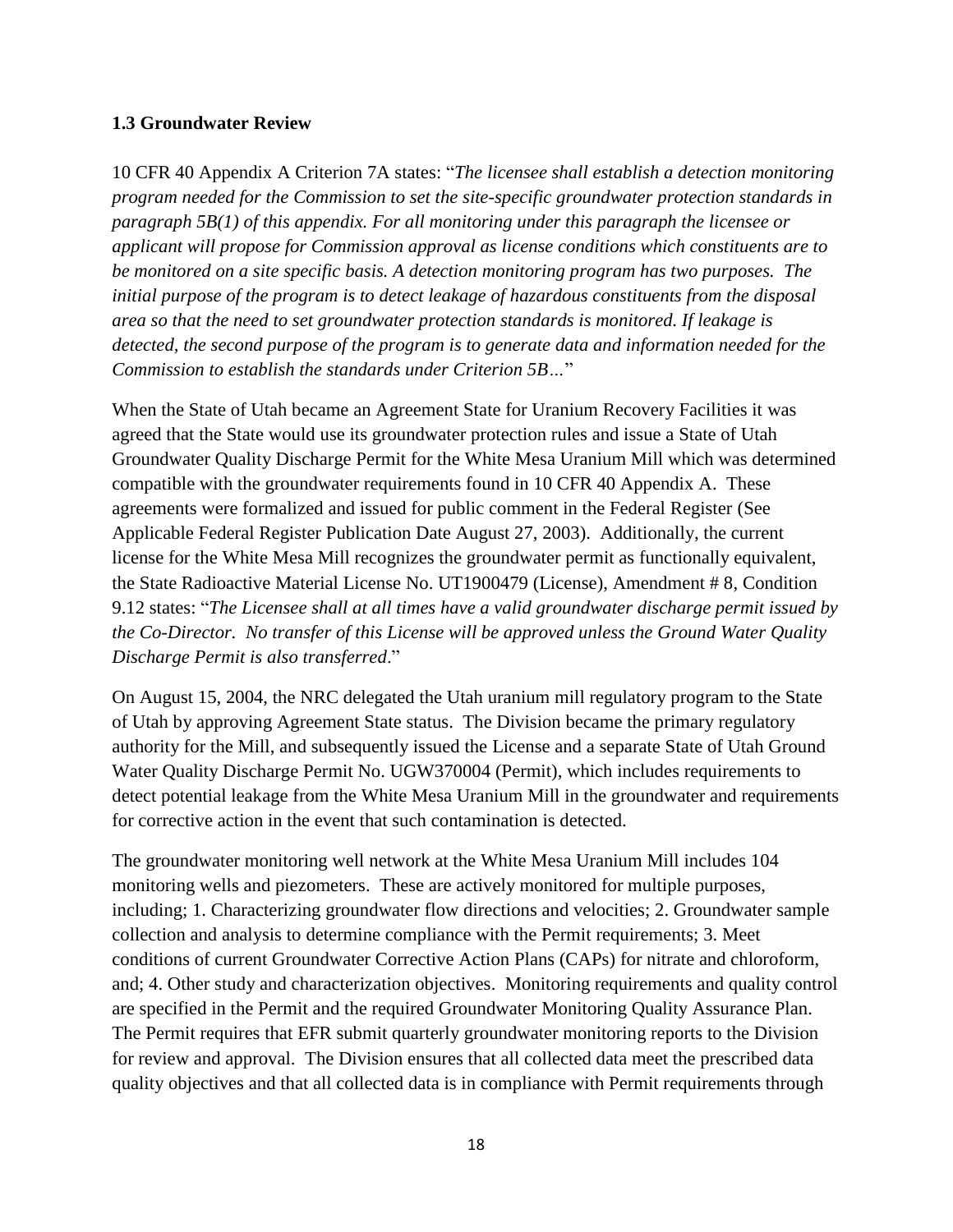review of the groundwater monitoring reports and through onsite inspection of groundwater activities (e.g. groundwater monitoring, groundwater monitoring well installation, etc.).

The Permit includes a distinct groundwater monitoring well network to gather compliance based groundwater samples for detection of potential pollutants from the White Mesa Mill operations, including nonconventional impoundments (evaporation impoundments and conventional impoundments (tailings impoundments). Compliance wells are sampled on a routine frequency and tested for 38 constituents of concern. The constituents are based on measurements and evaluations of potential sources of groundwater contamination from the White Mesa Uranium Mill. Monitoring wells have also been installed to monitor and pump groundwater contaminant plumes (chloroform and nitrate) for compliance with CAPs, as well as other upgradient and downgradient areas. Additionally, annual samples are collected from seeps and springs on the margins of White Mesa. All data results are reviewed by the Division in the Permit-required EFR monitoring reports. In addition, the Division performs onsite split sampling inspections during EFR monitoring activities, including split samples for compliance monitoring wells, nitrate and chloroform monitoring wells, seeps and springs, and tailings wastewater.

An important element of the Silmet Uranium Material review is to determine if the incoming material will change the potential contaminant source in the conventional impoundments and create need to provide additional new monitoring locations and/or monitoring constituents in the Permit. Section 2.2 below provides a summary of the Division review regarding the EFRI License Amendment Request, final Silmet Uranium Material disposition, and material (waste) characterization.

Based on the information provided and Division review (See section 2.2 below), Division Staff have determined that no additional/new monitoring wells, constituent sampling or other new requirements will be required or incorporated into the Permit for the Silmet Alternate Feed Material. Current Permit requirements and Division data review and inspections are comprehensive and will provide for early detection in the event of a discharge from the Mill processing areas and/or impoundments to groundwater.

#### <span id="page-19-0"></span>**1.4 Legal Review**

#### **Ore vs. Waste**

Based on previous alternate feed requests, the Division anticipates that it may receive public comments claiming that the Silmet Alternate Feed Material is not "ore" within the meaning of the AEA and that the material is waste (*e.g*., sham disposal). Similar comments were addressed in detail in connection with the EFR renewal (Amendment 8). The Division refers to the discussion on pages 28 to 35 in the Division's Public Participation Summary in the Amendment 8 matter, available online at: [https://documents.deq.utah.gov/waste-management-and-radiation](https://documents.deq.utah.gov/waste-management-and-radiation-control/facilities/energy-fuels-white-mesa/DRC-2018-000762.pdf)[control/facilities/energy-fuels-white-mesa/DRC-2018-000762.pdf](https://documents.deq.utah.gov/waste-management-and-radiation-control/facilities/energy-fuels-white-mesa/DRC-2018-000762.pdf)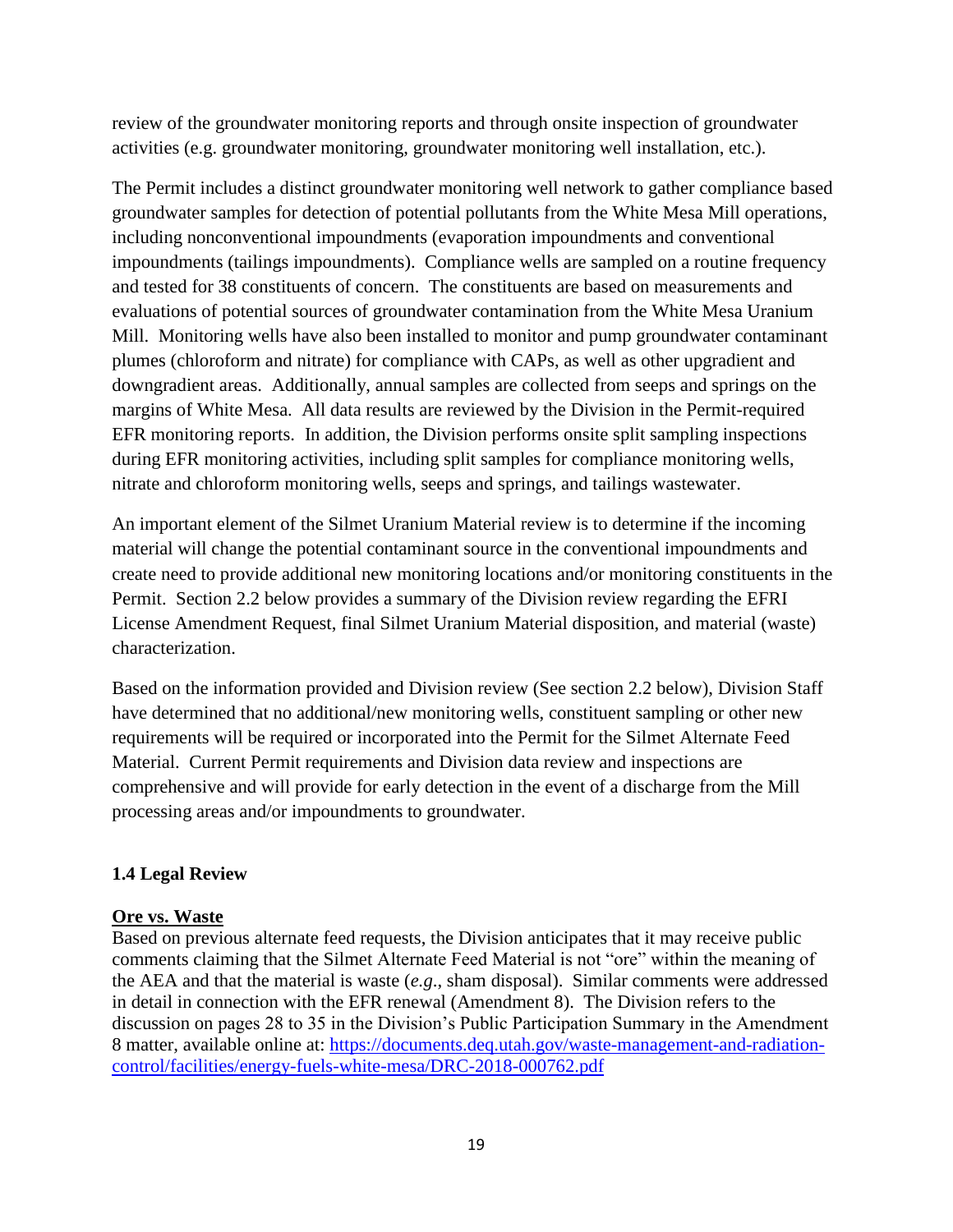For the reasons discussed in the Public Participation Summary, the Division is bound to follow federal law on these questions, which have long been resolved beyond legal dispute. The NRC discussed its determination in the NRC document, SECY-02-0095, "Applicability of Section 11e.(2) of the Atomic Energy Act to Material at the Sequoyah Fuels Corporation Uranium Conversion Facility." Moreover, the full five member NRC Commission ruled, in a "sham disposal" case previously brought by the State of Utah prior to the time that it was an agreement state, relating to the White Mesa Mill, that so long as more than a minute or negligible recovery of uranium were possible from the material, there was no issue of sham disposal of byproduct material at the White Mesa Mill. *In the matter of International Uranium (USA) Corporation (Receipt of Material from Tonawanda, New York)*, Docket No. 40-8681-MLA-4 (February 10, 2000), at 21. The Division is now legally bound to follow these federal requirements as applied to the Silmet Alternate Feed Materials.

#### **Import License**

In addition to the other legal issues relating to alternate feed requests, this request includes the issue that the Silmet Alternate Feed originates in a foreign nation, specifically Estonia. In its application, EFRI contends that because the import of the Silmet Alternate Feed into the United States is covered by the general license in 10 CFR Part 110.27(a), a specific import license is not required.

There is every reason to believe that the NRC would agree with this position if this licensing matter were before the NRC. The NRC's November 1998 approval of Amendment 9 to the Mill's Source Material License SUA-1358, White Mesa Uranium Mill - Approval to Process Materials involved materials originating from Cameco Corporation's Facilities in Ontario, Canada. In that matter, the NRC concluded that an import license was not required, based on the following rationale:

Finally, import of radioactive materials from Canada required a license from NRC. As discussed above, the staff has determined that these uranium-bearing materials from Cameco's Blind River and Port Hope facilities will be processed for their source-material content. Therefore, with the staff's approval of IUC's request to process these materials, IUC also is authorized to import them under the general license at 10 CFR 110.27.

Based on the foregoing, the Assistant Attorney General with responsibility for this licensing action has concluded that there is adequate legal basis to support the requested licensing action as to an NRC import license not being required under 10 CFR 110.27(a).

#### <span id="page-20-0"></span>**1.5 Technical Conclusion**

Based on the foregoing, the Silmet uranium bearing material meets the three criteria that the NRC set forth in the *Interim Position and Guidance on the Use of Uranium Mill Feed Material other than Natural Ores* **found in RIS 2000-23** of:

- 1. Is the feed ore;
- 2. Is it, or does it contain, RCRA listed hazardous waste or characteristic hazardous waste from water treatment residues; and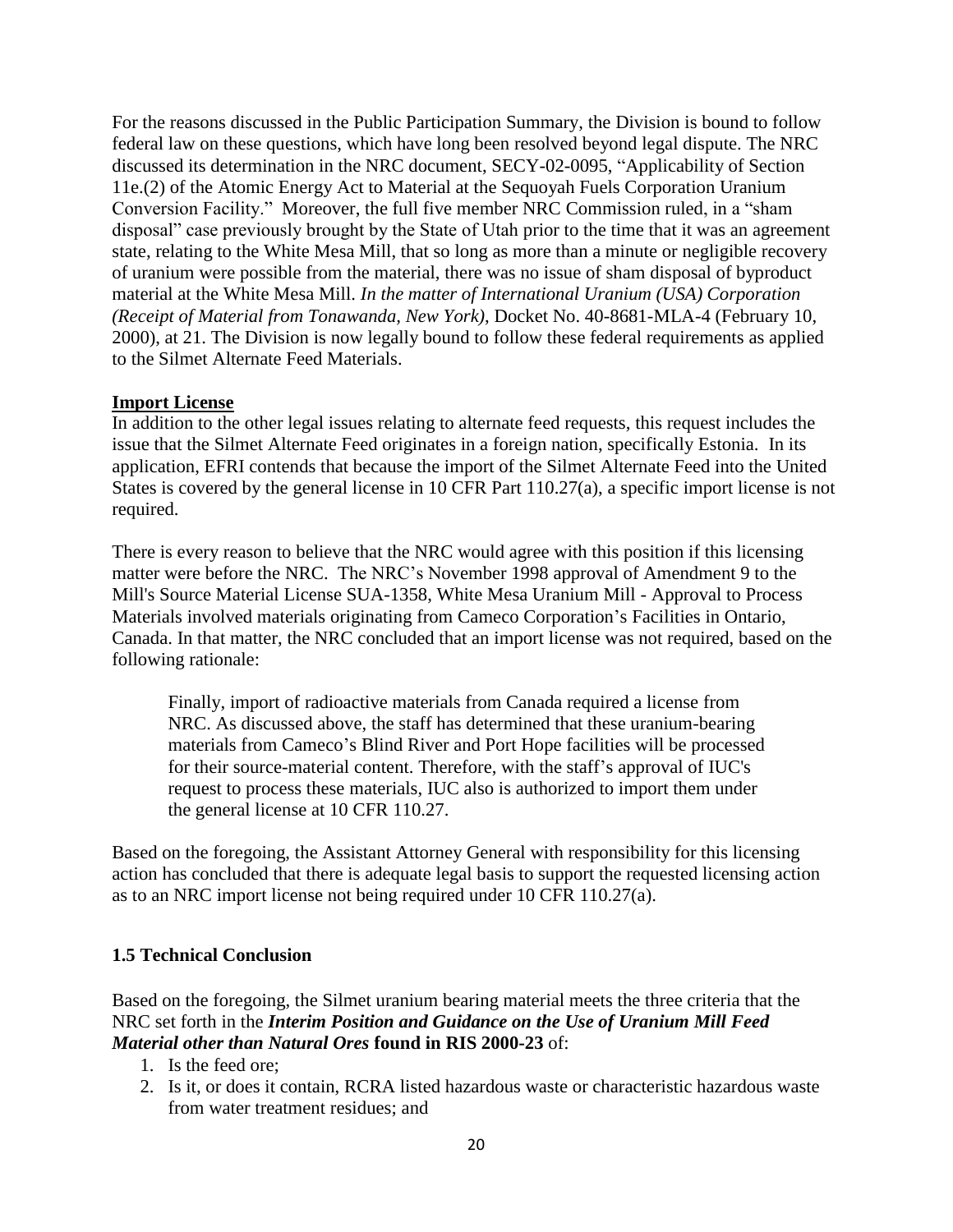3. Will it be processed for its source material?

Per review, several previously accepted and Licensed uranium mill feed materials (considered Ores) were from the same process of previous niobium and tantalite mineral extraction, but were noted to contain much higher concentrations of the same chemical constituents (potential contaminants) than were measured in the Silmet uranium material. These other alternate feeds as described in the review above as well as in the EFRI License Amendment Request were approved at much higher volumes than the current EFRI License Amendment Request for the Silmet uranium material. The previous EFRI amendment requests were similarly reviewed by the NRC/Division to ensure compatibility with the White Mesa Uranium Mill process and tailings disposal and underwent rigorous public notice and public hearing protocols.

The EFRI License Amendment Request adequately identifies and evaluates potential chemical hazards regarding processing and disposal locations of the Silmet uranium material. This review consisted of a comprehensive evaluation of the chemical compatibility of the Silmet uranium material with the existing process and tailings impoundment design. The EFRI review found that the material was fully compatible with the existing process and tailings impoundments materials.

No new disposal locations or process structures will be required to process the Silmet uranium material, and per DWMRC evaluation, the current impoundments and monitoring networks at the White Mesa Uranium Mill (Groundwater, Surface Water, Engineering and Air) are adequate to provide for environmental protection and protection of public health for disposal of the Silmet uranium material. Additionally, the current Division inspections at the facility and reporting requirements are currently adequate to address the Silmet uranium material.

In addition, the DWMRC staff evaluated the material with respect to compliance to:

- 1. The White Mesa Uranium Mill's Radioactive Material License. Specifically License Conditions 10.1 D.  $&E$ .;
- 2. The White Mesa Uranium Mill's Groundwater Discharge Permit; and
- 3. A Legal analysis from the Utah Attorney General's office to determine if the Silmet uranium bearing material can be legally imported to the United States.

The DWMRC Staff has concluded that the Silmet uranium bearing material meets the technical requirements to be an alternate feed material. No new monitoring equipment, monitoring, or construction permits will be required for acceptance of the Silmet uranium material. Therefore, it is consistent to amend the License to allow acceptance of the Silmet uranium material with conditions of acceptance outlined therein.

#### <span id="page-21-0"></span>**2. Environmental Analysis (R313-24-3)**

UAC R313-24-3 Environmental analysis: states:

*"(1) Each new license application, renewal, or major amendment shall contain an environmental report describing the proposed action, a statement of its purposes, and the environment affected. The environmental report shall present a discussion of the following:*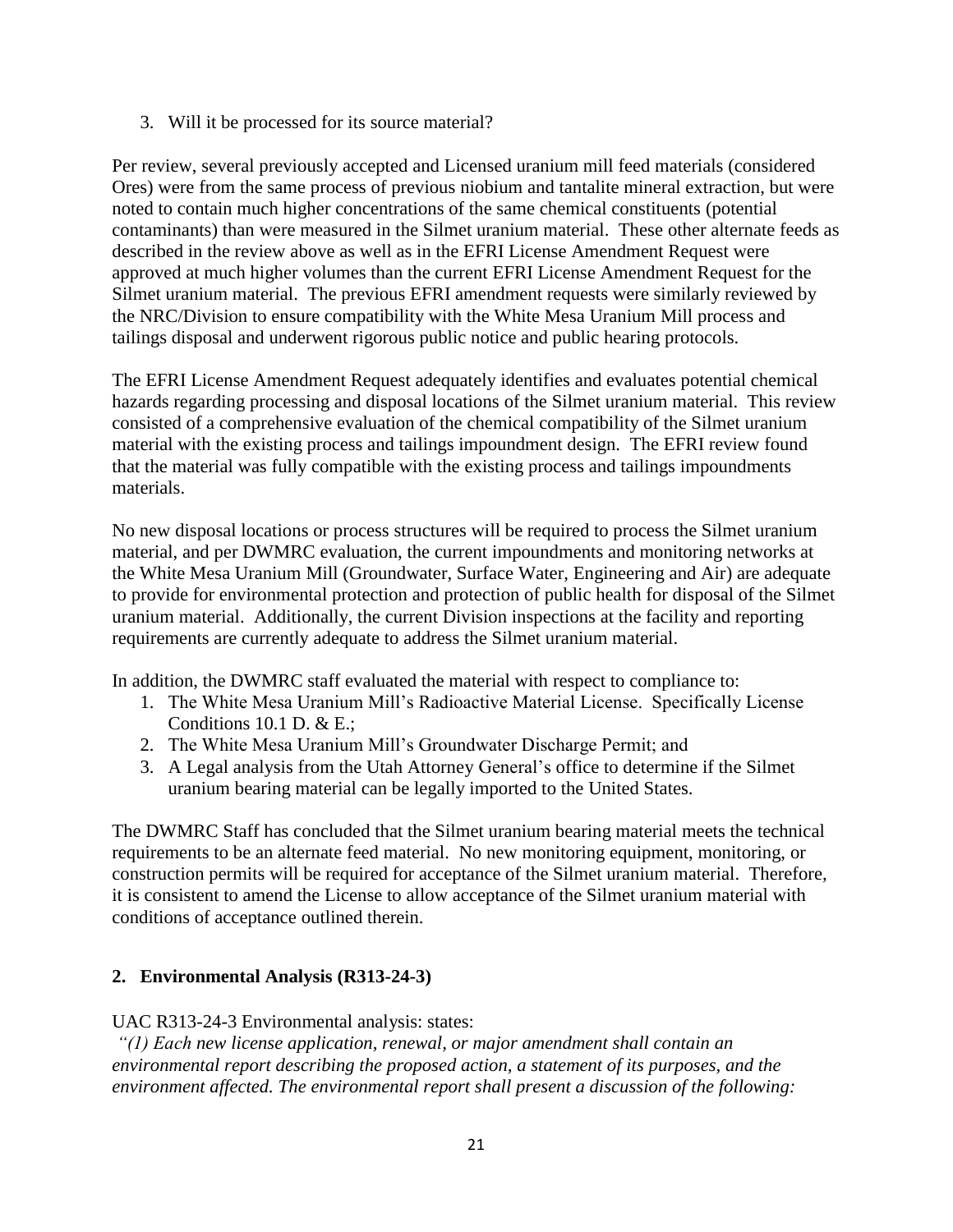*(a) An assessment of the radiological and nonradiological impacts to the public health from the activities to be conducted pursuant to the license or amendment;*

*(b) An assessment of any impact on waterways and groundwater resulting from the activities conducted pursuant to the license or amendment;*

*(c) Consideration of alternatives, including alternative sites and engineering methods, to the activities to be conducted pursuant to the license or amendment; and*

*(d) Consideration of the long-term impacts including decommissioning, decontamination, and reclamation impacts, associated with activities to be conducted pursuant to the license or amendment.*

*(2) Commencement of construction prior to issuance of the license or amendment shall be grounds for denial of the license or amendment.*

*(3) The Director shall provide a written analysis of the environmental report which shall be available for public notice and comment pursuant to R313-17-2*."

EFRI stated in Section 4.1 "*Processing of the Uranium Material involves no new construction, no additional use of land, no modification of the Mill, main circuit, alternate feed circuit, or tailings management system of any significance. The Uranium Material contains no new chemical or radiological constituents beyond those already processed in ores and approved alternate feed materials, or already known or expected to be present in the tailings management system. As a result, there are no anticipated impacts to the environment via any of the above pathways, above those already anticipated in the existing environmental statements and environmental assessments associated with the Mill's approved license*".

DWMRC Staff concurs that processing the Silmet Uranium Material will not involve any changes to the Mill. Therefore in the table below the DWMRC references the following from other reviews.

| <b>Topic</b>                                     | <b>Reference</b>              | <b>DWMRC Response</b>                    |  |
|--------------------------------------------------|-------------------------------|------------------------------------------|--|
| Site Location and Layout                         | White Mesa Reclamation        | Maps and description fulfill the         |  |
| Plan Section 3.1                                 |                               | requirement                              |  |
| Use of Adjacent Lands                            | 2018 White Mesa Mill's        | Maps and description fulfill the         |  |
| and Waters                                       | Land Use Survey               | requirement                              |  |
|                                                  | $(DRC-2018-006354)$           |                                          |  |
| <b>Population Distribution</b>                   | Tailing Impoundment           | This table uses the most current 2010    |  |
|                                                  | 5A/5B Application,            | U.S. Census data.                        |  |
|                                                  | <b>Attachment B:</b>          |                                          |  |
|                                                  | Environmental Report,         |                                          |  |
| Table 2.3-1                                      |                               |                                          |  |
| Historic, Scenic,                                | <b>White Mesa Reclamation</b> | The description and the data provided    |  |
| Archeological and                                | Plan Section 1.3              | in this section fulfill the requirement. |  |
| <b>Cultural Resources</b>                        |                               |                                          |  |
| <b>White Mesa Reclamation</b><br>Meteorology and |                               | The description and the data provided    |  |
| Climatology<br>Plan Section 1.1                  |                               | in this section fulfill the requirement. |  |
| Geology and Seismology<br>White Mesa Reclamation |                               | The description, data and maps           |  |
| Plan Section 1.6                                 |                               | provided in this section fulfill the     |  |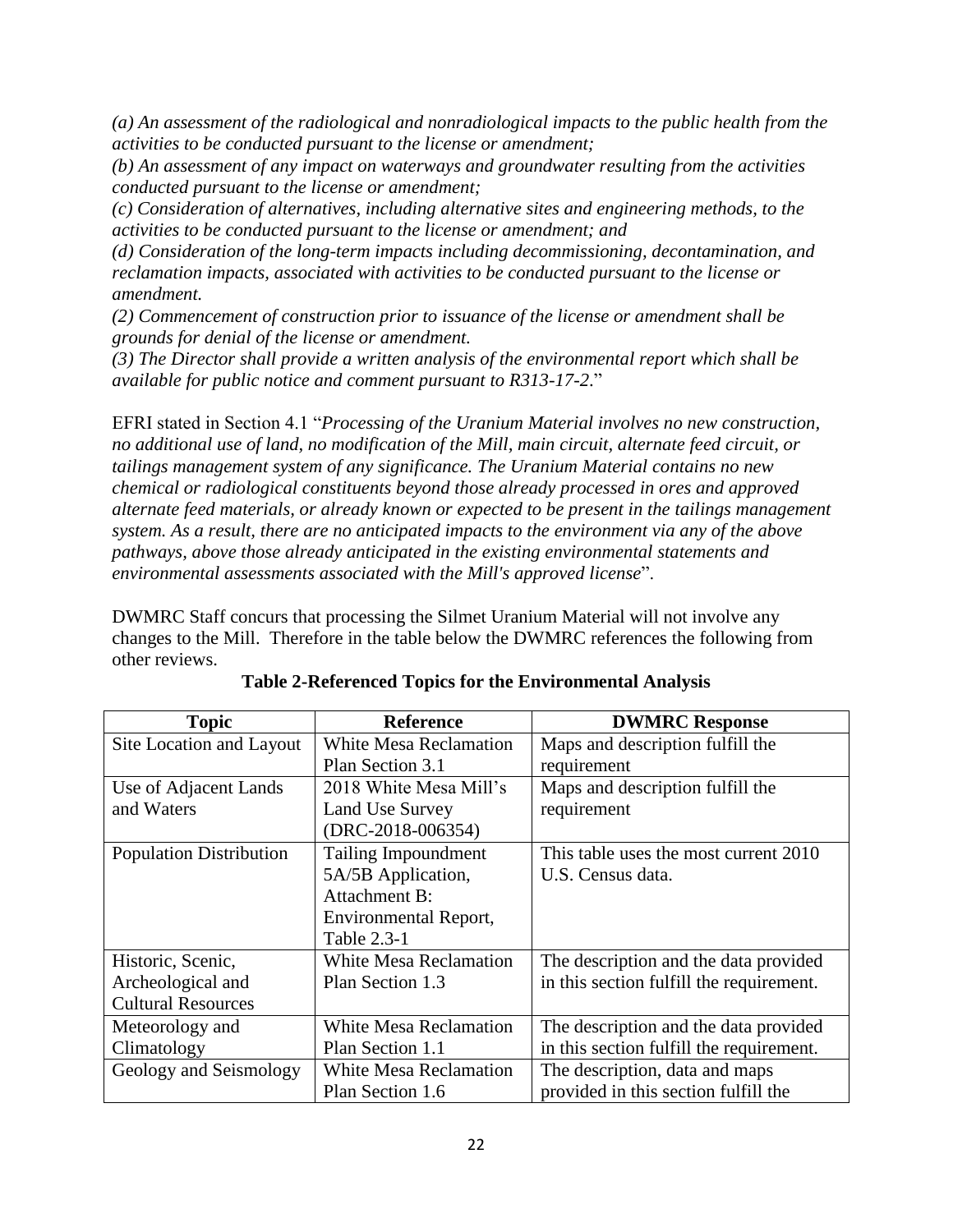|                                            |                                       | requirement.                             |  |
|--------------------------------------------|---------------------------------------|------------------------------------------|--|
| Hydrology and                              | <b>White Mesa Reclamation</b>         | The description, data and maps           |  |
| Hydrogeology<br>Plan Section 1.5           |                                       | provided in this section fulfill the     |  |
|                                            |                                       | requirement.                             |  |
| <b>Surface Water</b>                       | <b>White Mesa Reclamation</b>         | The description, data and maps           |  |
| Plan Section 1.4                           |                                       | provided in this section fulfill the     |  |
|                                            |                                       | requirement.                             |  |
| Ecology (Including                         | <b>White Mesa Reclamation</b>         | The description, data and maps           |  |
| <b>Endangered Species</b> )                | Plan Section 1.7                      | provided in this section fulfill the     |  |
|                                            |                                       | requirement.                             |  |
| Background of                              | <b>White Mesa Reclamation</b>         | The description and the data provided    |  |
| Radiological and Non-                      | Plan Section 1.7.3 and                | in this section fulfill the requirement. |  |
| radiological                               | 1.7.4;                                |                                          |  |
| characteristics                            |                                       |                                          |  |
| Mill Circuit                               | White Mesa Reclamation                | The description provided in these        |  |
|                                            | Plan Section 2.1 and 2.2.2            | sections fulfills the requirement.       |  |
| <b>Tailing Management</b>                  | <b>White Mesa Reclamation</b>         | The description provided in these        |  |
| Facilities                                 | Plan Section 2.2.3                    | sections fulfills the requirement.       |  |
| Embankment Design,                         | <b>White Mesa Reclamation</b>         | The description provided in this section |  |
| Construction and                           | Plan Section 2.2.3                    | fulfills the requirement.                |  |
| Performance                                |                                       |                                          |  |
| Corporate Organization                     | 2007 White Mesa                       | The description provided in this section |  |
| and Administrative                         | Uranium Mill.                         | fulfills the requirement.                |  |
| Procedures                                 | Radioactive Material                  |                                          |  |
|                                            | <b>License Renewal</b>                |                                          |  |
|                                            | Application Volume 1,                 |                                          |  |
|                                            | Section 6.3                           |                                          |  |
| <b>Management Control</b>                  | See ALARA Program                     | The description provided in this section |  |
| Program                                    |                                       | fulfills the requirement.                |  |
| Management Audit,                          | See ALARA Program                     | The description provided in this section |  |
| Inspection and                             |                                       | fulfills the requirement.                |  |
| Recordkeeping Program                      |                                       |                                          |  |
| Qualifications for                         | See ALARA Program                     | The description provided in this section |  |
| Personnel                                  |                                       | fulfills the requirement.                |  |
| <b>Radiation Safety Training</b>           | 2007 White Mesa                       | The description provided in this section |  |
|                                            | Uranium Mill.                         | fulfills the requirement.                |  |
|                                            | Radioactive Material                  |                                          |  |
|                                            | <b>License Renewal</b>                |                                          |  |
|                                            | Application Volume 3/or               |                                          |  |
|                                            | most current version                  |                                          |  |
| <b>Security Program</b>                    | 2007 White Mesa                       | The description provided in this section |  |
| (Administrative<br>Procedures and Physical | Uranium Mill.<br>Radioactive Material | fulfills the requirement.                |  |
| Barriers)                                  | <b>License Renewal</b>                |                                          |  |
|                                            | Application Volume 3/or               |                                          |  |
|                                            | most current version                  |                                          |  |
|                                            |                                       |                                          |  |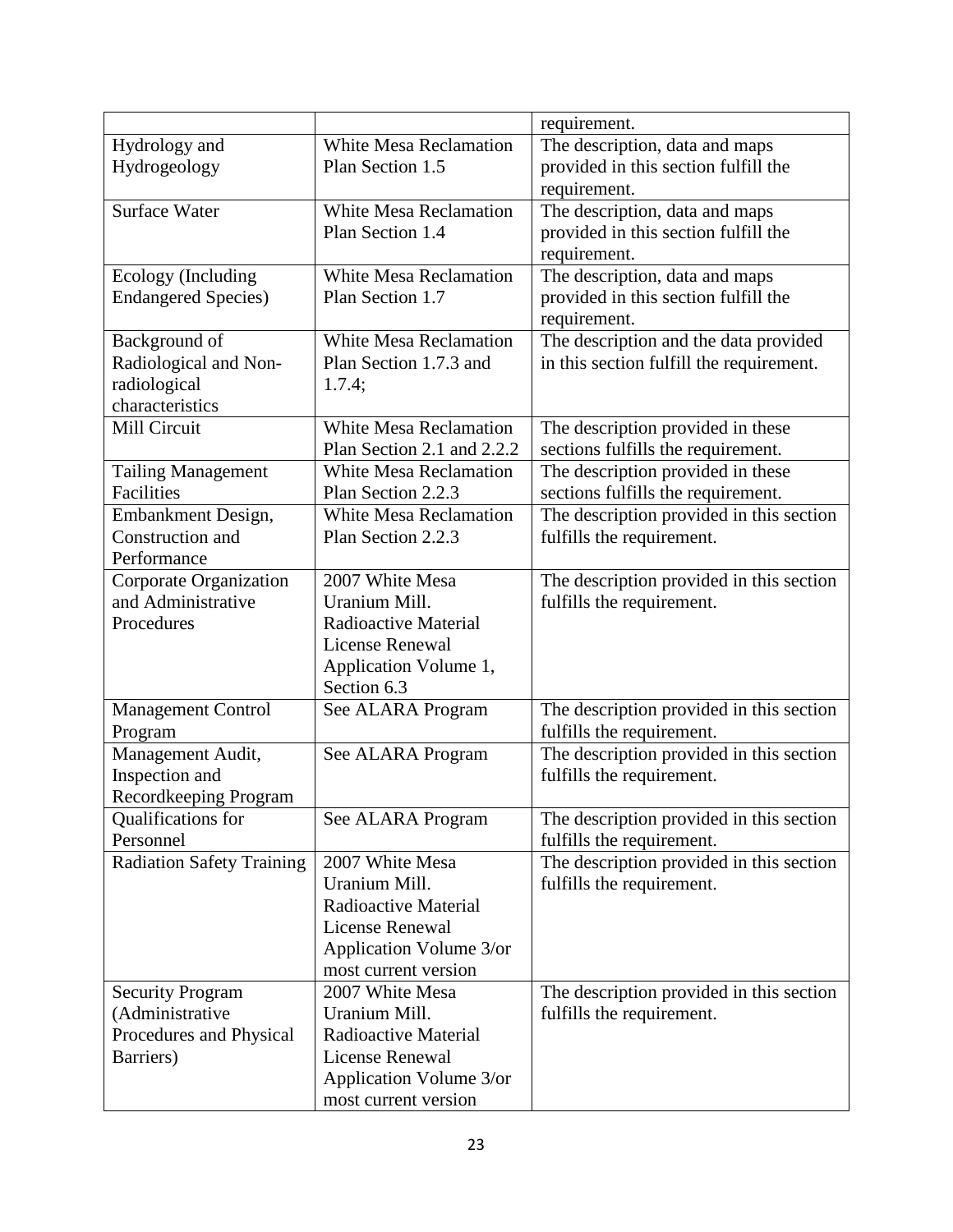| <b>Radiation Safety Controls</b> | See Radiation Protection        | The description provided in this section                               |  |
|----------------------------------|---------------------------------|------------------------------------------------------------------------|--|
| and Monitoring<br>Program        |                                 | fulfills the requirement.                                              |  |
| <b>ALARA Program</b>             | 2007 White Mesa                 | This program discusses the policies                                    |  |
|                                  | Uranium Mill.                   | used to reduce exposure to radiation for                               |  |
|                                  | Radioactive Material            | both occupational workers and                                          |  |
|                                  | <b>License Renewal</b>          | members of the public. The DWMRC                                       |  |
|                                  | Application Volume 2/or         | conducts annual inspections of this                                    |  |
|                                  | most current version            | program and have found the Mill                                        |  |
|                                  |                                 | compliant.                                                             |  |
| <b>Radiation Protection</b>      | 2007 White Mesa                 | This program discusses the procedures                                  |  |
| Program                          | Uranium Mill.                   | used to reduce exposure to radiation for                               |  |
|                                  | Radioactive Material            | both occupational workers and                                          |  |
|                                  | <b>License Renewal</b>          | members of the public. The DWMRC                                       |  |
|                                  | Application Volume 2/or         | conducts annual inspections of this                                    |  |
|                                  | most current version            | program and have found the Mill                                        |  |
|                                  |                                 | compliant.                                                             |  |
| <b>Respiratory Protection</b>    | 2007 White Mesa                 | This program discusses the procedures                                  |  |
| Program                          | Uranium Mill.                   | used to reduce exposure to radiation for                               |  |
|                                  | Radioactive Material            | occupational workers through using                                     |  |
|                                  | <b>License Renewal</b>          | respiratory protection (i.e. respirators).                             |  |
|                                  | Application, Response to        | The DWMRC conducts an annual                                           |  |
|                                  | Round 2 Health Physics          | inspection of this program and have                                    |  |
|                                  | Interrogatories/or most         | found the Mill compliant.                                              |  |
|                                  | current version                 |                                                                        |  |
| Dosimetry                        | <b>See Radiation Protection</b> | The description provided in this section                               |  |
|                                  | Program                         | fulfills the requirement.                                              |  |
| <b>Surface and Groundwater</b>   | <b>White Mesa Reclamation</b>   | The description, data and maps                                         |  |
| Monitoring                       | Plan Section 2.3.1              | provided in this section fulfill the                                   |  |
| Environmental                    | <b>White Mesa Reclamation</b>   | requirement.                                                           |  |
|                                  | Plan Section 2.3.2              | The description, data and maps<br>provided in this section fulfill the |  |
| Monitoring                       |                                 |                                                                        |  |
| <b>Exposure Calculations</b>     | See Radiation Protection        | requirement.<br>The description provided in this section               |  |
|                                  | Program                         | fulfills the requirement.                                              |  |
| Dose to an                       | See Radiation Protection        | The description provided in this section                               |  |
| Embroyo/Fetus                    | Program                         | fulfills the requirement.                                              |  |
| Dose Limits to the               | See Radiation Protection        | The description provided in this section                               |  |
| Individual of the Public         | Program                         | fulfills the requirement.                                              |  |
| Compliance to dose               | See Radiation Protection        | The description provided in this section                               |  |
| limits to Individual of the      |                                 | fulfills the requirement.                                              |  |
| Public                           | Program                         |                                                                        |  |
| Bioassay Program (i.e.           | See Radiation Protection        | The description provided in this section                               |  |
| Urinalysis, Body Counts          | Program                         | fulfills the requirement.                                              |  |
| and etc.                         |                                 |                                                                        |  |
| <b>Contamination Control</b>     | See Radiation Protection        | The description provided in this section                               |  |
| Program                          | Program                         | fulfills the requirement.                                              |  |
|                                  |                                 |                                                                        |  |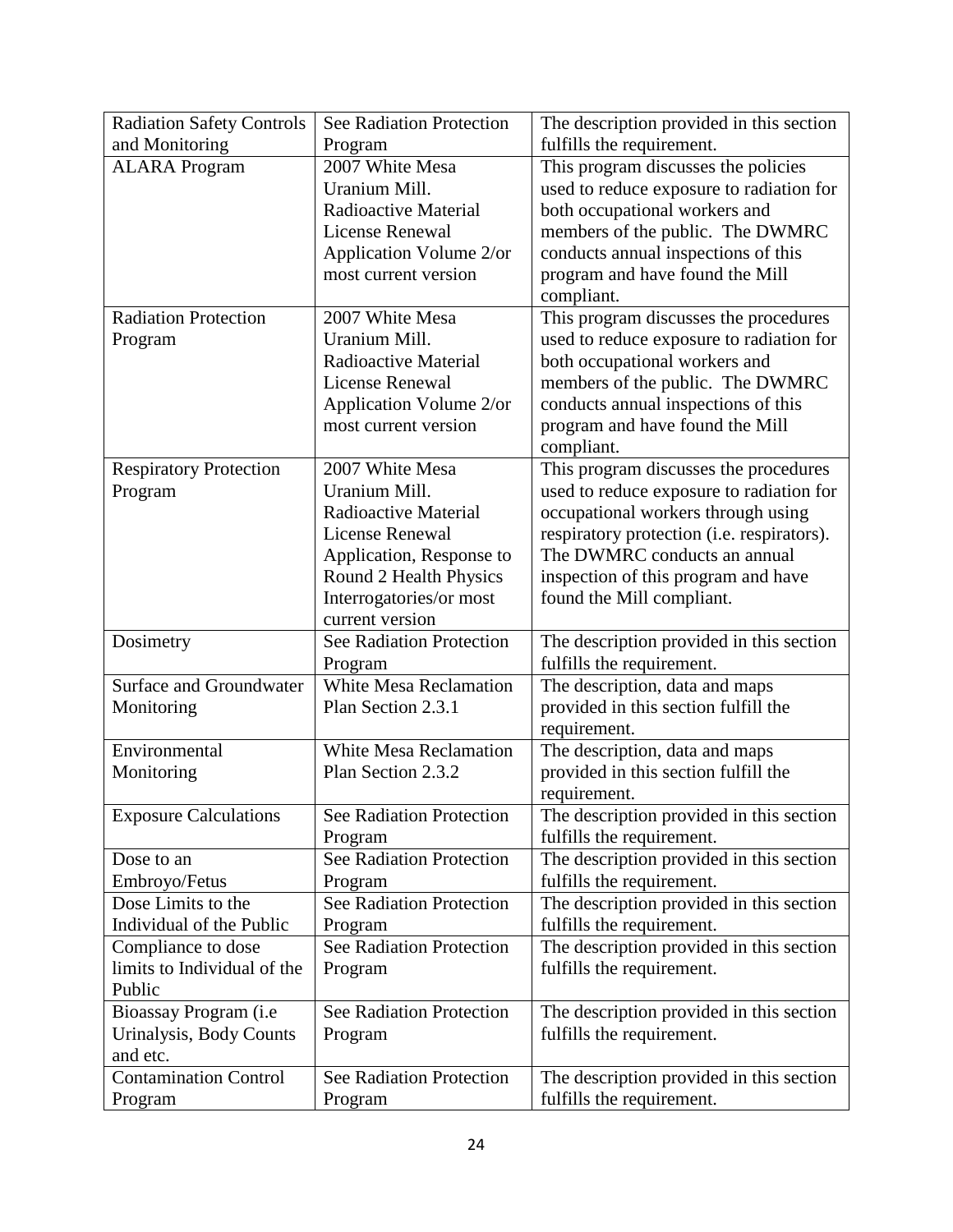| Reclamation and      | White Mesa Reclamation | The description provided in this section |
|----------------------|------------------------|------------------------------------------|
| Decommissioning Plan | Plan Section 3 and 4   | fulfills the requirement.                |

<span id="page-25-0"></span>The following is a specific to the Silmet Uranium Material request.

# **2.1 Engineering**

10 CFR 40 Appendix A Criterion 5A(1) states "surface impoundments must have a liner that is designed, constructed, and installed to prevent any migration of wastes out of the impoundment to the adjacent subsurface soil, groundwater, or surface water at any time during the active life (including the closure period) of the impoundment."

Prior to constructing impoundments, the proposed liner system is reviewed for compatibility with the chemical environment to which it will be subjected. On June 17, 2010 the Division issued License Amendment 4 authorizing construction of Impoundments 4A and 4B. Liner compatibility was assessed at that time, and the materials proposed were found to be satisfactory. Similar processes were undertaken at the time of design approval for each of the other impoundments. To date, no chemical-related failures have been noted, and the chemical makeup of the proposed feed does not differ materially from materials already approved. The existing liners appear to be functioning as expected.

The proposed feed is mostly quartz  $(SiO<sub>2</sub>)$ , feldspars (aluminosilicates with the general formula  $AT_4O_8$  in which A = potassium, sodium, or calcium (Ca); and T = silicon (Si) and aluminum (Al)), and plagioclase (a group of feldspar minerals that form a solid solution series ranging from pure albite,  $Na(AlSi<sub>3</sub>O<sub>8</sub>)$ , to pure anorthite,  $Ca(Al<sub>2</sub>Si<sub>2</sub>O<sub>8</sub>)$ ) with trace amounts of other minerals, including uranium. More data on the chemical makeup of the proposed feed material is provided in the documentation supplied by Energy Fuels. The material is calcined (dried at high temperature), so organic and volatile chemicals Silmet used in its extraction process have been removed (burned off). Additional discussion of the chemical makeup of the material is presented in the next section of this document.

Impoundments 1 through 3 use a 30-mil PVC liner system. Impoundments 4A and 4B use a 60 mil HDPE liner system. Published data for chemical compatibility of PVC and HDPE liner materials was consulted and compared to the feedstock chemistry. Both materials perform favorably in the presence of the proposed feedstock. In reviewing the documentation provided during the review of Impoundments 4A and 4B, the driving considerations toward material selection were the chemicals added to the feedstock to extract the uranium (sulfuric acid and kerosene, primarily) and resistance to ultraviolet light.

The above findings agree with the work EFRI presented on liner compatibility in Attachment 5 of its License Amendment Request to consider the Silmet material as feedstock for the mill.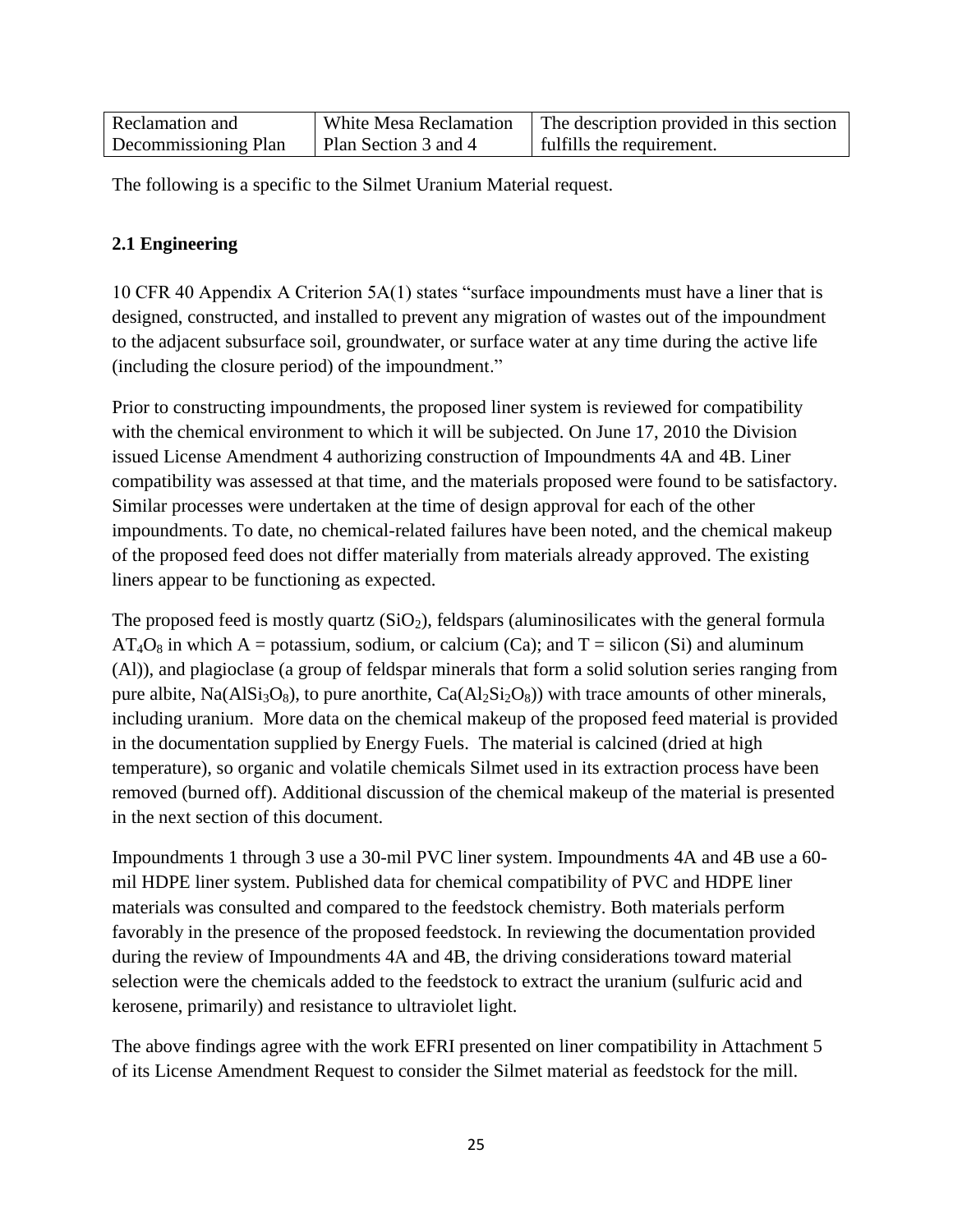This Licensing Action will not result in significant change to the chemical makeup of the tailings. Since the chemical makeup of the tailings will not change, the liner performance will not be affected by the proposed action.

For a description of the tailing impoundments see the White Mesa Uranium Mill Reclamation Plan Rev. 5.1B, Section 2.2.3 as referenced in Table 2 above.

#### <span id="page-26-0"></span>**2.2 Groundwater and Surface Water Assessment (R313-24-3(1)(b))**

Under the Permit, the Permittee (EFRI) is required to conduct and report on environmental monitoring at the Mill, including compliance with the Permit. Current groundwater and surface sampling at the Mill includes; tailings wastewater sampling to evaluate constituents and concentrations in a potential tailings wastewater source, groundwater monitoring well sampling, spring and seeps sampling, groundwater elevation data, chloroform monitoring, and nitrate monitoring. The groundwater monitoring network at the Mill includes 104 monitoring wells for compliance purposes. Wells installed to monitor the tailings cells (MW Wells) include 21 monitoring wells which are required to be sampled and analyzed for 38 different constituents with associated groundwater compliance limits (GWCL's). The Permit GWCL's are based on measured constituents in the tailings wastewater and discussed in the Permit 2005 Statement of Basis. The monitoring wells are designed and located for timely detection of tailings wastewater discharge to the groundwater as determined by well spacing analysis and detection monitoring efficiency.

Per the EFRI License Amendment Request which includes a Safety and Compatibility Technical Memorandum (Attachment 5) it was noted that "*all of the constituents found in the Uranium Material have previously been processed in the Mill's circuits and managed in the Mill's tailings management system.*" (p. 22 and Attachment 5). Therefore the constituents in the tailings wastewater will not change based on discharge of the Silmet Uranium Material to an active tailings cell. EFRI monitors the tailings wastewater in all tailings cells (and Evaporation Cell 1) annually to evaluate the concentrations of all constituents. Any changes in constituent concentrations due to the Silmet Uranium Material would be timely detected. EFRI submits the monitoring information to the Division, and the Division conducts a split sampling evaluation of the tailings wastewater annually.

Per the EFRI License Amendment Request it was noted that after milling and processing, the Silmet Uranium Material will be disposed of in the tailings management system, either active Cell 3 or Cell 4A and will most likely be disposed in Cell 4A since Cell 3 is nearing completion.

Fifteen composited samples of the Silmet Uranium Material were collected by Sillamae Estonia during April 2018 and analyzed by ALS Laboratory Fort Collins Co. (samples received by ALS on 6/4/2018) for ignitibility, inorganics (ammonia, nitrate/nitrite, pH, chloride, fluoride, and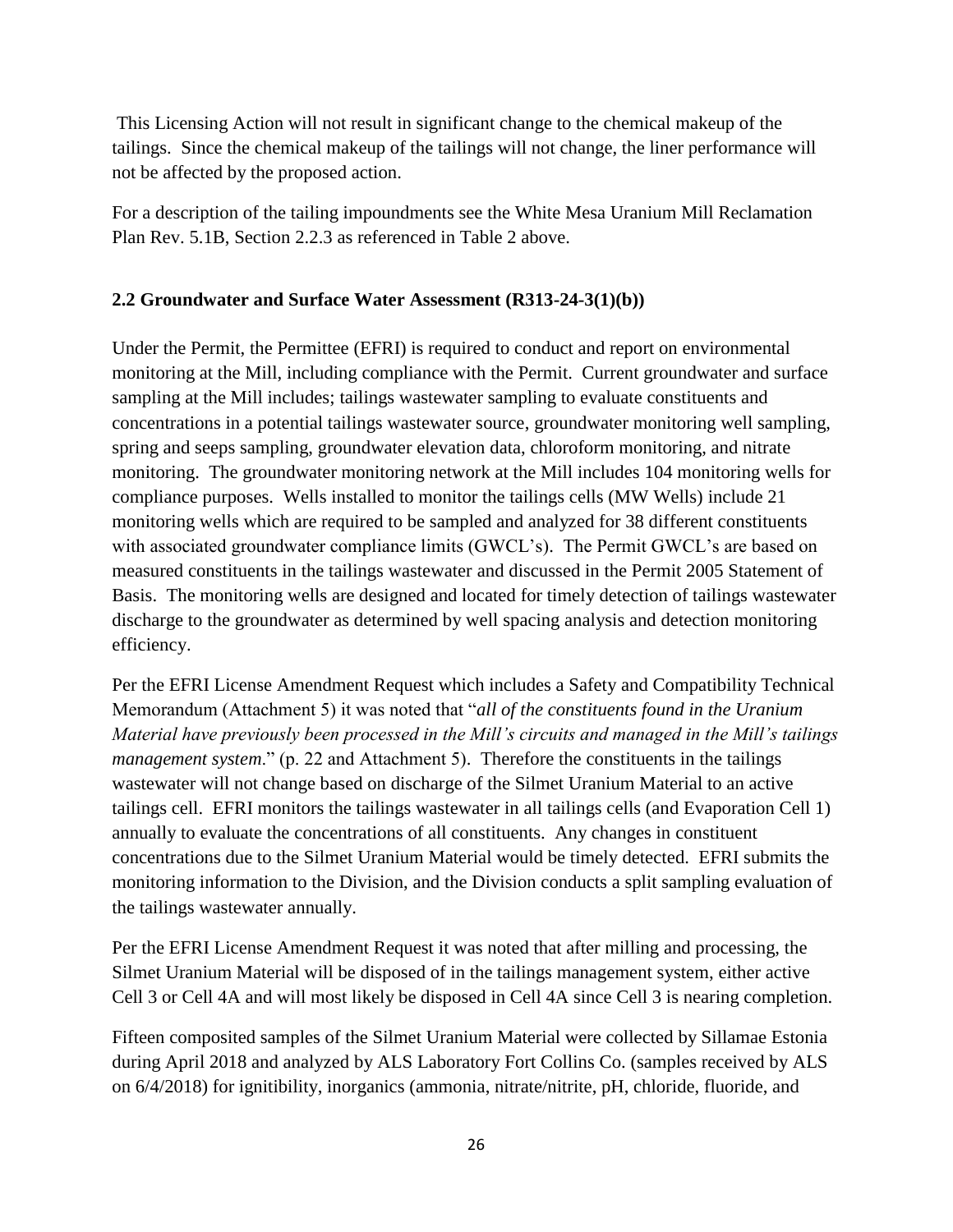sulfate) isotopic thorium, isotopic uranium, lead-210 and metals. The data results are included with the EFRI License Amendment Request as attachment C.1. The results of this data were used by EFRI during review to evaluate whether the Silmet Uranium Material is a hazardous waste (Attachment 4 of the EFRI License Amendment Request) and for evaluation of the effects of storage in the tailings cells, including increases in detected constituents and volumes (Attachment 5 of the EFRI License Amendment Request). Although not evaluated as part of the groundwater/surface water review, Attachment 5 also includes an evaluation of chemical compatibility of the Silment Uranium Material in the White Mesa Mill Processing (potential for chemical reactions) and compatibility of the Silmet Uranium Material with the tailings cell liner material.

Overall, per Attachment 4 of the EFRI License Amendment Request it was noted that the Silmet Uranium Material is considered a uranium ore and not a hazardous waste since the uranium content of the material is greater than 0.05 weight percent and is therefore exempt from regulation under RCRA as a hazardous waste. Attachment 4 notes that even without the uranium ore criteria the Silmet Uranium Material would not be a hazardous waste since; 1. The material does not contain RCRA listed hazardous waste under affidavit of the waste generator: 2. Does not exhibit RCRA characteristics of ignitability, corrosivity, reactivity or toxicity: 3. Does not contain volatile organic or semi-volatile organic compounds, and: 4. Does not contain metals from RCRA listed hazardous waste sources. Constituents in the material are consistent with previously accepted alternate feeds and no new constituents were noted by the Division which have not previously been accepted to be discharged into the Mill tailings cells.

Per review of the constituents in the Silmet Uranium Material it was noted that:

#### *Organic Constituents*:

The Silmet Uranium Material will not contain organic constituents (Volatile or Semi-Volatile Organic Constituents) as discussed in Attachment 5 of the EFRI License Amendment Request, this is because the Material "*consists of acid digestion residuals from inorganic mineral ores, which have subsequently been oxidized in a calcining rotary kiln at temperatures above 1000ºF. The only constituents remaining in the material following calcining are metals and inorganic ionic species in their highest oxidation states. No semi-volatile organic constituents can reasonably be expected to be present in the Uranium Material*." The absence of organic constituents is also noted per the material information safety sheet (Attachment B.6 of the EFR Application).

#### *Inorganic Constituents:*

Ammonia as N, Nitrate/Nitrite as N, Chloride, Fluoride and Phosphorous will be present at low concentrations in the Silmet Uranium Material especially in relation other currently approved alternate feeds for the White Mesa Mill. The Permit currently requires routine groundwater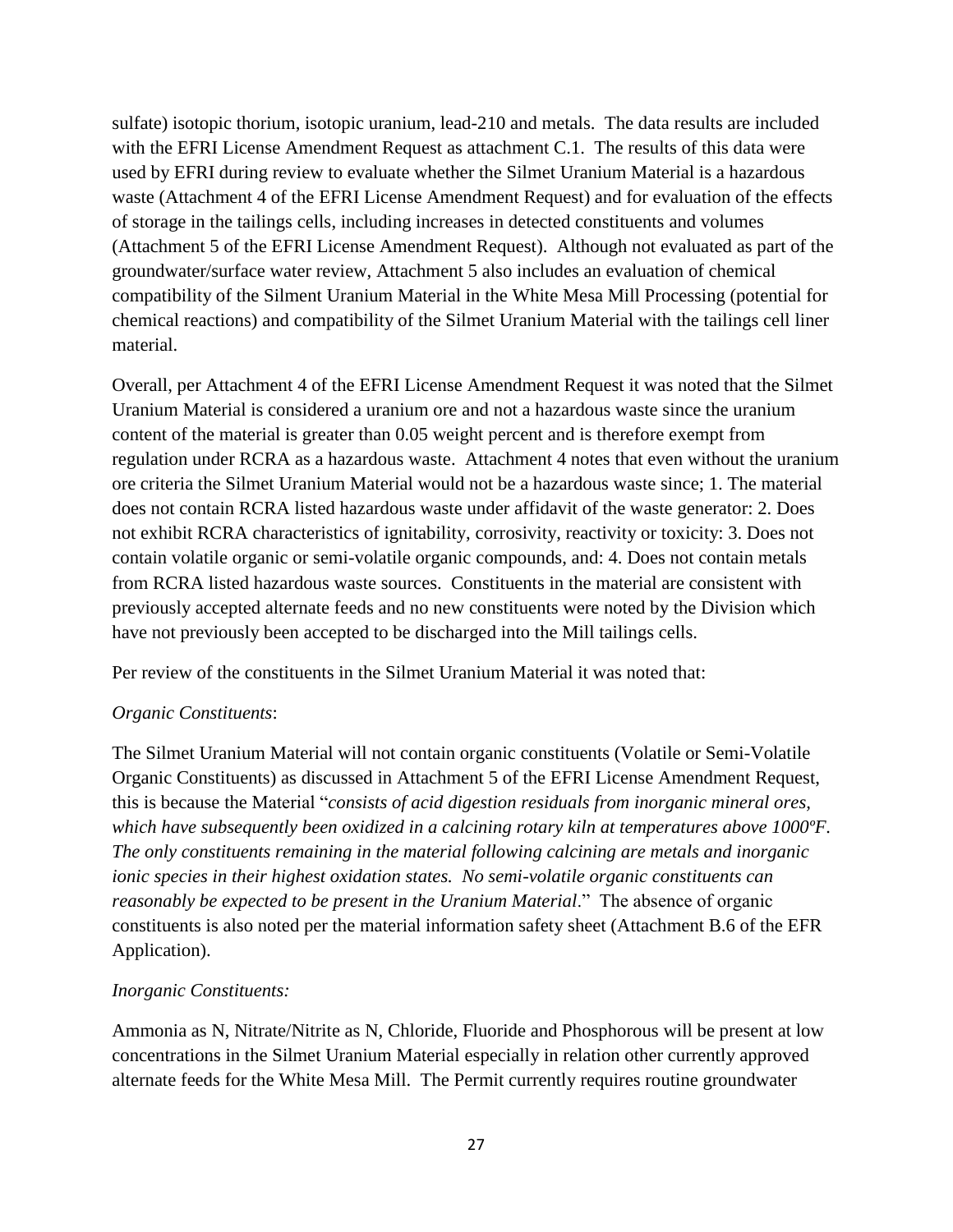monitoring for all of these inorganic constituents since the White Mesa Tailings Cells contain significant amounts of these constituents.

# *Metals Constituents*:

Table 2 of Attachment 5 of the EFRI License Amendment Request provides a summary of all metal classes and specific metals expected to be present in the Silmet Uranium Material. It is noted that these are natural constituents in tantalum and niobium ores. The mineral forms of the metals were analyzed inhouse by Silmet and the EFRI License Amendment Request provides a review to ensure that excessive chemical reactivity should not occur during the acid leach process or create other incompatibility hazards during the process.

Per the EFR Application, Attachment 5, Section 9.1.1 (p. 14) "*every metal and non-metal cation and anion component in the Uranium Material already exists in the Mill's tailings management system and/or is analyzed under the GW monitoring program.*

Attachment 5 of the EFRI License Amendment Request includes tables indicating expected percent increases in constituents in mill tailings due to the disposal of the Silmet Uranium Material after Mill processing (Tables 4-1 and 4-2). Most constituents show minimal increases (or decreases), however, per the EFRI Attachment 5 calculations it was noted that the Material contains a relatively high concentrations of Lead and Barium, and that Tin and Zirconium will increase significantly after processing. However, it is noted that these increases appear significantly high due to low current concentrations in Cell 4A. The table below summarizes the EFRI calculated increases in cells 3 and 4A after processing.

| Constituent | Concentration in<br>Silmet Material | % Increase in Cell 3 after<br>Processing | % Increase in Cell 4A after<br>Processing |
|-------------|-------------------------------------|------------------------------------------|-------------------------------------------|
|             | (ppm)                               |                                          |                                           |
| Barium      | 435                                 | 761.5                                    | 1588.8                                    |
| Lead        | 4,093                               | 35.7                                     | 127.4                                     |
| Tin         | 89                                  | $\cdot$                                  | 466.8                                     |
| Zirconium   | 1,885                               | 12.9                                     | 271.8                                     |

Additional discussion regarding these four parameters is below:

*Lead –* DWMRC notes that the groundwater monitoring network for Cells 3 and 4A include specific GWCL's for lead and that the increase in lead concentrations will not create a need to include additional monitoring parameters or compliance limits. The EFRI License Amendment Request also notes that previously approved alternate feed materials have had significantly higher concentration of lead than the Silmet Uranium Material. The EFRI License Amendment Request specifically cites the Cabot, Fansteel, and Molycorp material, all derived from tantalum, niobium and rare earth recovery operations similar to the Silmet material, which have been approved to be received at the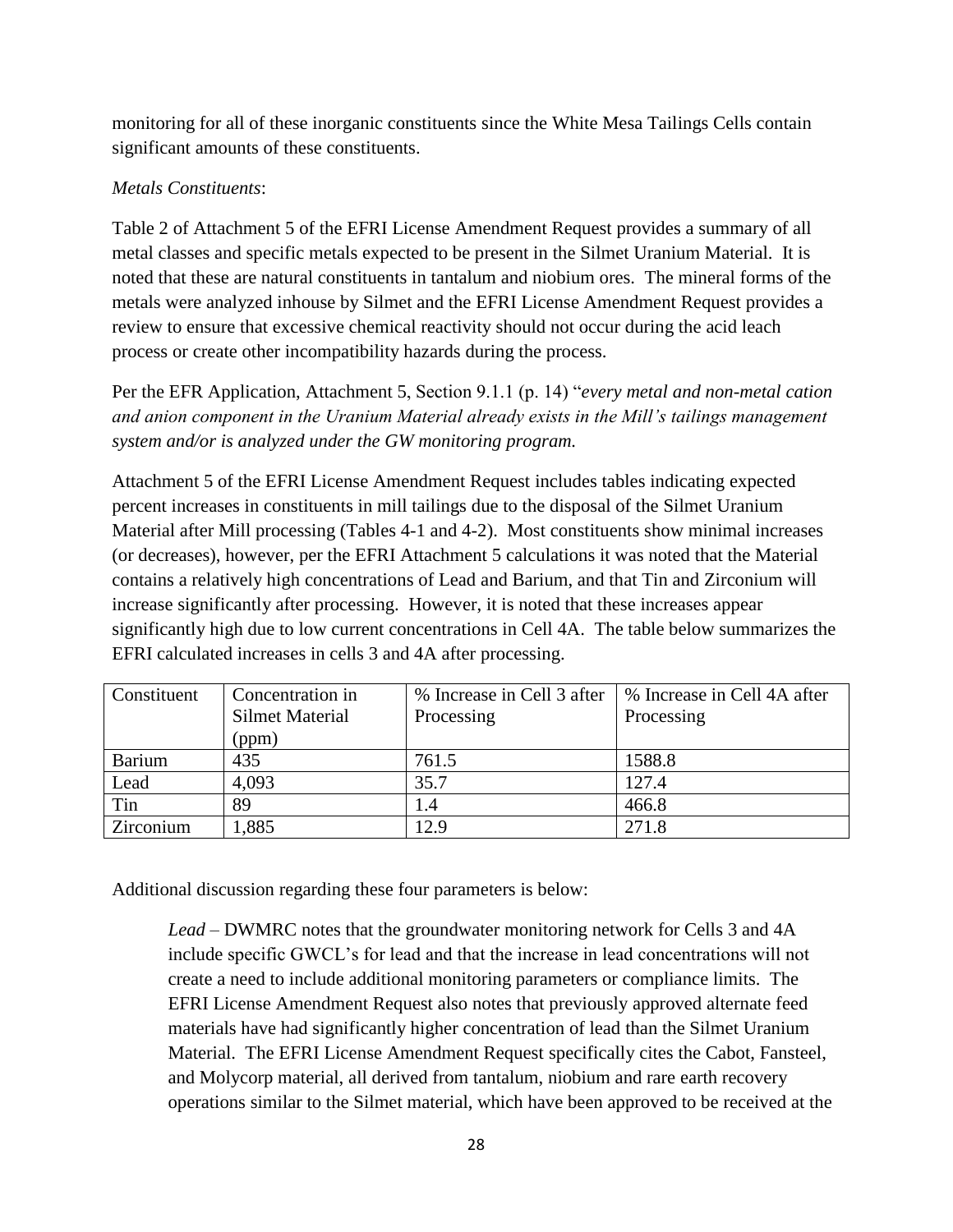White Mesa Mill, and which have lead concentrations ranging up to 236,000 mg/kg. The Silmet material is reported to have maximum concentrations of lead of 4,100 mg/kg. It is also noted that the volume of Silmet material that will be received by the White Mesa Mill is "*far lower than the quantities of*" those other alternate feeds (p 21).

*Barium –* Regarding barium, the EFRI License Amendment Request summarizes that the solubility of barium would be limited in the tailings cell due to an abundance of sulfate in the cell. Per the EFRI License Amendment Request Attachment 5 (p. 14) "*the insolubility of barium in the presence of sulfate is generally consistent regardless of the liquid medium. That is, the solubility of barium sulfate in cold water is 0.022 mg/L and in concentrated sulfuric acid is 0.025 mg/L (Handbook of Chemistry and Physics, 68th Edition). At the listed concentrations of sulfate in the tailings solutions (67,600 mg/L to 87,100 mg/L in Cell 4A), a change in the ambient barium concentration in the tailings solutions 0.4 mg/L, or even 1.6 mg/L would be negligible.*" The Division finds that the addition of barium as a monitoring constituent in the Permit is not warranted based on the insolubility in the tailings wastewater and low mobility and high retardation in the event of a release of tailings wastewater. Per the 2005 Statement of Basis for the Permit, Barium was not included in the Permit based on a high Partition Coefficient  $(K_d)$  of 530 indicating low mobility in ground water. The low mobility of barium would not provide a reliable indicator of tailings wastewater discharge.

*Tin –* The groundwater monitoring network for Cell 4A includes specific GWCL's for tin and the increase in tin concentrations from the Silmet Uranium Material will not create a need to include additional monitoring parameters or compliance limits in the Permit. It is noted that Tin was added as part of the groundwater review for the Fansteel alternate feed material in 2005. The tin concentration in the Silmet Uranium Material is low when compared to previous alternate feed material. Maximum values of tin in the Silmet Uranium Material were measured at values of 89 ppm. Per the table above, if the Silmet uranium material were added to Cell 3 the increase in inventory of tin would be minimal, but since current inventory concentration of tin in Cell 4A are low, a large increase will occur, but the concentrations in Cell 4A will still remain low compared to other disposal cells.

*Zirconium –* The partition coefficient  $(K_d)$  for zirconium is 600 per the 2005 Statement of Basis for the Permit (Attachment 7). Therefore, zirconium is not mobile in groundwater at the White Mesa Mill. Additionally, zirconium was reviewed by the Division during the Fan Steel Alternate Feed Application review, and per the 2005 Safety Evaluation Report zirconium was eliminated from inclusion in the Permit due to high  $K_d$ . Based on past precedence and the high  $K_d$  of zirconium, it will not be added as a parameter in the Permit to address the inclusion of Silmet uranium material.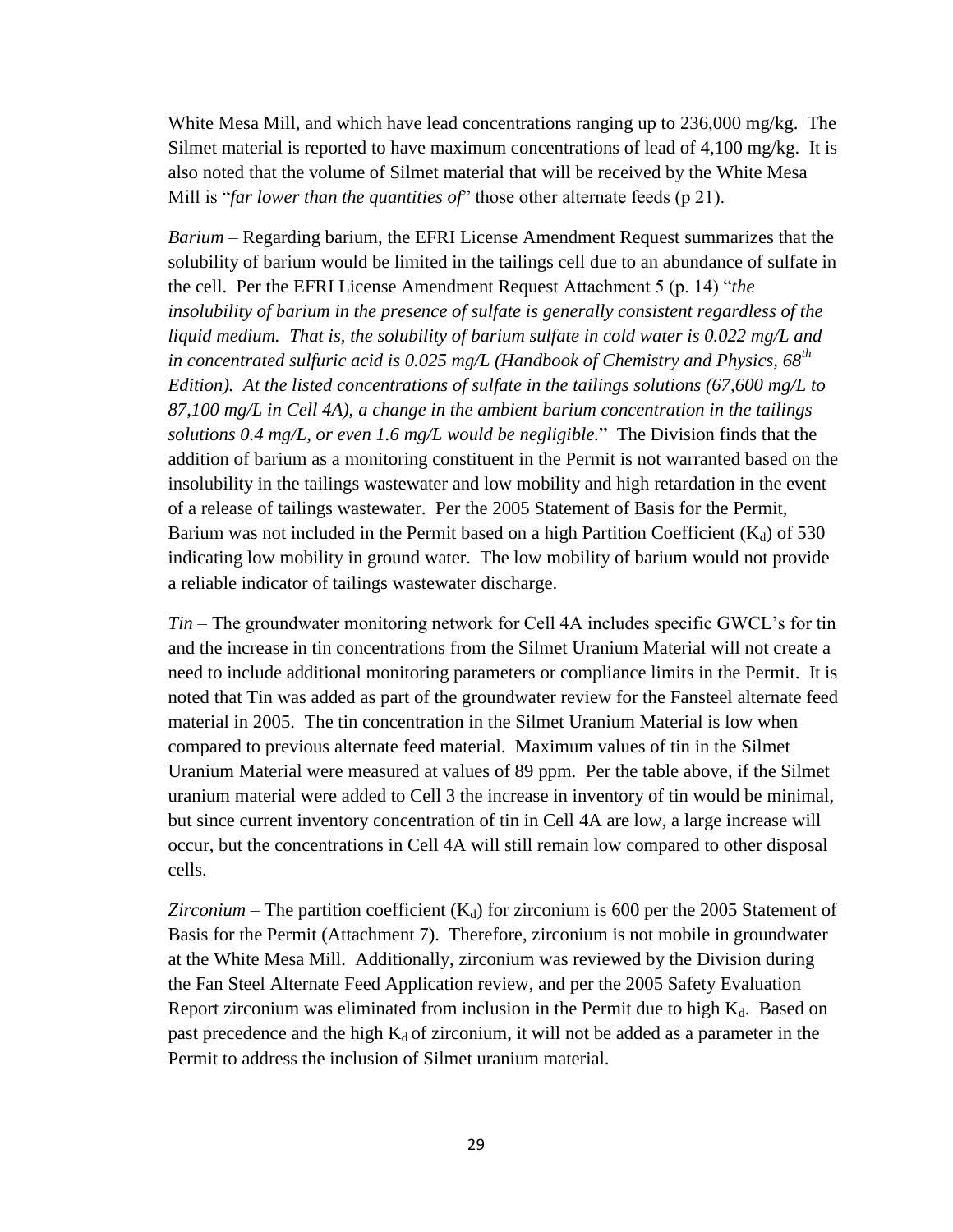The addition of the Silmet uranium material to the License as an alternate feed will not require additional monitoring wells, monitoring constituents, or other new Permit conditions for the protection of groundwater. Analytical results from sampling the Silmet uranium material indicate that the current Permit monitoring network and monitoring constituent list is appropriate to identify releases of Silmet uranium material to groundwater. The Permit additionally requires appropriate follow up actions in the event that Permit listed GWCL's are exceeded at any monitoring well.

For a description of the surface water and groundwater conditions at the Mill site and the monitoring program for surface and groundwater see the White Mesa Uranium Mill Reclamation Plan Rev. 5.1B, Sections 1.4, 1.5 and 2.3 as referenced in Table 2 above.

#### <span id="page-30-1"></span><span id="page-30-0"></span>**2.3 Radiological and Non-radiological Assessment (R313-24-3(1)(a))**

#### **2.3.1 Radiological Analysis**

In the Final Environmental Statement for the White Mesa Uranium Project (NUREG-0556) that the NRC prepared in 1979, the NRC prepared a Summary of Conclusion section that it based its decision on. All these conclusions still apply except for the Mill operating for 15 years.

Processing the Silmet uranium bearing material falls within the envelope of the original purpose of the White Mesa Uranium Mill. This purpose is processing materials for its uranium content. This includes the NRC's conclusions of processing alternate feed material as documented in guidance documents and in addition through subsequent environmental assessments done by the NRC and the DWMRC throughout the years for License renewal and alternate feed amendment requests.

As stated in the Technical Review section, this uranium bearing material has similar uranium and thorium (including progeny) content as the Colorado Plateau ores that the Mill already processes. Therefore, the radiological impacts from processing this uranium bearing material would also be the same as current radiological conditions found at the Mill.

Compliance with the public dose requirement is measured using the White Mesa Mill's effluent monitoring program. EFRI submits the results from effluent monitoring twice a year and the Division staff reviews the results. The Division review of these monitoring results indicates that the Mill is compliant with the 100 mrem public limit found in UAC R313-15-301.

In addition, computer modeling is typically used at license renewal to confirm the Division staff reviews. For uranium milling, the computer model that is used is called MILDOS-AREA. The MILDOS-AREA computer model was created and has been revised by Argonne National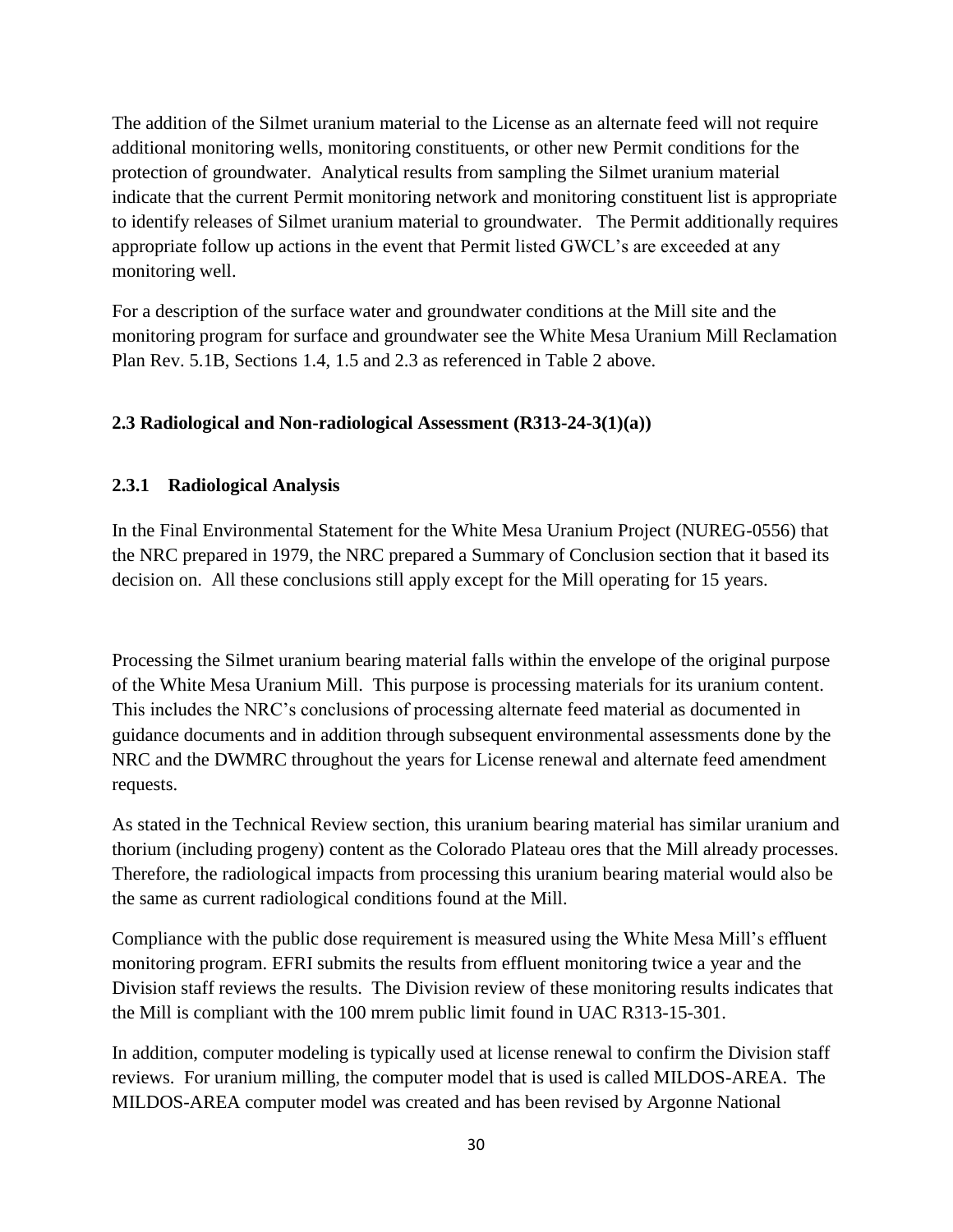Laboratory. Modeling can be done by EFRI, the Division or a contractor to either EFRI or the Division to show compliance. A contractor ran a MILDOS-AREA model for EFRI which was submitted as part of the 2007 RML renewal application. The Division did a separate MILDOSAREA model after the 2011 public comment period. Both models indicate that the Mill is compliant with the 100 mrem public limit. A detailed description of the Division's MILDOS-AREA modeling can be found in Attachment A of the 2017 Technical Evaluation and Environmental Assessment (TEEA) for the White Mesa Uranium Mill renewal application.

In previous licensing actions, there have been several comments and concerns from the public about radon emanating from the White Mesa Uranium Mill. In a recent NRC guidance document, *DIVISION OF DECOMMISSIONING, URANIUM RECOVERY, AND WASTE PROGRAMS INTERIM STAFF GUIDANCE DUWP-ISG-01 EVALUATIONS OF URANIUM RECOVERY FACILITY SURVEYS OF RADON AND RADON PROGENY IN AIR AND DEMONSTRATIONS OF COMPLIANCE WITH 10 CFR 20.130,1* published in June of 2019 the NRC references a study that indicates that radon emissions from a uranium recovery facility would be statistically no different, or indistinguishable, from natural background radon levels at a distance of one mile from the source of the radon. This is due to air dispersion. The closest residences to the White Mesa Uranium Mill in any direction are more than one mile away. This means radon emission from the White Mesa Uranium Mill is not a significant contributor to Public dose outside the mill fence line. Radon measurements collected from the Mill's environmental monitoring stations and reported to the Division in the semi-annual environmental reports confirm this study's conclusions. Therefore, processing the Silmet uranium bearing material will not increase the public dose from radon.

The Division also performs onsite inspections every year at the Mill. Division staff has been able to confirm in those inspections that EFRI personnel working at the Mill receive occupational doses less than the 5,000 mrem limit found in R313-15-201.

The Silmet uranium bearing material will not increase the public and occupational dose because:

- 1. The uranium content of the Silmet uranium bearing material has an equivalent uranium content as the Colorado Plateau ores which are currently processed at the Mill. The Colorado Plateau ores were an analyzed feed in the two MILDOS-AREA models that were done as part of the RML renewal; and
- 2. The total tonnage of Silmet uranium bearing material is very small (660 tons initially and 80 tons per year after the first year) compared to the amount of ore and alternate feeds processed that was analyzed in the Division's MILDOS-AREA modeling. (See Table 2 of Attachment A of the TEEA for the total amount of ores processed.)

No changes are required to the Mill's Environmental and Occupational monitoring programs to process the Silmet uranium bearing material. For example: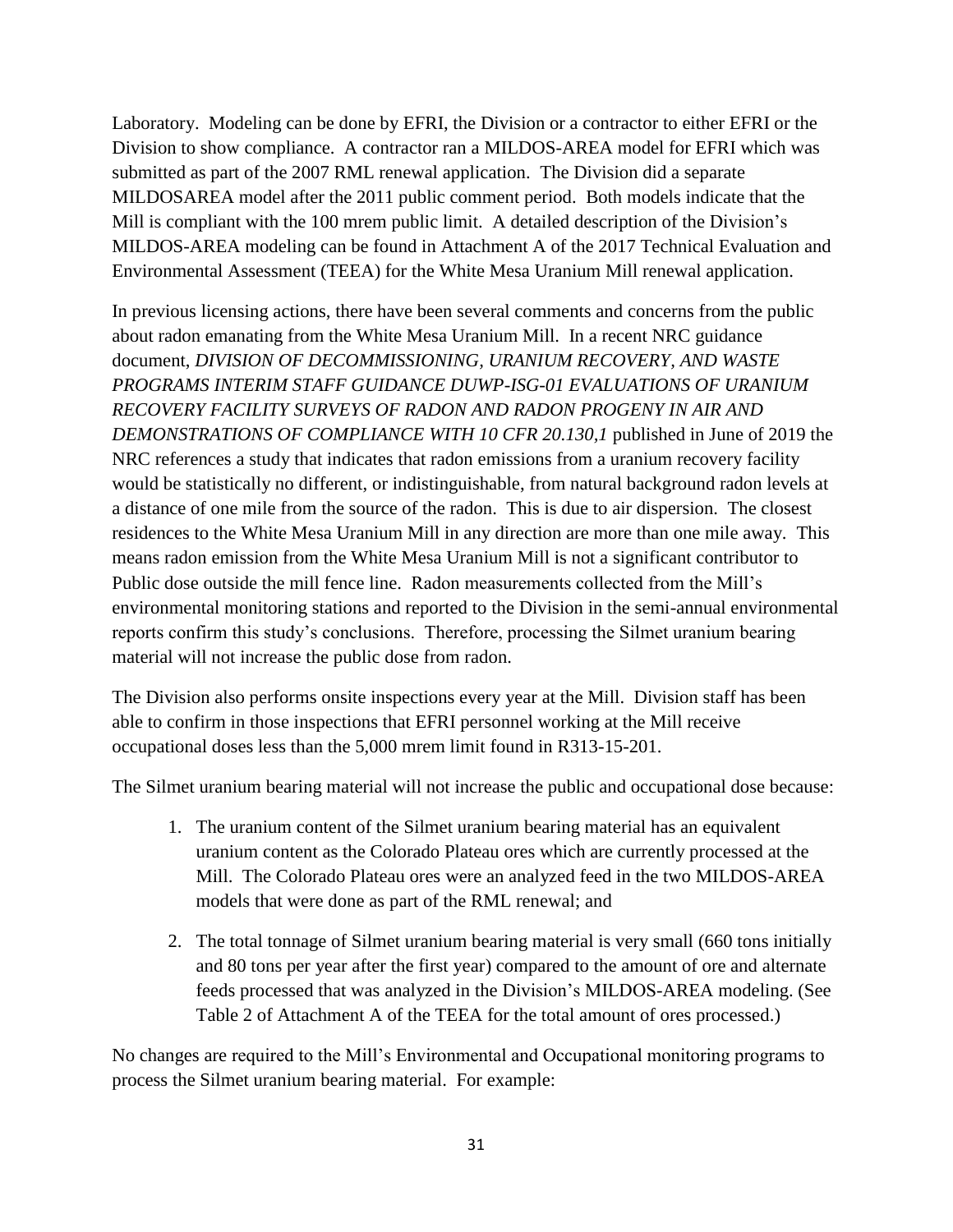- The Mill's Meteorological Data Monitoring plan found in Section 1.1 of the White Mesa Uranium Mill Reclamation Plan Rev. 5.1B documents all of the meteorological data collected at the Mill. This data indicates that the primary wind rose direction is to the North-northeast, meaning that the wind blows from the South-southwest towards the North-northeast. This also means that all of the environmental monitoring stations and soil and vegetation sampling locations around the White Mesa Uranium Mill are appropriately placed;
- Collection and monitoring methods described in the Mill's White Mesa Uranium Mill Reclamation Plan Rev. 5.1B Section 1.7.5 and 2.3 follow NRC guidance documents;
- Radiological detection instruments used at the Mill as described in the Mill's Radiation Protection Program are appropriate to the types of radiation found at the Mill;
- Based on the analytical results found in the appendices of the alternate feed application, no additional radionuclides will need to be added to the Mill's air particulate monitoring. The air particulate monitoring already accounts for the Uranium and Thorium decay chains;
- The current soil monitoring plan that is found in Section 4.1 and vegetation sampling found in Section 4.2 of the Environmental Protection Manual are adequate and follow NRC guidance document NRC Regulatory Guide 4.14;
- The gamma radiation monitoring using OSL badges and using the Radonova Rapidos High Sensitivity Outdoor Environmental detectors for radon monitoring are adequate for occupational and environmental monitoring; and
- The current occupational and environmental monitoring locations throughout and around the Mill are appropriately placed.

# <span id="page-32-0"></span>**2.3.1.1 Transportation**

All transport packages shall meet U.S. DOT criteria for transporting Radioactive 7 material to the White Mesa Uranium Mill. As per 49 CFR 173.411 *Industrial Packages* (IP), the drums being used to transport the Silmet uranium bearing material shall be IP-1 and IP-2 type packages. According to the application, the inside of each drum is tripled lined with plastic liners, and shall be transported to the Mill inside another shipping containers such as an intermodal or sea land container that will act as a secondary containment for each shipment.

Upon arrival at the Mill, the Mill's Radiation Safety Technicians shall perform a radiological survey of the interior and exterior of the shipping containers to verify that the containers met the U.S. DOT criteria for Exclusive Use Shipments for Radioactive 7 material found in 49 CFR 173.441.

After the drums containing the Silmet uranium bearing material are unloaded, all transport containers and trucks shall be decontaminated and Radiation Safety Technicians shall perform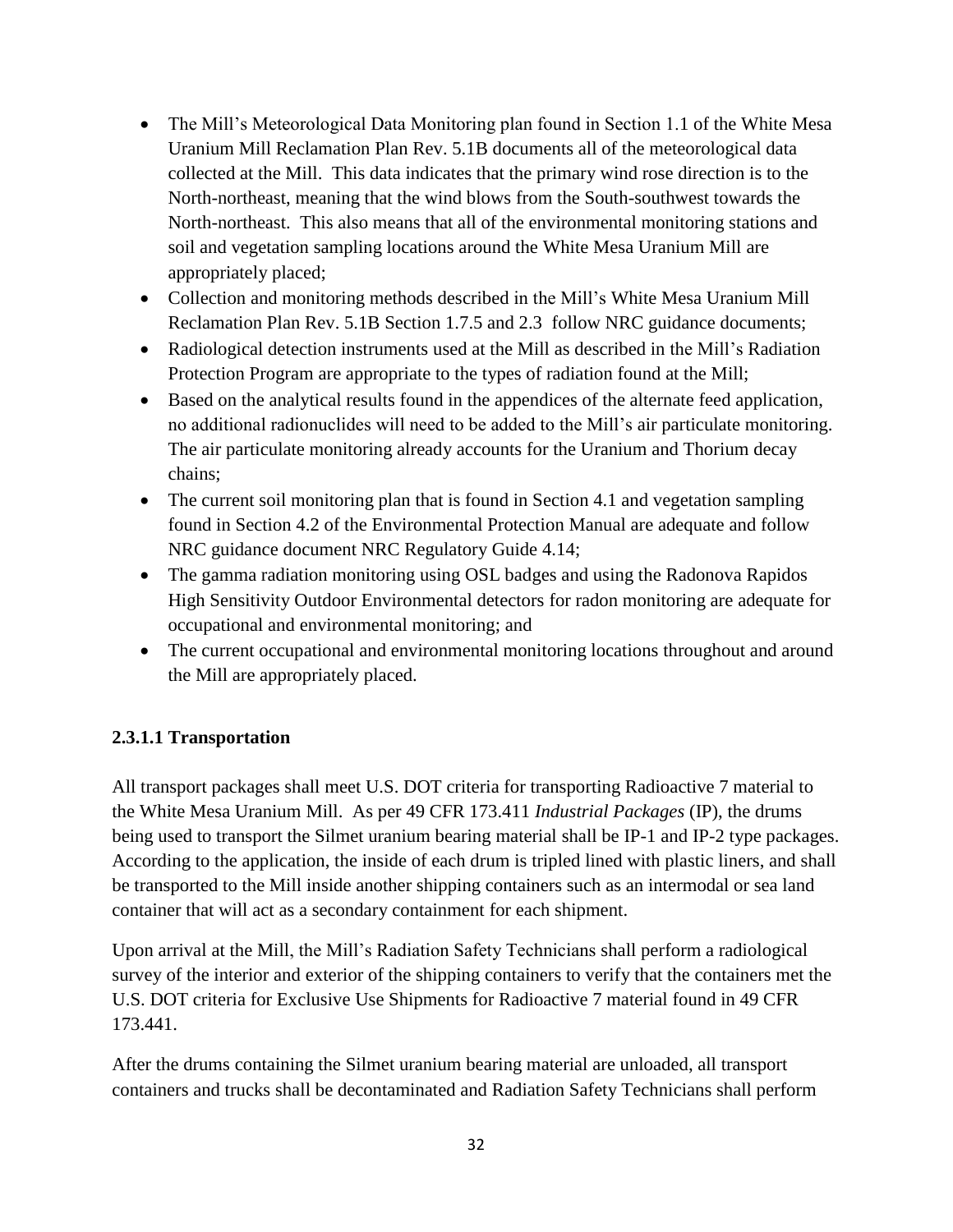radiological surveys to verify unrestricted release criteria prior to being released from the White Mesa Uranium Mill as per Table 2 in NRC Regulatory Guide 8.30 *Health Physics Surveys in Uranium Recovery Facilities*.

Transportation accidents shall follow U.S DOT requirements found in 49 CFR 171.15 for notification of incidents and the Mill's Emergency Response Plan. U.S. DOT regulations are incorporated by reference in UAC R313-19-100.

# <span id="page-33-0"></span>**2.3.1.2 Receiving and Storage of the Silmet Uranium Material**

The Silmet uranium material will be stored in drums that are triple lined with plastic liners. As per License Condition 9.6 of the Mill's RML, receiving and storage of the Silmet uranium bearing material shall follow existing and previously reviewed SOP's. These procedures include but not limited to the following:

- PBL-2 Rev.8- Intermodal Container Acceptance, Handling & Release;
- PBL-9 Rev. 4- End Dump Trailer Acceptance, Handling & Release; and
- PBL-19 Rev. 3-Containerized Alternate Feedstock Material Storage Procedure.

The use of Radiation Work Permits (RWPs) and Safe Work Permits (SWPs) for receiving and storage activities shall be evaluated by the Mill's RSO and Safety Manager as per Section 5 of the Mill's Radiation Protection Manual. That evaluation shall be documented. Documentation of these activities shall be made available to DWMRC Staff upon request during onsite inspections.

# <span id="page-33-1"></span>**2.3.1.3 Mill Processing the Silmet Uranium Material**

As per License Condition 9.6 of the Mill's RML, processing the Silmet uranium material shall also follow existing and previously reviewed SOP's, unless a specific SOP for the Silmet Uranium Material is developed. If a specific SOP is developed it shall be approved by the Mill's SERP process and be available for onsite inspection by DWMRC. The use of RWPs and SWPs for processing activities shall be evaluated by the Mill's RSO and Safety Manager. That evaluation shall be documented. Documentation of these activities shall be made available to DWMRC Staff upon request during onsite inspections.

# <span id="page-33-2"></span>**2.3.1.4 Accidents at the Mill while processing the Silmet Uranium Bearing Material**

UAC R313-22-32(8)(a) requires an Emergency Response Plan for certain types of facilities. A uranium recovery facility is one type of facility that requires one. The current White Mesa Mill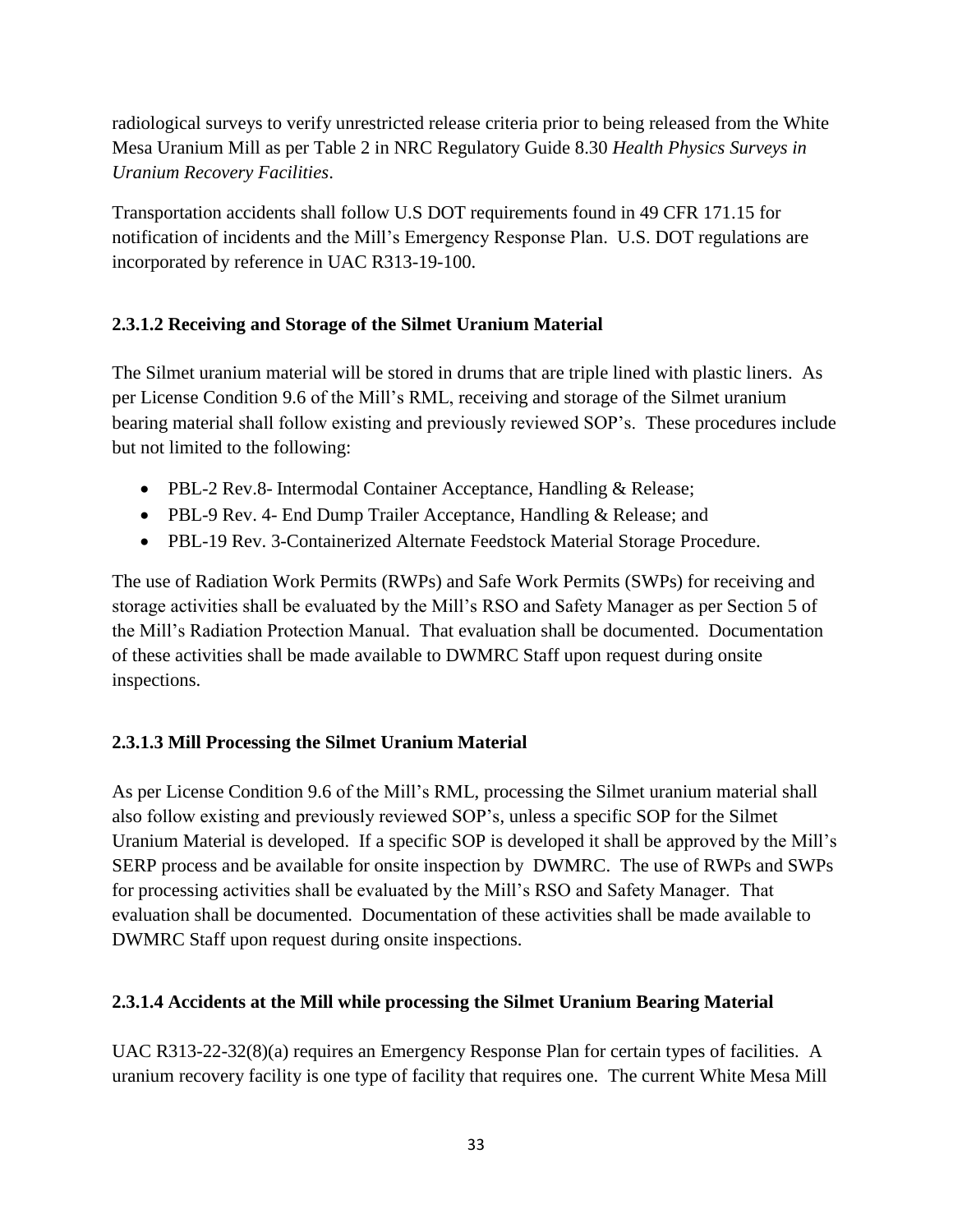Emergency Response Plan states that it follows the format and content outlined in NRC Regulatory Guide 3.67 and NUREG-1140.

The plan includes the following:

- evaluation of the potential risks for accidents, including fire, explosions, gas releases, chemical spills and floods (including tailings dam failure), that could occur at the Mill;
- specific emergency programs for each potential event;
- administrative response actions; and
- emergency response contacts both internal and external.

If an emergency were to happen while processing the Silmet uranium bearing material, then EFRI and its employees shall follow the most current version of the White Mesa Mill Emergency Response Plan. Processing the Silmet uranium bearing material will not require changes to the White Mesa Mill Emergency Response Plan.

# <span id="page-34-0"></span>**2.3.2 Non-Radiological Analysis**

As discussed in the Technical Assessment of this document, the Silmet uranium bearing material does not contain any EPA regulated constituents. Therefore, there are no additional nonradiological concerns than what has already been evaluated in previous environmental assessments.

# <span id="page-34-1"></span>**2.3.2.1 Transportation**

The transportation of the Silmet uranium material will not significantly increase the truck volume to the White Mesa Uranium Mill. The largest impact will occur the first year when approximately 50 intermodal containers will be shipped to the Mill. After that it is expected that six intermodal containers per year will be shipped to the Mill. According to the alternate feed application, Utah Department of Transportation 2017 data recorded 319 truck shipments per day along the U.S. Highway 191 segment that the Silmet uranium material would be transported on. Assuming one intermodal container per truck shipment would increase the truck traffic 8 to 16% for one to two days the first year and 2% for one day per year after that.

# **2.3.2.2 Receiving and Storage of the Silmet Uranium Material**

See Section 2.3.1.2 above.

# **2.3.2.3 Mill Processing the Silmet Uranium Material**

Processing the Silmet uranium bearing material will use the same process as described in the White Mesa Mill Reclamation Plan Rev. Section 2.2 Facility Operations which is referenced in Table 2 above. Therefore, the same mechanical and chemical processes will be used to extract the uranium that are currently being used to extract uranium from native and alternate feed ores.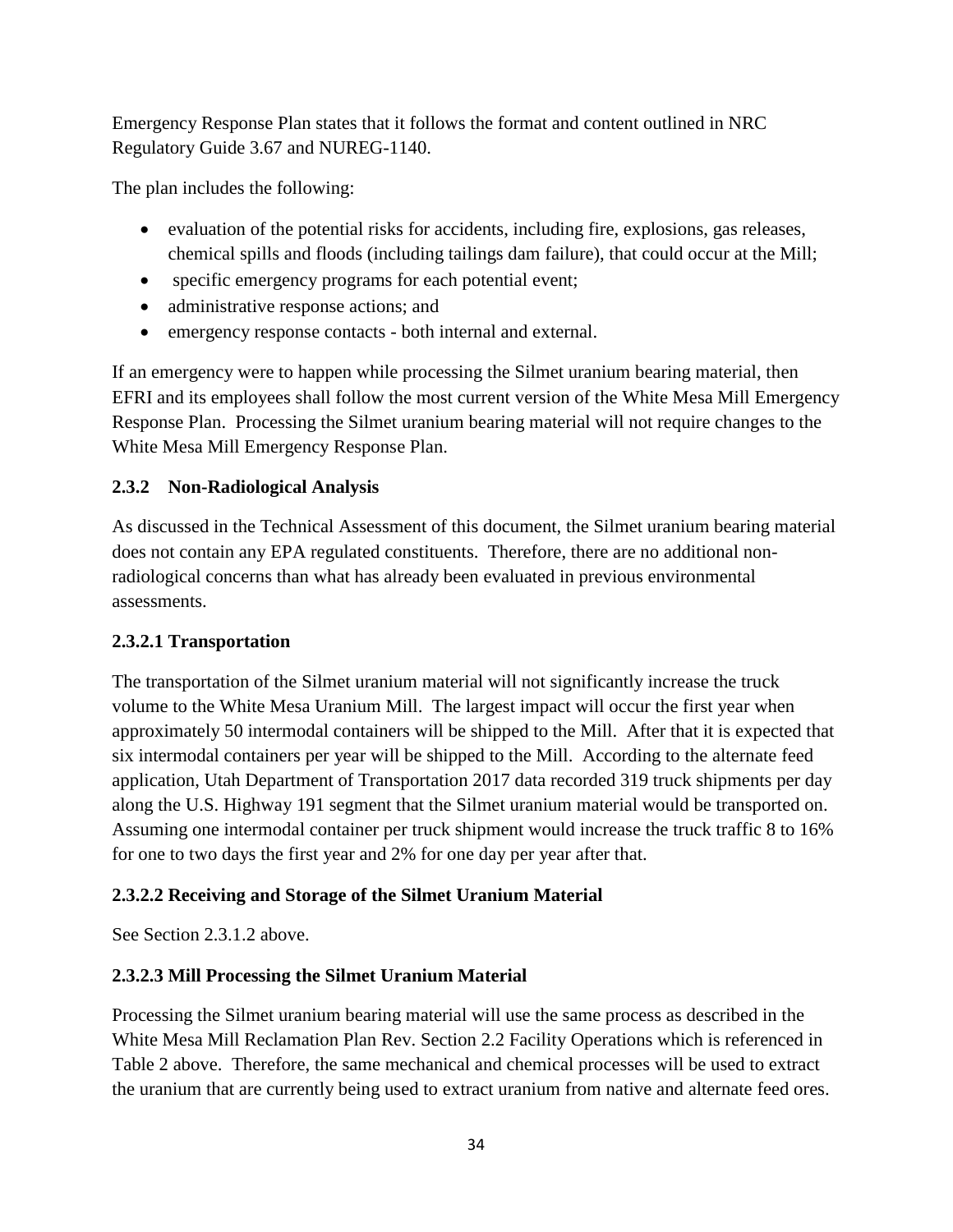Therefore, no expansion of the Mill facilities to process the Silmet uranium bearing material is necessary.

# **2.3.2.4 Accidents at the Mill while processing the Silmet Uranium Bearing Material**

See Section 2.3.1.4 above.

# <span id="page-35-0"></span>**2.3.3 Consideration of Long-term Impacts (R313-24-3(1)(d))**

In the May 1979 NRC's Final Environmental Statement related to operation of the White Mesa Uranium Project (NUREG-0556) Section 8, *Relationship Between Short-Term uses of the Environment and Long-Term Productivity*, the NRC stated the following

#### 8.1.1 Air quality

The short-term increases in suspended particulates during plant construction and the increases in suspended particulates and chemical emissions associated with mill operation are expected to have no impact on the long-term quality of the atmosphere in the region.

#### 8.1.2 Land use

The land on which the mill is located could be returned to its present state and capacity by reclamation activities. The tailings area, however, under present regulations may be unavailable for further productive use. While uranium milling is a short-term activity, a mill tailings disposal site will constitute a permanent disturbance of the land surface, rendering it unsuitable for future archaeological investigation. Therefore, any such investigation must be conducted prior to the initial surface disturbance.

#### 8.1.3. Water

Because water for milling operations will be drawn from a deep and lightly used aquifer, no changes in the water-use patterns of the area are expected to occur as a result of mill operation.

#### 8.1.4 Mineral resources

No mineral resources are known to exist on the site. Reworking of tailings for extraction of other minerals could occur if economics warrant.

#### 8.1.5 Soils

The applicant's reclamation program is designed to return the soils to a condition of productivity that is consistent with their present and historic usage -that is, the production of forage and habitat for livestock and wildlife. The program will begin as soon as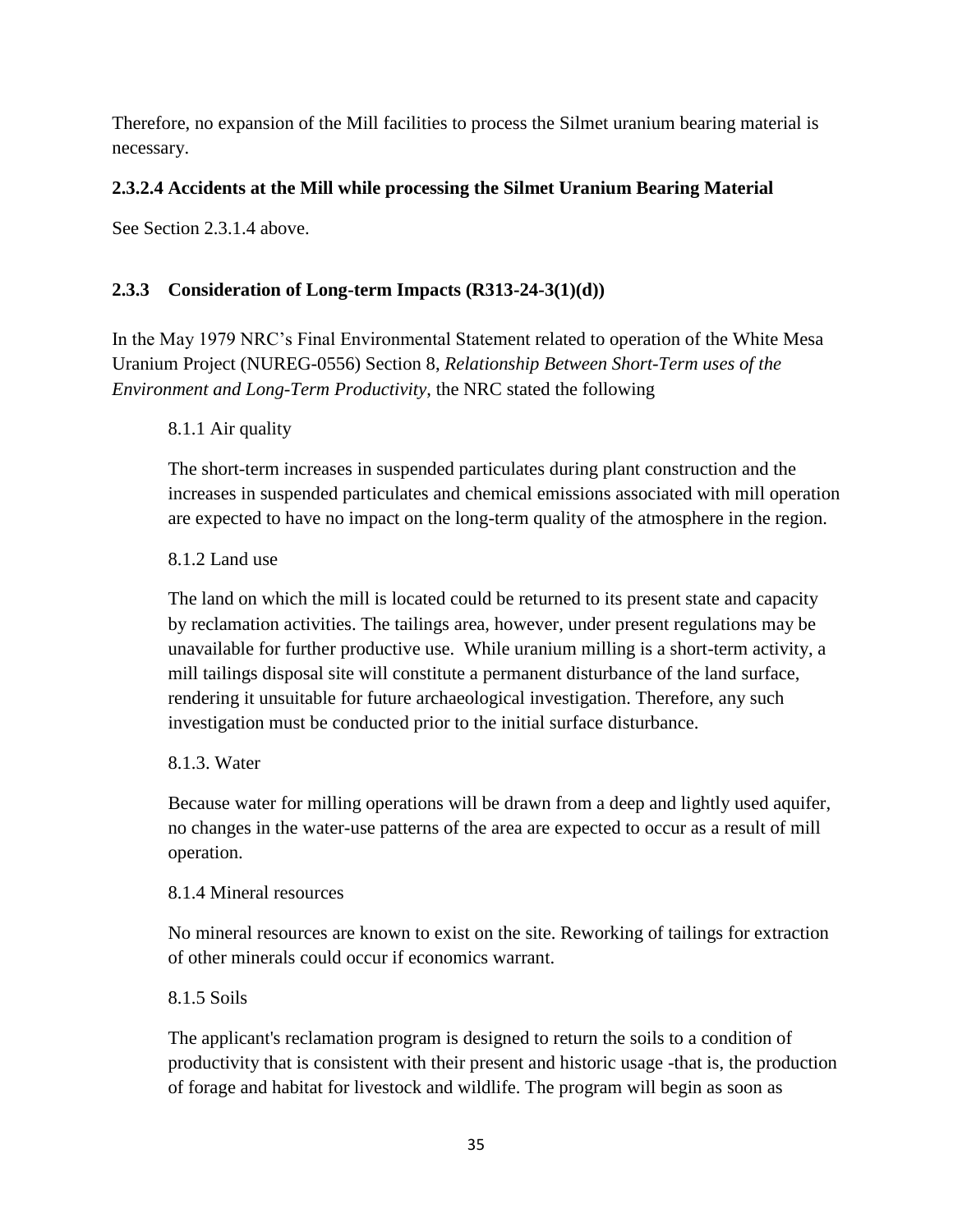practicable and will continue throughout the life of the project. As a result, about half the disturbed soils should be back in production by the time mill operation ceases.

#### 8.1.6 Biota

# 8.1.6.1 Vegetation

Revegetation of disturbed areas will begin as soon as practicable and will continue throughout the life of the project. A satisfactory vegetative cover is expected to be established in two or three years. About half the disturbed area will be revegetated by the time mill operations cease, and the remainder will be revegetated shortly thereafter.

#### 8.1.6.2 Wildlife

Terrestrial vertebrates now inhabiting the project site will either perish or will escape to undisturbed areas surrounding the mill, where populations will be controlled by natural means. After reclamation, the more adaptable individuals and species will repopulate the area as favorable stages in the vegetative succession are reached.

# 8.1.7 Radiological

The tailings will be impounded in lined cells. Such enclosures would be overlain with cover material to meet radon release standards, and then reclaimed. The reclaimed tailings area will constitute a source of radon emission of about twice the natural background flux.

DWMRC Staff conclude that the NRC's findings from a 1979 Final Environmental Statement are still valid, and; the addition of processing the Silmet uranium bearing material as an alternate feed does not change the long term impacts of the Mill. This conclusion is based on the similarity of the percent of uranium being recovered in the Silmet uranium material with Colorado Plateau grade ore that was originally considered and approved by the NRC. Also because there are no EPA listed constituents in the Silmet uranium material there are no additional chemical impacts for processing the Silmet uranium bearing material.

# <span id="page-36-0"></span>**2.3.4 Consideration of Alternates (R313-24-3(1)(c))**

There are only two alternates for DWMRC staff to consider for this licensing request. They are, to approve the request or to deny the request. There are no other options for this request.

Both the Technical Evaluation and the Environmental Analysis above demonstrate that:

 Processing the Silmet uranium bearing material does not change the Mill process for alternate feeds and ores;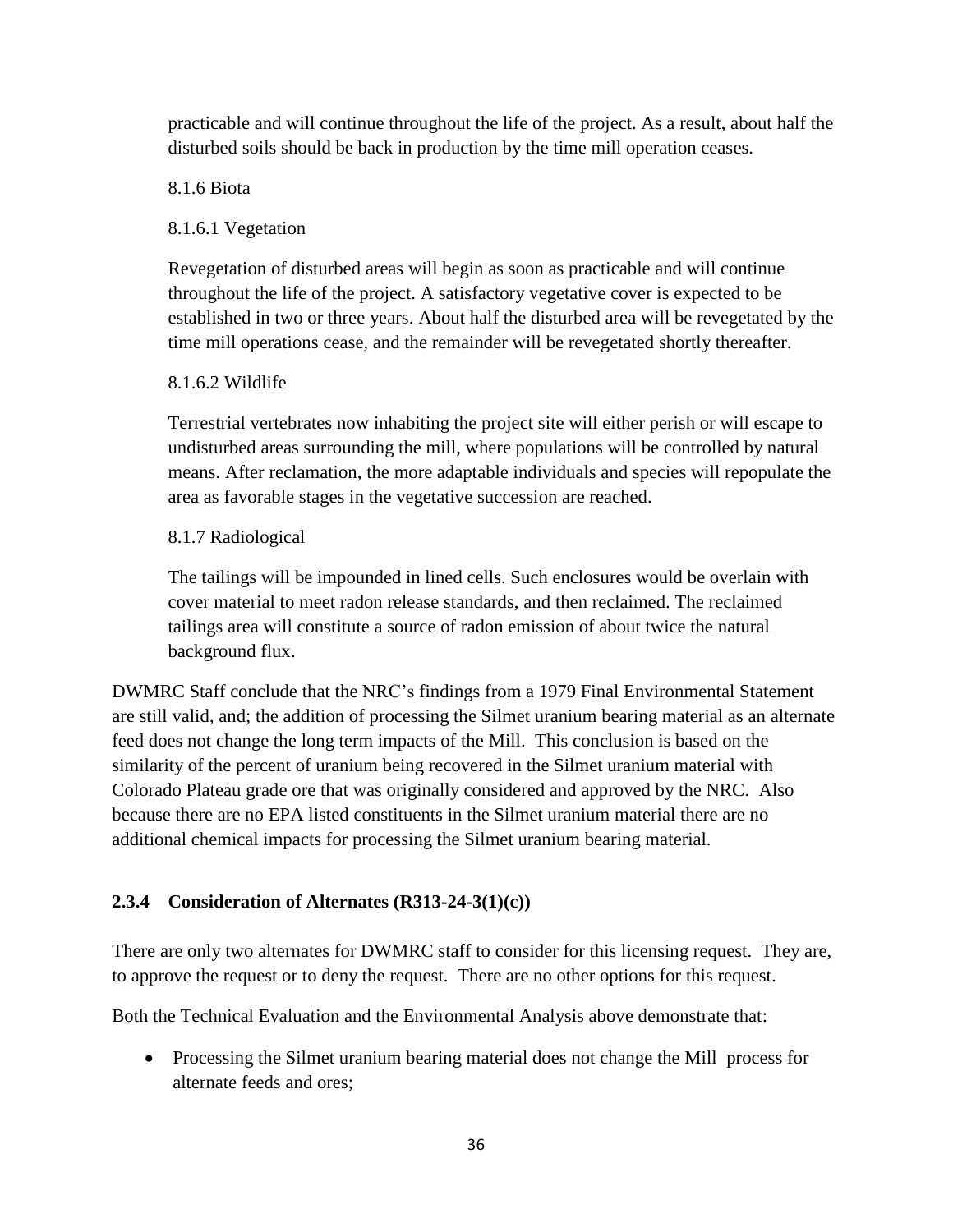- Processing the Silmet uranium bearing material will not require expansion of the White Mesa Uranium Mill facility;
- Addition of the Silmet uranium bearing material will not require changes to the Mill's Environmental Monitoring or Surface/Groundwater Monitoring;
- Processing the Silmet uranium bearing material will not cause any exceedances of occupational or public dose; and
- Addition of the Silmet uranium bearing material will not change the long term impacts of the Mill.

The radiological and non-radiological impacts are the same for both alternatives.

# <span id="page-37-0"></span>**2.4 Environmental Analysis Conclusion**

The Environmental Analysis for the Silmet uranium bearing material demonstrated compliance with UAC R313-24-3:

- 1. Radiological and non-radiological impacts to the public health will not be increased  $(R313-24-3(1)(a))$ ;
- 2. The impacts on waterway and groundwater will not increase (R313-24-3(1)(b));
- 3. There is no difference in environmental impacts associated with the alternatives (R313-  $24-3(1)(c)$ ; and
- 4. Long term impacts will not change (R313-24-3(1)(d)).

Therefore, DWMRC Staff have concluded that the Silmet uranium bearing material will not increase the environmental impacts from the Mill. Additionally, similar material has previously been assessed and approved

# <span id="page-37-1"></span>**3. DWMRC Staff Recommendation to the Director**

After consideration of the technical and environmental review, the DWMRC Staff recommends that the Director approve adding the Silmet uranium bearing material to the list of approved alternate feed materials in the License.

# <span id="page-37-2"></span>**4. Proposed Language for the New Alternate Feed License Conditions**

License Condition 10.10:

The Licensee is authorized to receive source material (the Silmet uranium bearing material) from the NPM Silmet OÜ Facility located near Sillamae, Estonia, in accordance with statements,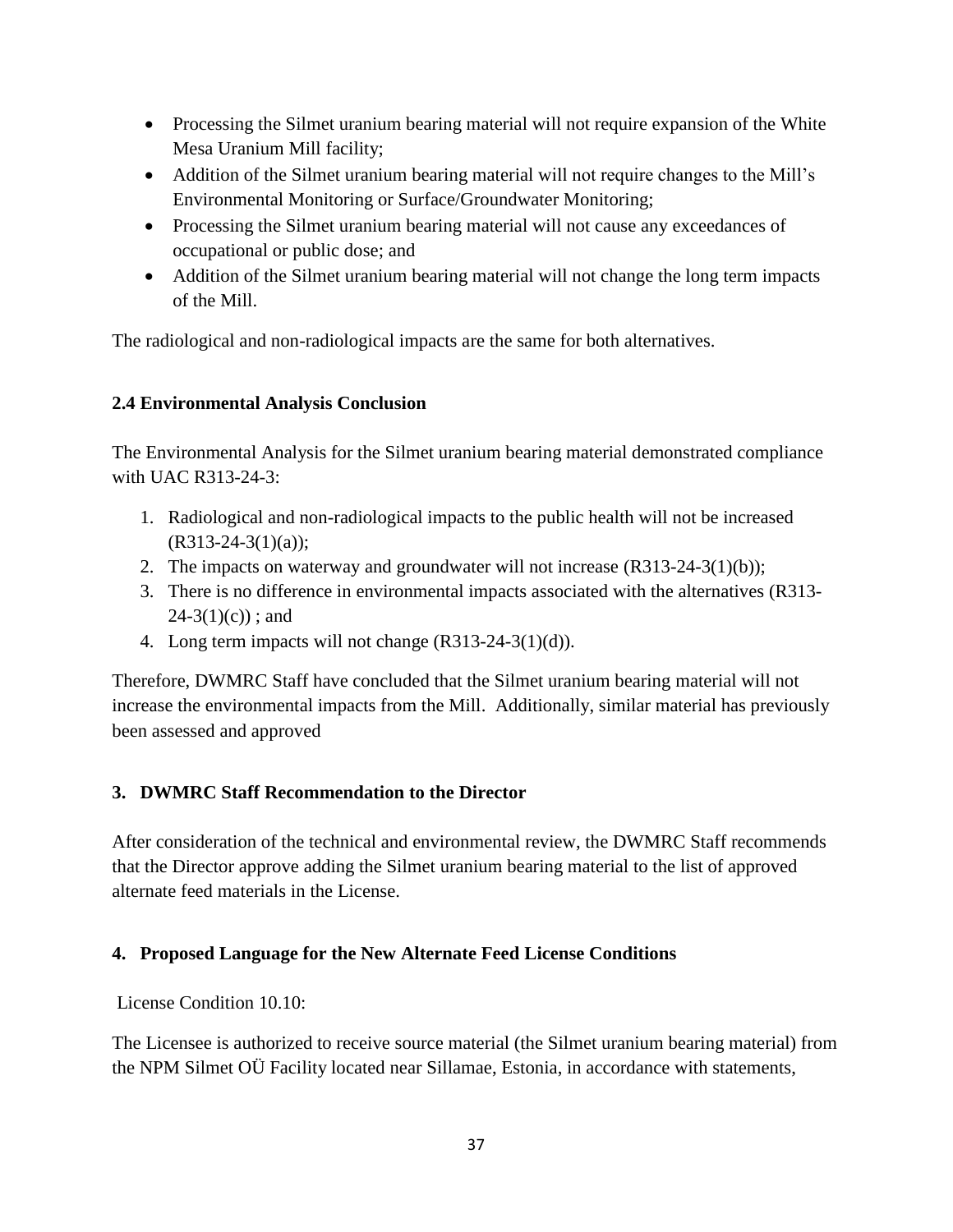representations, and commitments contained in the License Amendment Request submitted to the Director dated April 18, 2019.

# <span id="page-38-0"></span>**5. Explanation for the Proposed Language for the New Alternate Feed License Conditions**

License Condition 10.10 indicates that EFRI's application provided all of the required information for the amendment application to be approved.

.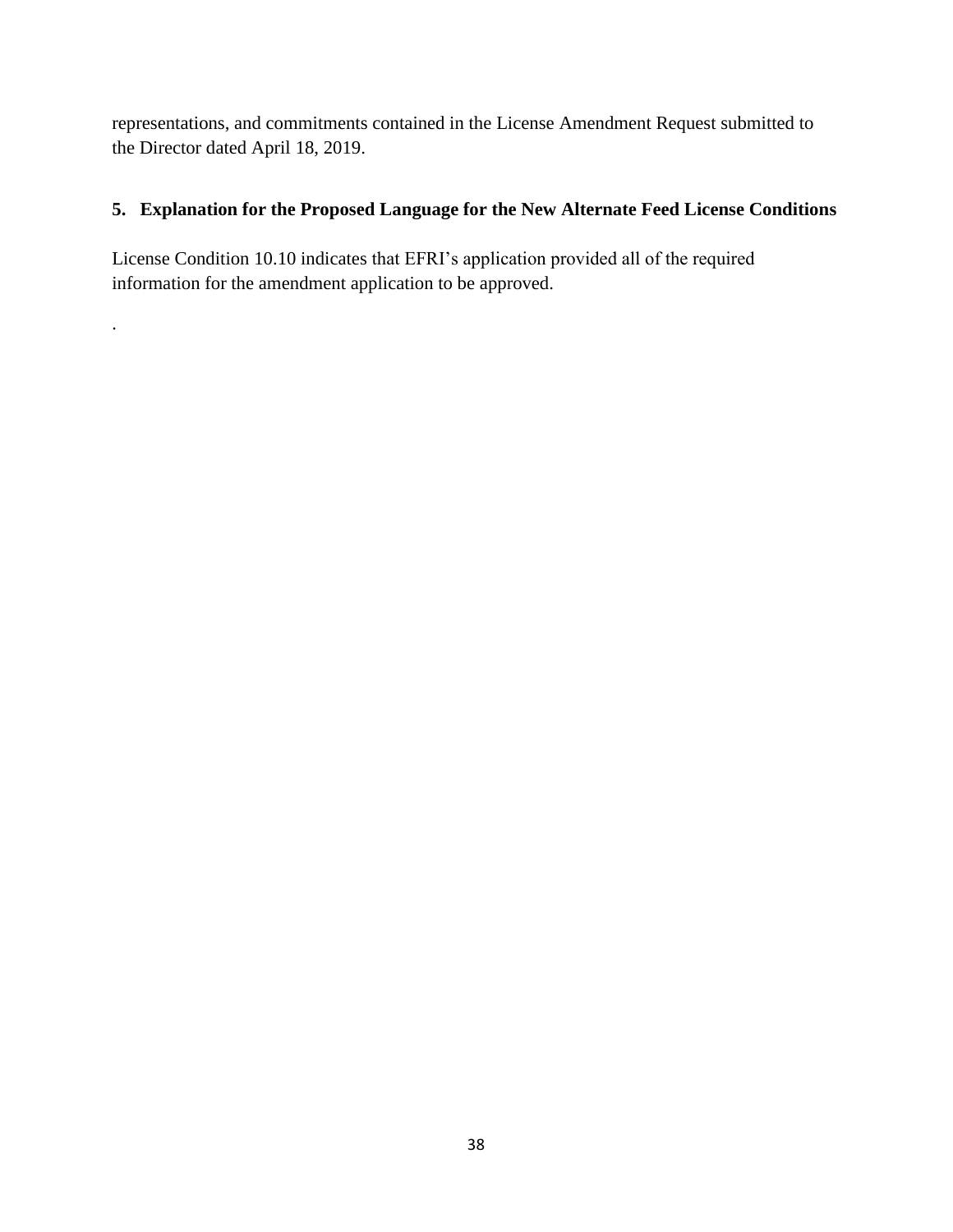#### <span id="page-39-0"></span>**6. References**

Dames & Moore (1978) *Environmental Report White Mesa Uranium Project San Juan County, Utah for Energy Fuels Nuclear, Inc*.

Denison Mines (USA) Corp. (2007) *White Mesa Uranium Mill License Renewal Application State of Utah Radioactive Materials License No. UT1900479, Volumes 1 through 5*, Denver, CO.

Denison Mines (USA) Corp. (2008 through 2010), *Responses to DRC Health Physics and Engineering Interrogatories*, Denver, Co.

Denison Mines (USA) Corp. (2010a) *White Mesa Uranium Mill Groundwater Monitoring Report 1 st Quarter 2010.* (DRC-2010-003272)

Denison Mines (USA) Corp. (2010b) *White Mesa Uranium Mill Nitrate Monitoring Report 2nd Quarter 2010.* (DRC-2010-004829)

Denison Mines (USA) Corp. (2011) *White Mesa Uranium Mill Chloroform Monitoring Report 4th Quarter 2010.* (DRC-2011-003369)

Utah Division of Radiation Control (DRC) (2003) *State of Utah's Final application to amend Agreement for Uranium Mills and Mill Tailings*

Utah Division of Waste Management and Radiation Control (DWMRC) (2017) *Technical Evaluation and Environmental Assessment, Attachment A MILDOS Assessment, White Mesa Uranium Mill License Renewal*. (DRC-2017-002763)

Energy Fuels Resources Inc. (EFRI) (2001) "Assessment of the Effectiveness of Using Existing Monitoring Wells for GWDP Detection Monitoring at the White Mesa Uranium Mill, Blanding, Utah." September 25, 2001. Resubmitted to DWMRC under separate cover letter dated June 8, 2018. (DRC-2018-013571)

EFRI (2018) *Reclamation Plan, White Mesa Mill, Blanding, Utah,* Radioactive Materials License No. UT1900479, Rev. 5.1B (DRC-2018-001449)

EFRI (2018) "White Mesa Uranium Mill, Blanding, Utah, Radioactive Materials License No. UT1900479, Groundwater Discharge Permit No. UGW370004, Cells 5A and 5B License and GWDP Amendment Request." (DRC-2018-006864)

EFRI (2018) *Energy Fuels Resources (USA) Inc., White Mesa Mill, Radioactive Materials License # UT1900479, Amendment 8, Condition 12.3, Bi-annual Land Use Survey Report*, (DRC-2018-006354)

EFRI (2018) *Reclamation Plan, White Mesa Mill Blanding, Utah Radioactive Materials License No. UT1900479, Revision 5.1B*, (DRC-2018-001449)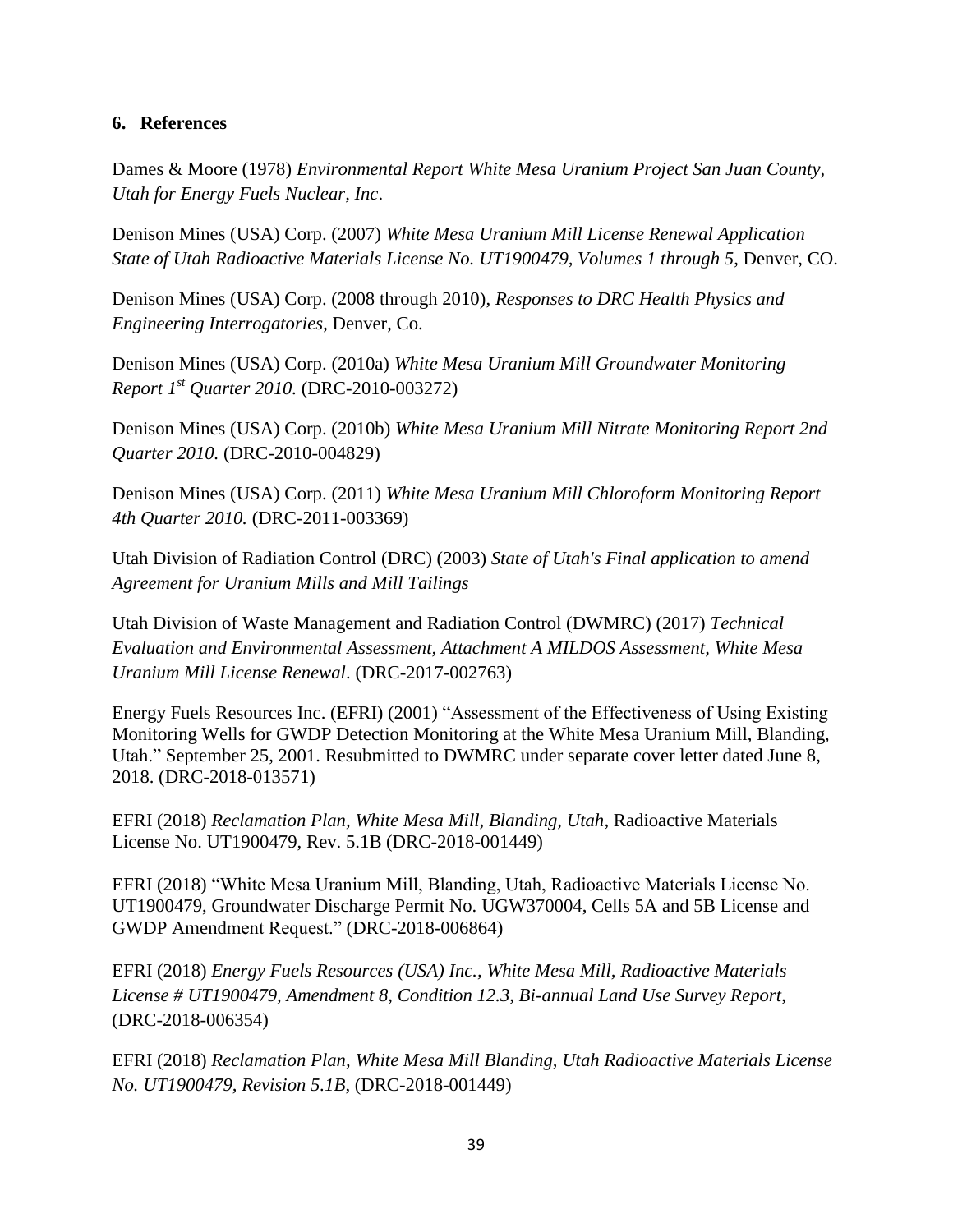EFRI (2018) *White Mesa Uranium Mill, Blanding, Utah Radioactive Materials License No. UT100479, Groundwater Discharge Permit No. UGW370004, Cells 5A and 5B License and GWDP Amendment Request, Attachment B-Environmental Report in Support of Construction, Cells 5A and 5B.* (DRC-2018-006864)

EFRI (2019), *Application by Energy Fuels Resources (USA) Inc. ("EFRI") for an amendment to State of Utah Radioactive Materials License No. 1900479 for the White Mesa Uranium Mill (the "Mill") to authorize processing of NPM Silmet OU ("Silmet") alternate feed material (the "Uranium Material")*

Federal Register (1995) Vol. 60, No. 184, Friday, September 22, 1995: Uranium Mill Facilities, Notice of Two Guidance Documents: Final Revised Guidance on Disposal of Non-Atomic Energy Act of 1954, Section 11e.(2) Byproduct Material in Tailings Impoundments; Final Position and Guidance on the Use of Uranium Mill Feed Materials Other Than Natural Ores

Federal Register (2003) Vol. 68, No. 166, Wednesday, August 27, 2003: State of Utah: NRC Staff Assessment of Utah's Proposed Alternative Standard To Use Utah's Existing Groundwater Regulation in Lieu of the Nuclear Regulatory Commission Regulations

MWH Americas, Inc. *Energy Fuels Resources (USA) Inc. White Mesa Mill, Tailings Data Analysis Report.* October, 2014. (DRC-2014-006294)

U.S. Nuclear Regulatory Commission (NRC) (1979) *Final Environmental Statement related to operation of White Mesa Uranium Project San Juan County, Utah*, Office of Nuclear Material Safety and Safeguards, NUREG-0556

NRC (1995) FINAL "REVISED GUIDANCE ON DISPOSAL OF NON-ATOMIC ENERGY ACT OF 1954, SECTION 11e.(2) BYPRODUCT MATERIAL IN TAILINGS IMPOUNDMENTS," AND FINAL POSITION AND GUIDANCE ON THE USE OF URANIUM MILL FEED MATERIALS OTHER THAN NATURAL ORES

NRC (2000) NRC REGULATORY ISSUE SUMMARY 2000-23 RECENT CHANGES TO URANIUM RECOVERY POLICY, UNITED STATES NUCLEAR REGULATORY COMMISSION OFFICE OF NUCLEAR MATERIAL SAFETY AND SAFEGUARDS WASHINGTON, D.C. 20555-0001

NRC (2000) Memorandum and Order: International Uranium (USA) Corporation, Regarding Alternate Feed Material from Tonawanda, New York, Docket No. 40-8681-MLA-4, February 10, 2000

NRC (2002) U.S. Nuclear Regulatory Commission Regulatory Guide 8.30: Health Physics Surveys in Uranium Recovery Facilities, Rev. 1, Office of Nuclear Regulatory Research.